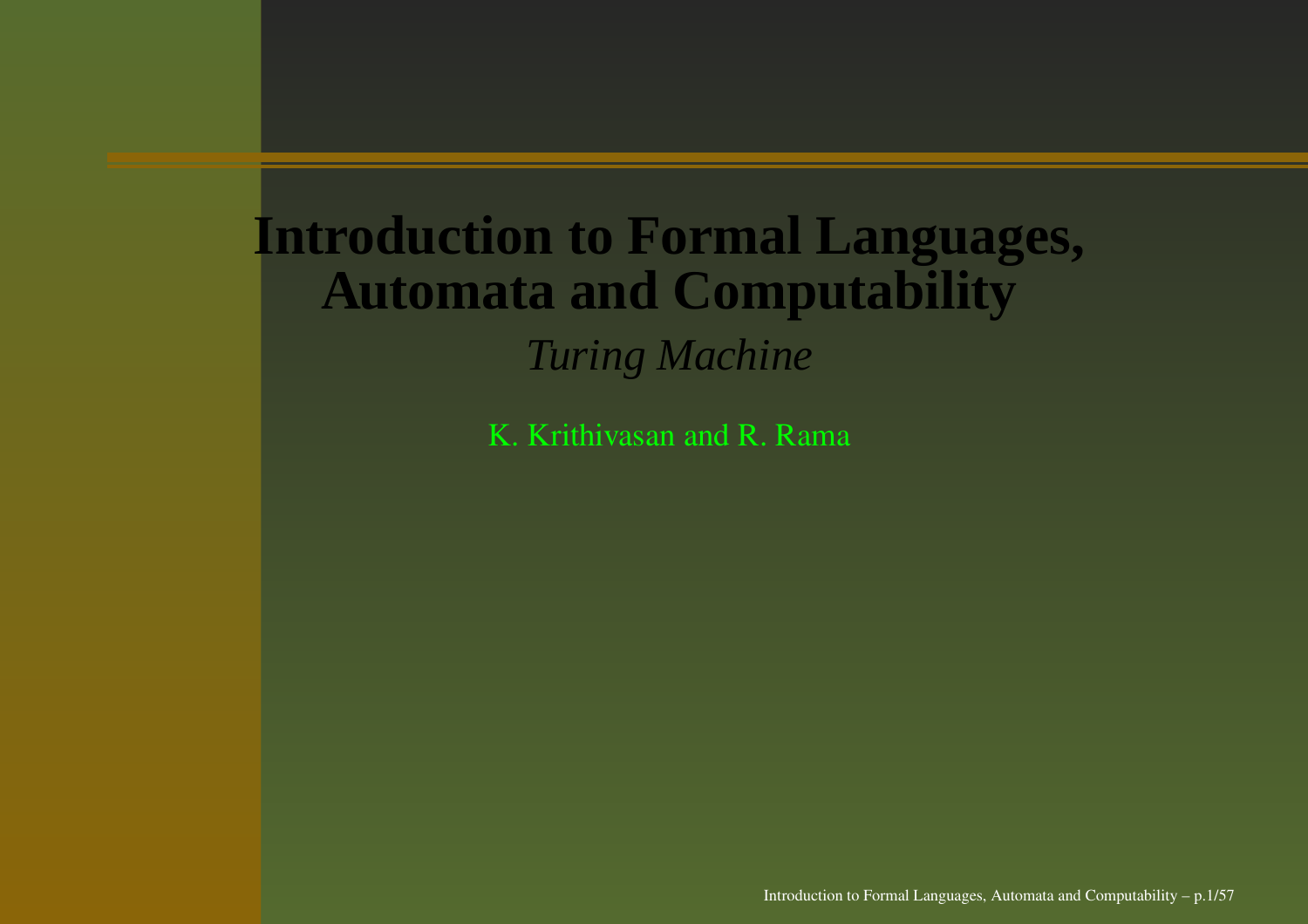## **Introduction**

The concep<sup>t</sup> of Turing machine is particularly helpful in offering a clear and realistic demarcation of what constitutes <sup>a</sup> single step of execution. The problem of how to separate the steps from one another in <sup>a</sup> step-by-step procedure is clearly specified when it is pu<sup>t</sup> into the form of <sup>a</sup> Turing machine table.

To start with, we may specify an effective procedure as follows : An effective procedure is <sup>a</sup> set of rules which tell us, from moment to moment, precisely how to behave. With this in mind, Turing's thesis may be stated as follows: Any process which could naturally be called an effective procedure can be realised by <sup>a</sup> Turing machine.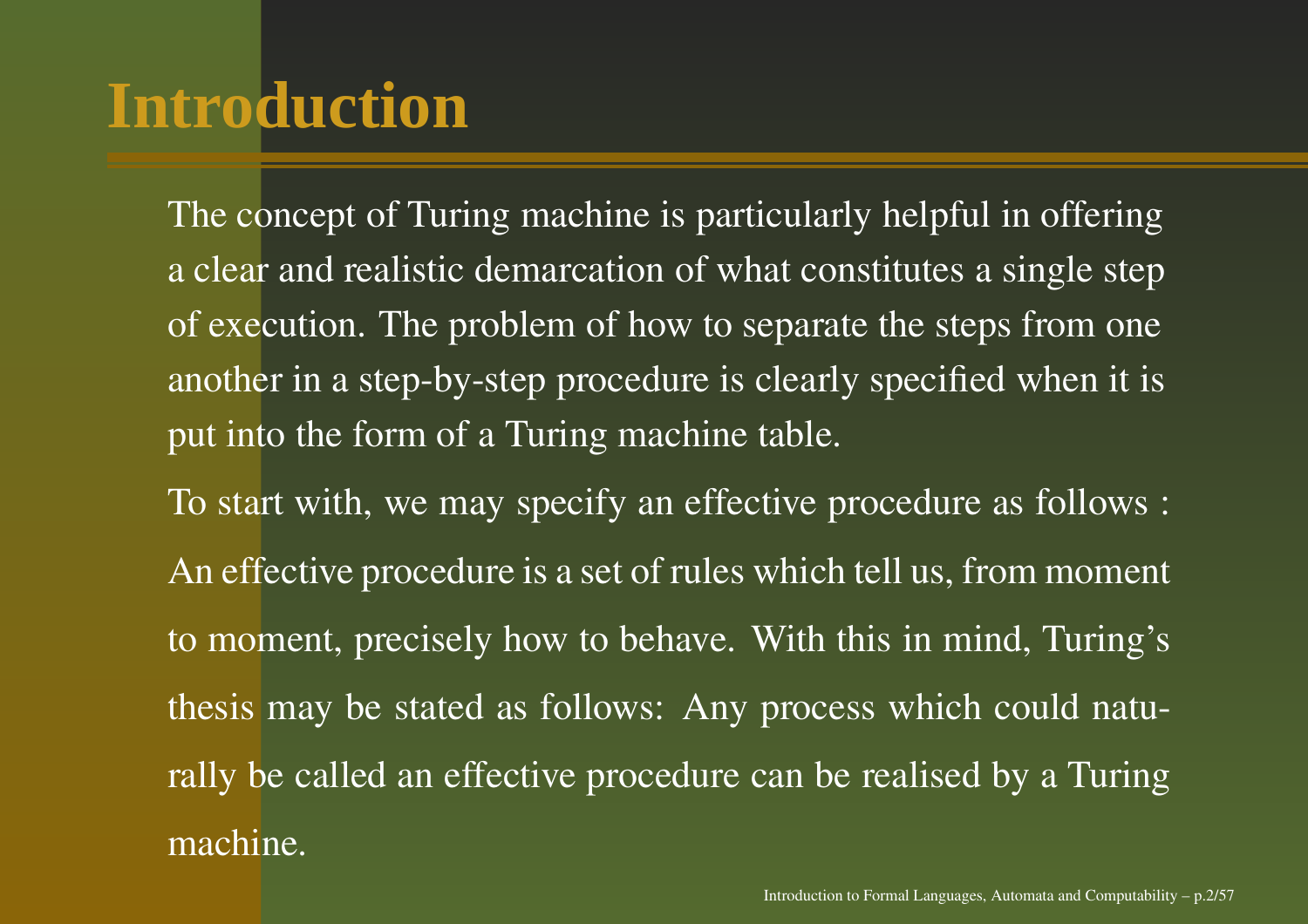One cannot expec<sup>t</sup> to prove Turing's thesis, since the term 'naturally' relates rather to human dispositions than to any precisely defined quality of <sup>a</sup> process. Support must come from intuitive arguments. Hence it is called Turing's hypothesis or Church-Turing thesis and not as Turing's theorem. Till today Turing machine is taken as the model of computation. Whenever <sup>a</sup> new model of computation (like DNA computing, membrane computing) is defined, it is the practice to show that this new model is as capable as the Turing machine. This proves the power of the new model of computation.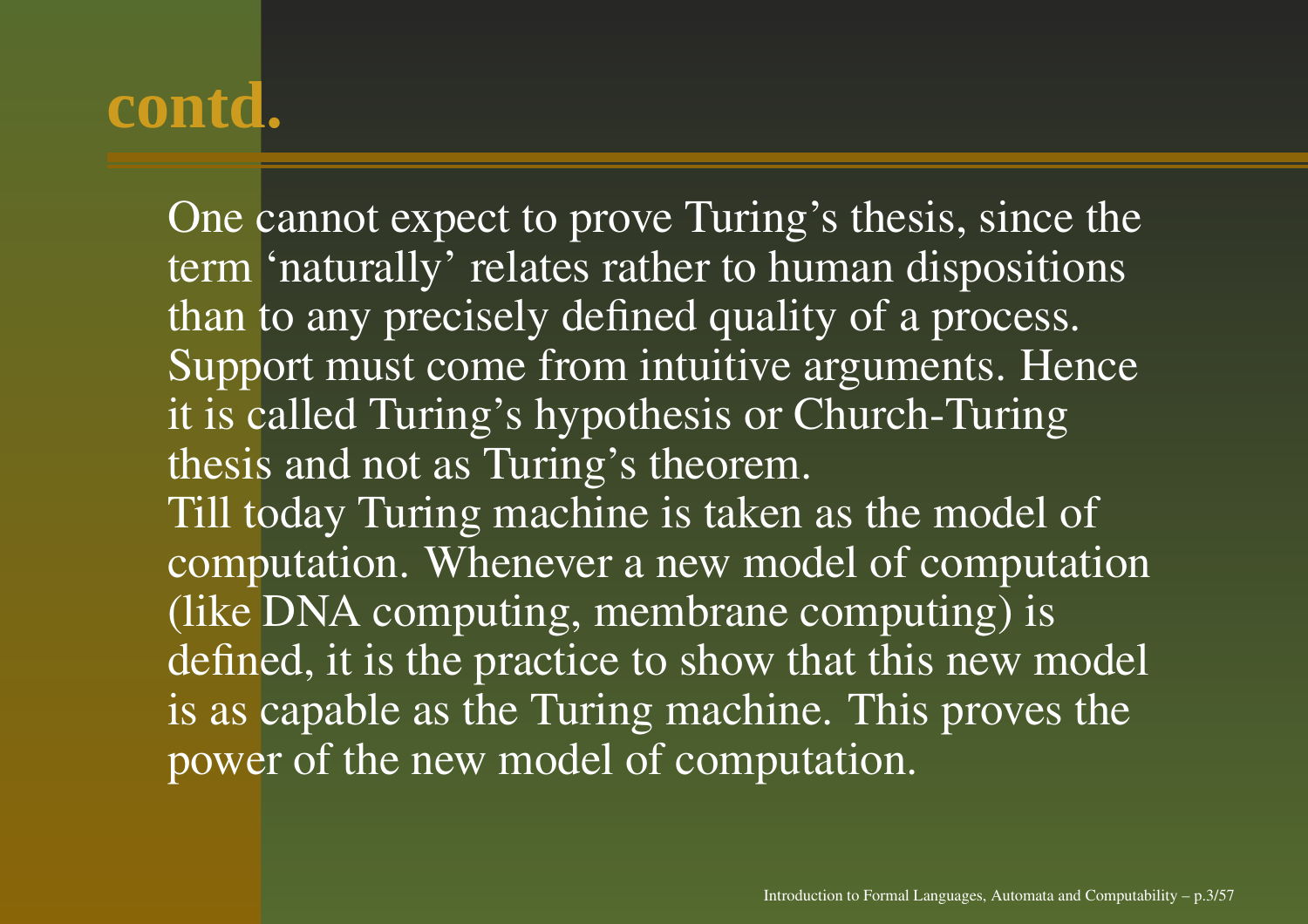# **Turing Machine as an Acceptor**

The Turing machine can be considered as an accepting device accepting sets of strings. Later we shall see that Turing machines accep<sup>t</sup> the family of languages generated by type 0 grammars. The set accepted by <sup>a</sup> Turing machine is called <sup>a</sup> recursively enumerable set. When we consider the Turing machine as an accepting device, we usually consider <sup>a</sup> one way infinite tape. The Turing machine consists of a one way infinite read-write tape and <sup>a</sup> finite control.

| $a_1$ | $\cdots$ | $a_n$ | $\cancel{b} \cancel{b} \cancel{b} \cdots$ |
|-------|----------|-------|-------------------------------------------|
| 1     |          |       |                                           |
| $q_0$ |          |       |                                           |

\n**Figure 1: Initial configuration**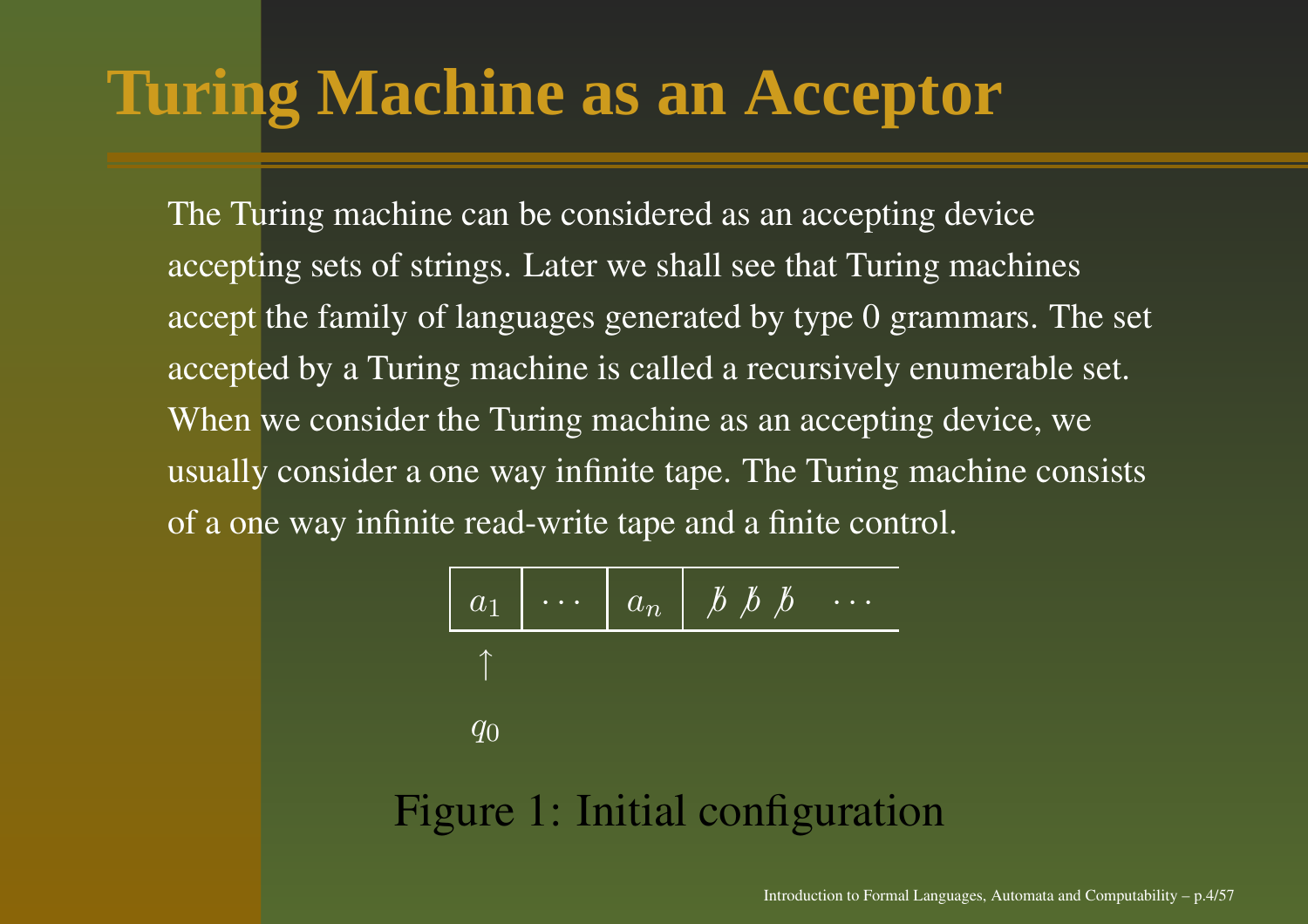The input  $a_1 \ldots a_n$  is placed at the left end of the tape. The rest of the cells contain the blank symbol  $\beta$ . Initially the tape head points to the leftmost cell in the initial state  $q_0$ . At any time the tape head will point to a cell and the machine will be in <sup>a</sup> particular state. Suppose the machine is in state q and pointing to a cell containing the symbol a, then depending upon the  $\delta$ mapping (transition function) of the TM it will change state to  $p$  and write a symbol  $X$  replacing  $a$  and move its tape head one cell to the left or to the right. The Turing machine is not allowed to move off the left end of the tape. When it reaches <sup>a</sup> final state it accepts the input. Now we consider the formal definition.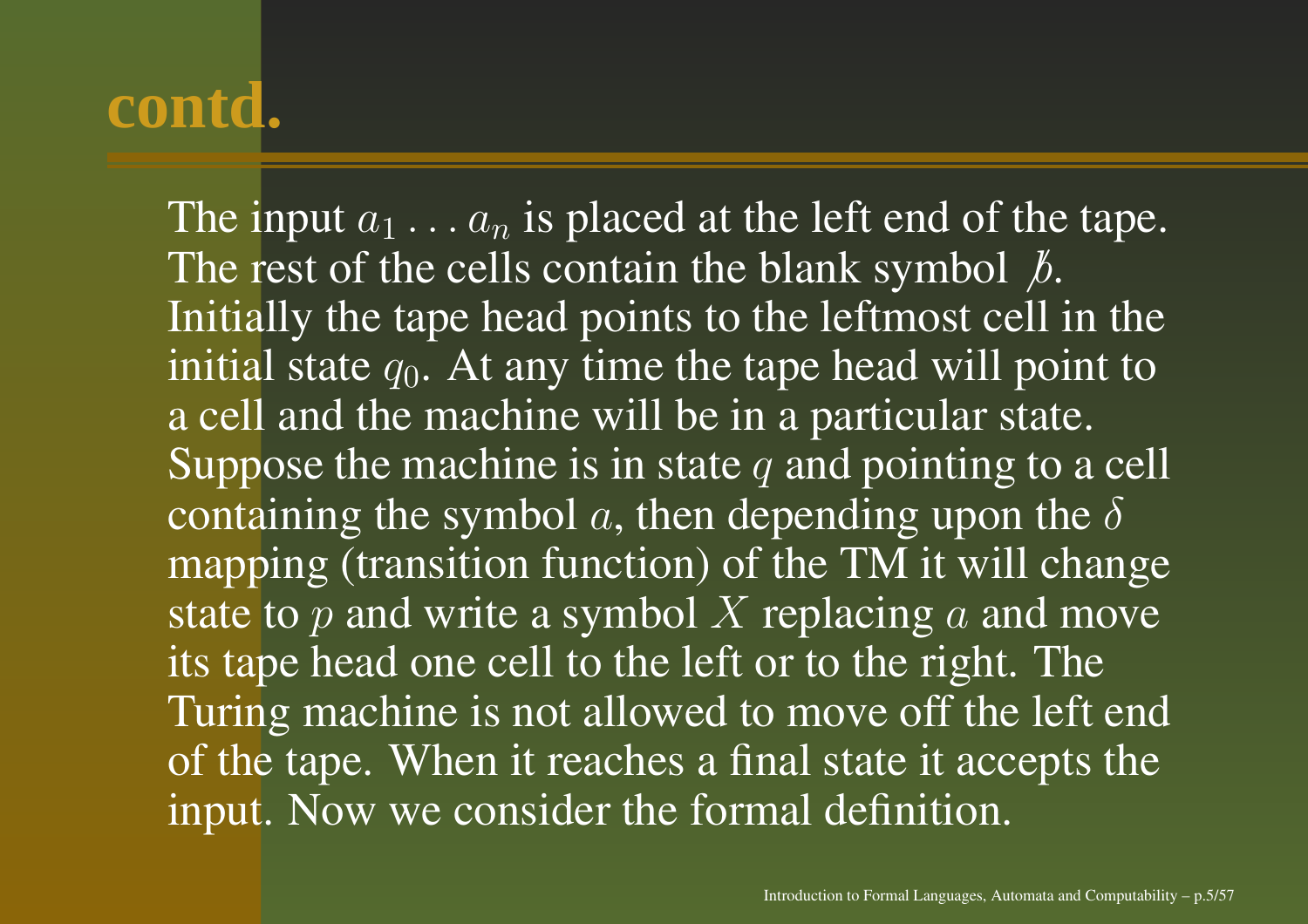# **Definition**

A Turing machine (TM)  $M = (K, \Sigma, \Gamma, \delta, q_0, F)$  is a 6-tuple, where

- K is <sup>a</sup> finite set of states
- $\Sigma$  is a finite set of input symbols
- $\Gamma$  is a finite set of tape symbols,  $\Sigma \subseteq \Gamma$ ,  $\beta \in \Gamma$  is the blank symbol
- $\Box$  q<sub>0</sub> in K is the initial state
- $F \subseteq K$  is the set of final states
- $\delta$  is a mapping from  $K \times \Gamma$  into  $K \times \Gamma \times \{L, R\}.$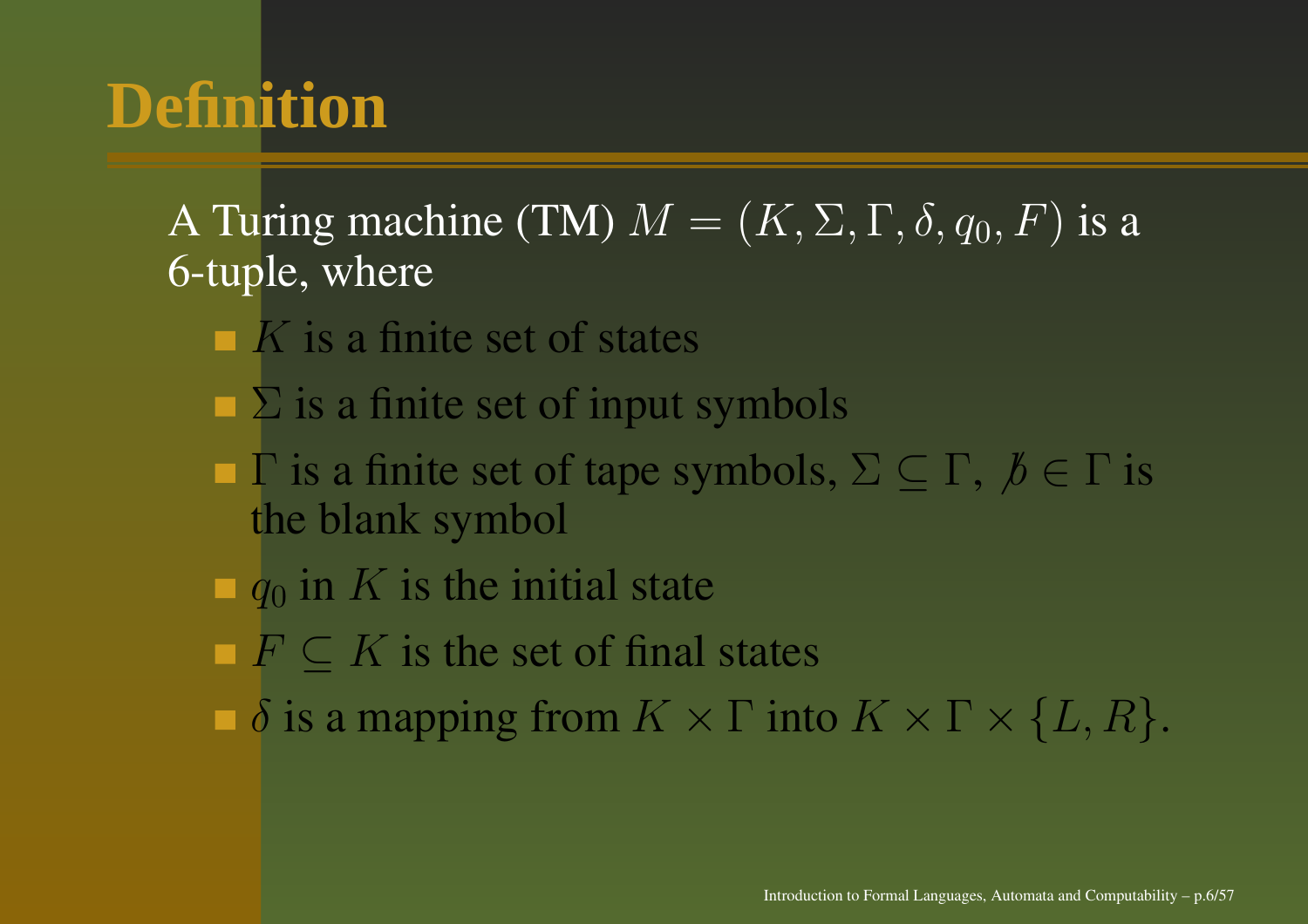#### **Note**

- (a) Turing machine mapping is defined in such <sup>a</sup> way that it is deterministic. One can define nondeterministic TM. Though they have the same power as far as accepting power is concerned, the number of steps may exponentially increase if <sup>a</sup> deterministic TM tries to simulate <sup>a</sup> nondeterministic TM.
- (b) In some formulations the head remaining stationary is allowed. i.e.,  $\delta: K \times \Gamma \to K \times \Gamma \times \{L, S, R\}$ . But we shall stick to  $\{L,R\}$  as remaining stationary can be achieved by two moves, first moving right and then moving back left.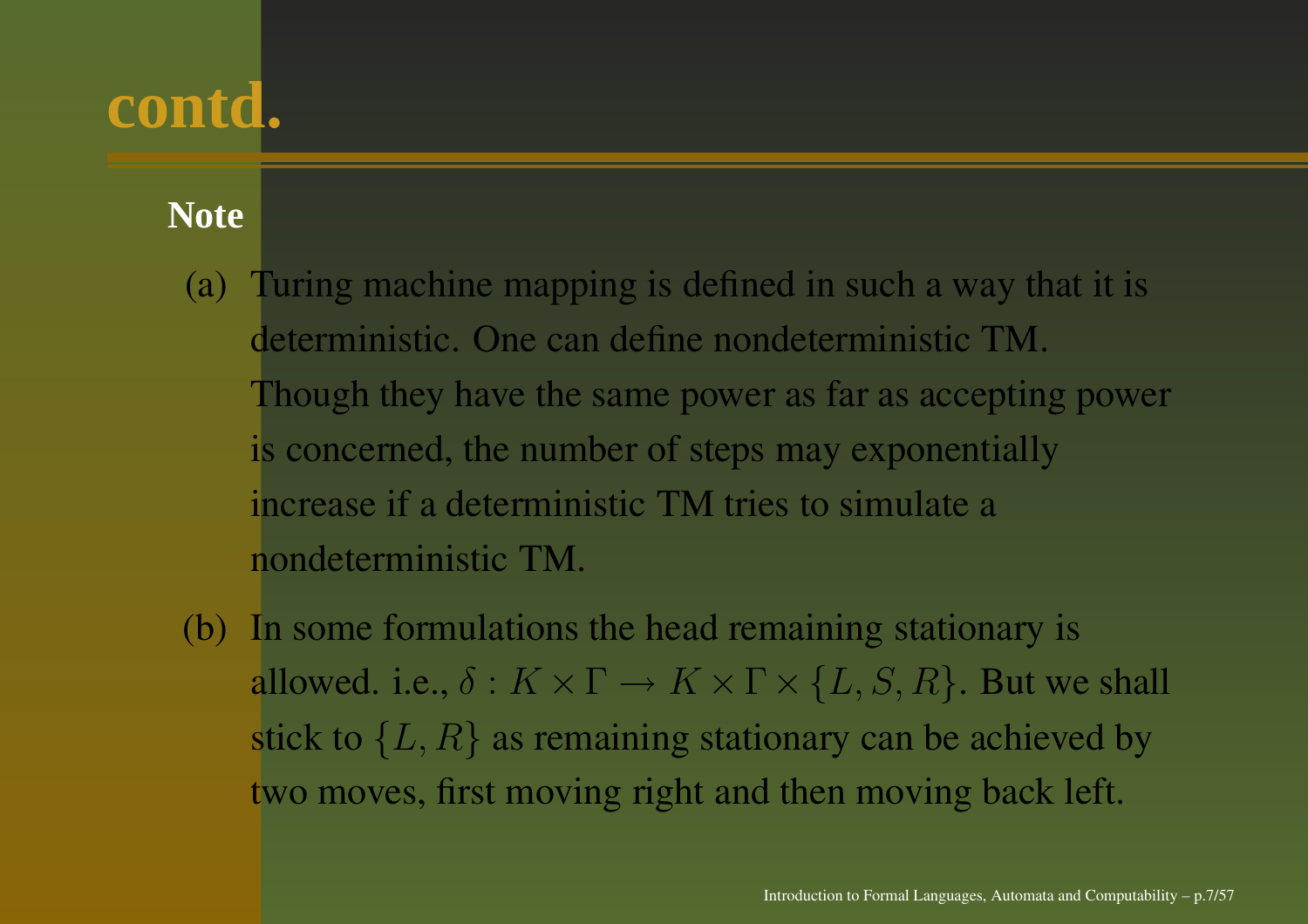An Instantaneous Description (ID) of <sup>a</sup> Turing machine is <sup>a</sup> string of the form  $\alpha_1 q \alpha_2, \alpha_1, \alpha_2 \in \Gamma^*, q \in K$ . This means that at that particular instance  $\alpha_1\alpha_2$  is the content of the tape of the Turing machine.  $q$  is the current state and the tape head points to the first symbol of  $\alpha_2.$  See

$$
\begin{array}{c|ccccc}\n\hline\n\alpha_1 & \alpha_2 & \cancel{b} & \cancel{b} & \cancel{b} & \cdots \\
\uparrow & & & & \\
q & & & & \\
\hline\n\end{array}
$$

The relationship between IDs can be described as follows: If  $X_1 \ldots X_{i-1} q X_i X_{i+1} \ldots X_m$  is an ID and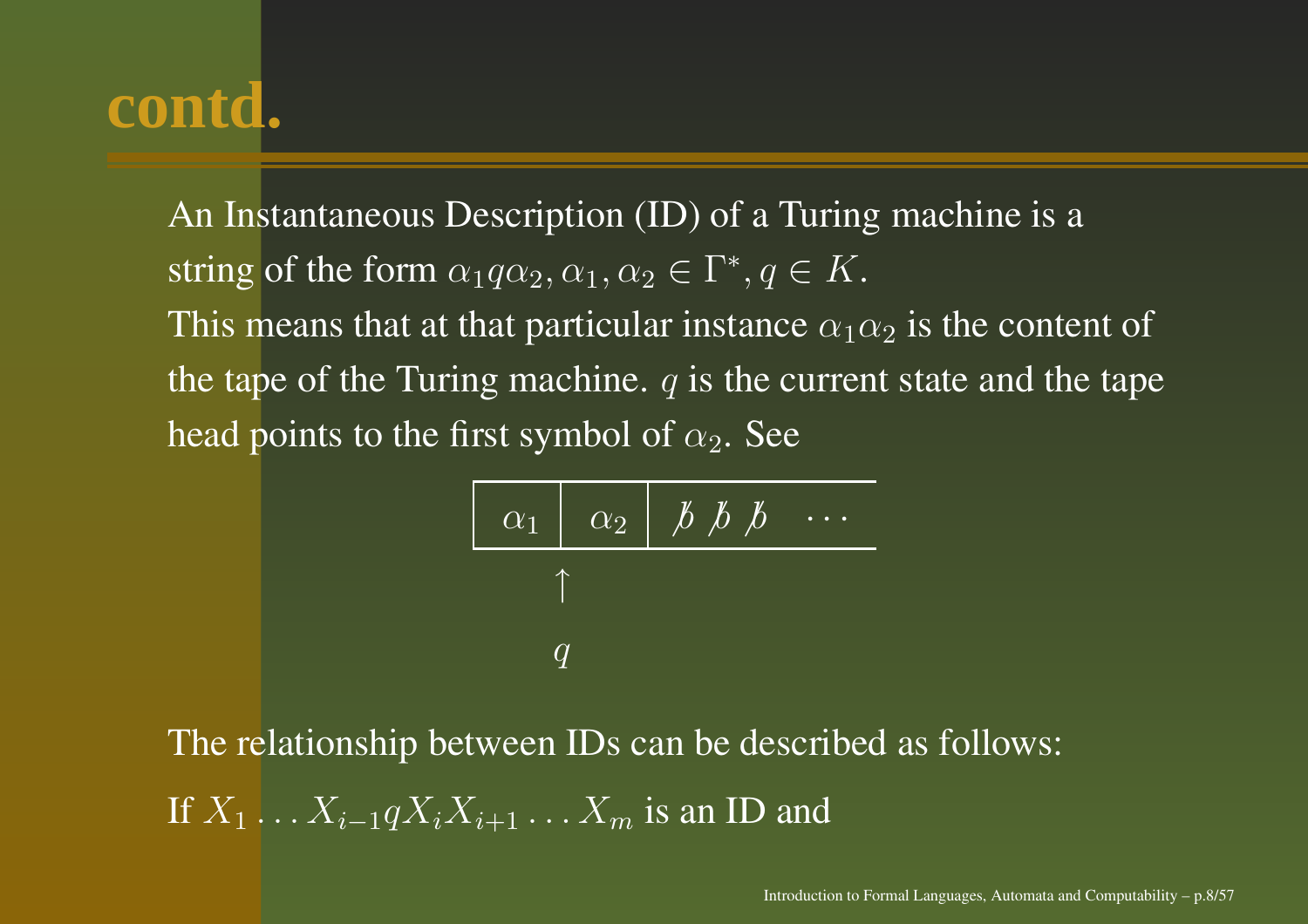$$
\delta(q, X_i) = (p, Y, R)
$$
 then the next ID will be  
\n
$$
X_1 \dots X_{i-1} Y p X_{i+1} \dots X_m.
$$
  
\nIf  $\delta(q, X_j) = (p, Y, L)$  then the next ID will be  
\n
$$
X_1 \dots X_{i-2} p X_{i-1} Y X_{i+1} \dots X_m
$$
. We denote this as

 $X_1 \ldots X_{i-1} q X_i X_{i+1} \ldots X_m \vdash X_1 \ldots X_{i-2} p X_{i-1} Y X_{i+1} \ldots X_m.$ 

 $q_0X_1 \ldots X_m$  is the initial ID. Initially the tape head points to the leftmost cell containing the input. If  $qX_1 \ldots X_m$  is an ID and  $\delta(q, X_1) = (p, Y, L)$ , machine halts. i.e., moving off the left end of the tape is not allowed. If  $X_1 \ldots X_m q$  is an ID, q is reading the leftmost blank symbol. If  $\delta(q, b) = (p, Y, R)$  next ID will be  $X_1 \dots X_m Y p.$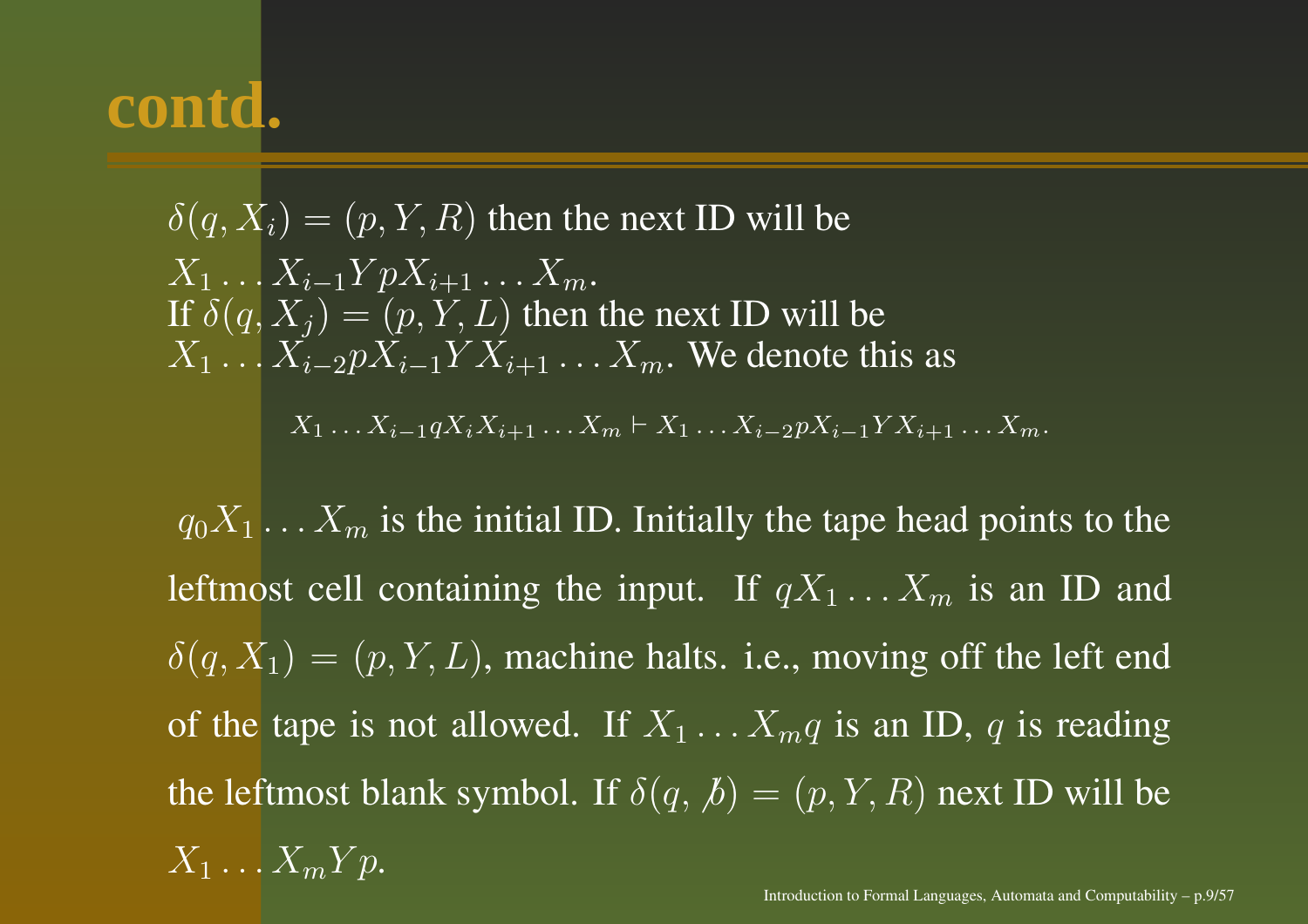If  $\delta(q,\not\!b)=(p,Y,L)$  next ID will be  $X_1 \ldots X_{m-1} p X_m Y.$ ∗ ` is the reflexive, transitive closure of  $\vdash$ . i.e.,  $ID_0 \vdash ID_1 \vdash \cdots \vdash ID_n$  is denoted as  $ID_0 \vdash ID_n$ ,  $n \geq 0$ . An input will be accepted if the ∗TM reaches <sup>a</sup> final state. Definition A string  $w$  is accepted by the TM,  $M = (K, \Sigma, \Gamma, \delta, q_0, F) \text{ if } q_0w$  $⊭^*$   $\alpha_1q_f\alpha_2$  for some  $\alpha_1, \alpha_2 \in \Gamma^*, q_f \in F$ . The language accepted by the TM  $M$  is denoted as

 $T(M)=\{w|w\in\Sigma^*,q_0w$  $\stackrel{*}{\vdash} \alpha_1q_f\alpha_2$  for some  $\alpha_1,\alpha_2\in \Gamma^*, q_f\in F\}$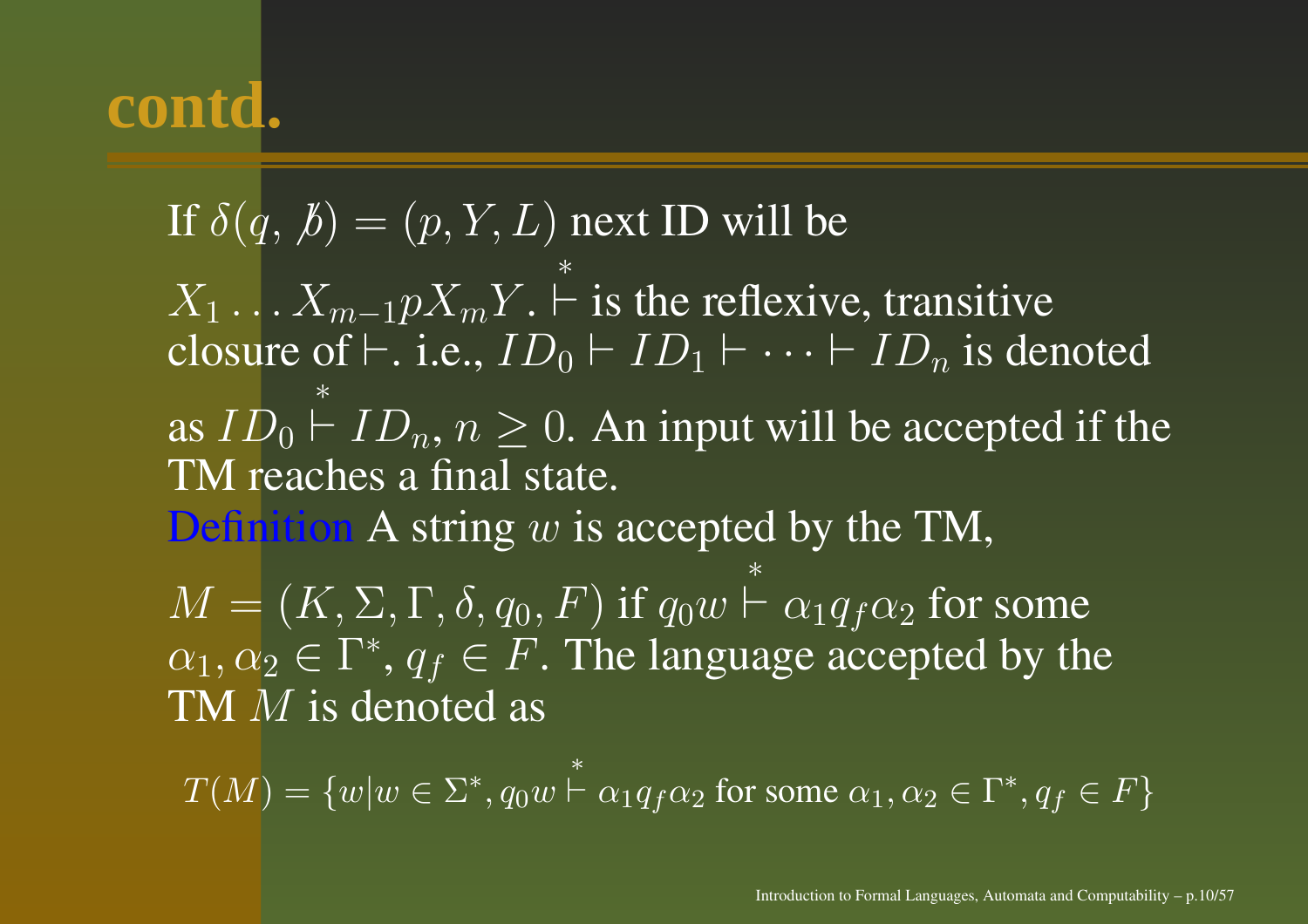### **Note**

- (a) It should be noted that by definition, it is not necessary for the TM to read the whole input. If  $w_1w_2$  is the input and the TM reaches a final state after reading  $w_1, w_1w_2$  will be accepted; for that matter any string  $w_1w_j$  will be accepted. Usually while constructing <sup>a</sup> TM we make sure that the whole of the input is read.
- (b) Usually we assume that after going to <sup>a</sup> final state, the TM halts, *i.e.*, it makes no more moves.
- (c) A string  $w$  will not be accepted by the TM, if it reaches an ID  $\eta_1 r \eta_2$  from which it cannot make a next move;  $\eta_1\eta_2 \in \Gamma^*$ ,  $r \in K$  and r is not a final state or while reading  $w$ , the TM gets into a loop and is never able to halt.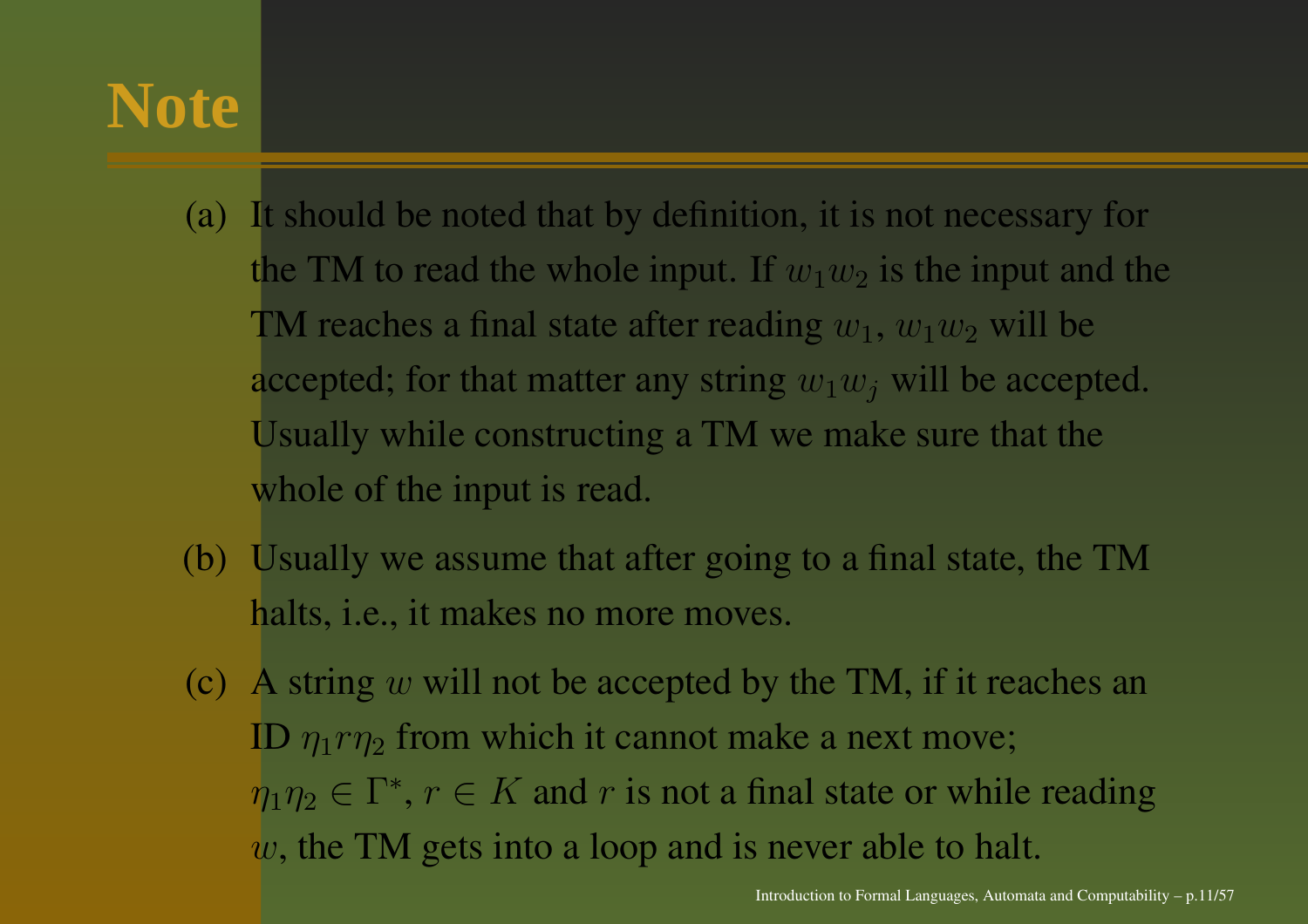### **Example**

Let us consider a TM for accepting  $\{a^i b^j c^k | i, j, k \geq 1, i = j + k\}.$ The informal description of the TM is as follows. Consider the figure which shows the initial ID.

$$
\begin{array}{c|ccc}\n & a \cdots a \cdots aab \cdots bc \cdots c & b & b & b & \cdots \\
\uparrow & & & & \\
q_0 & & & & & \\
\end{array}
$$

The machine starts reading a 'a' and changing it to a  $X;$  it moves right; when it sees a 'b', it converts it into a  $Y$  and then starts moving left. It matches a's and b's. After that, it matches a's with c's. The machine accepts when the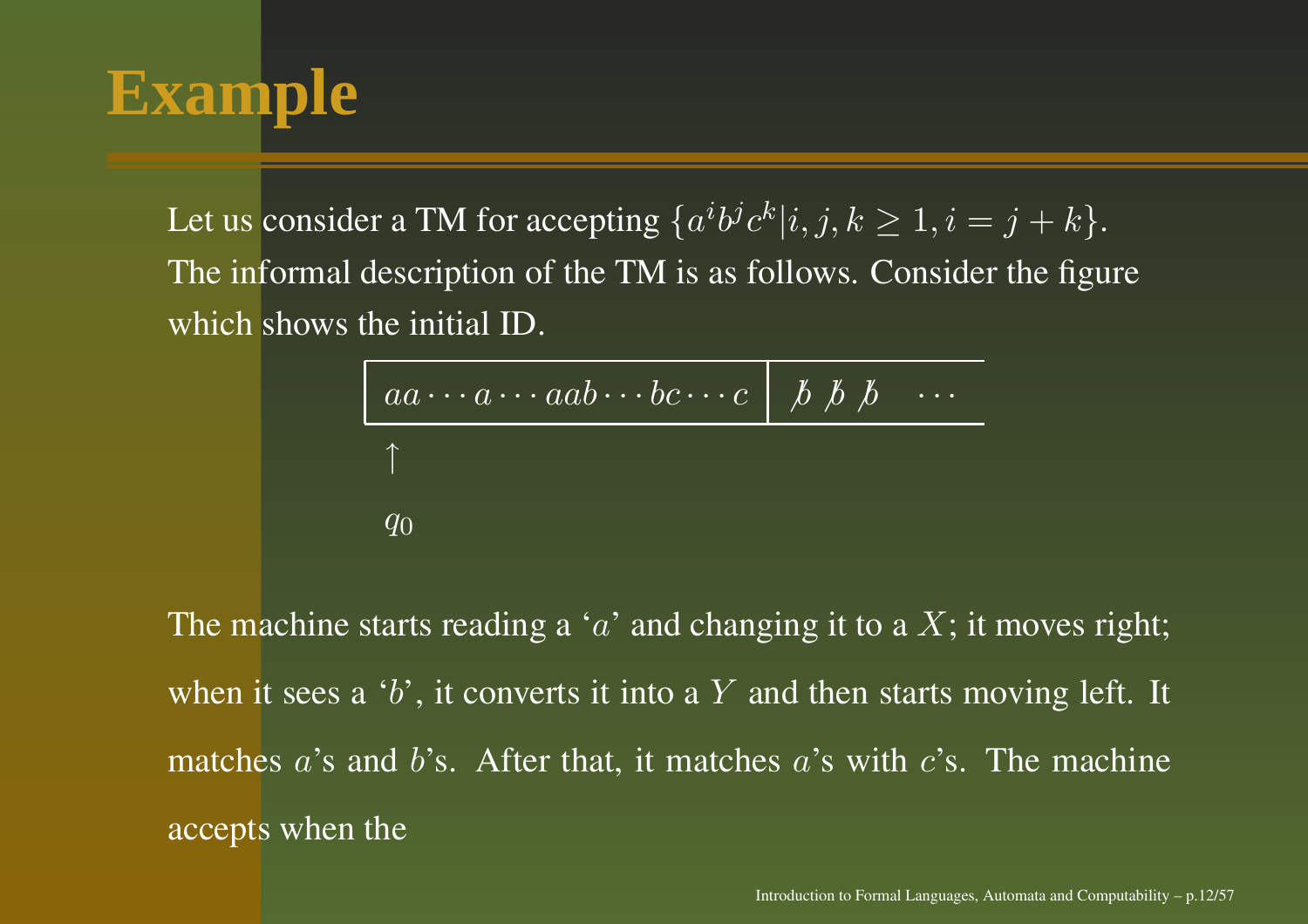number of  $a$ 's is equal to the sum of the number of  $b$ 's and the number of  $c$ 's. Formally  $M = (K, \Sigma, \Gamma, \delta, q_0, F)$  $K = \{q_0, q_1, q_2, q_3, q_4, q_5, q_6, q_7, q_8\} \hspace{.2in} F = \{q_8\}$  $\Sigma = \{a,b,c\}$  $\Gamma = \{a,b,c,X,Y,Z,\not\!\!b\}$  $\delta$  is defined as follows:  $\delta(q_0, a) = (q_1, X, R)$ In state  $q_0$ , it reads a 'a' and changes it to  $X$  and moves right in  $q_1.$  $\delta(q_1, a) = (q_1, a, R)$ 

In state  $q_1$  it moves right through the 'a's.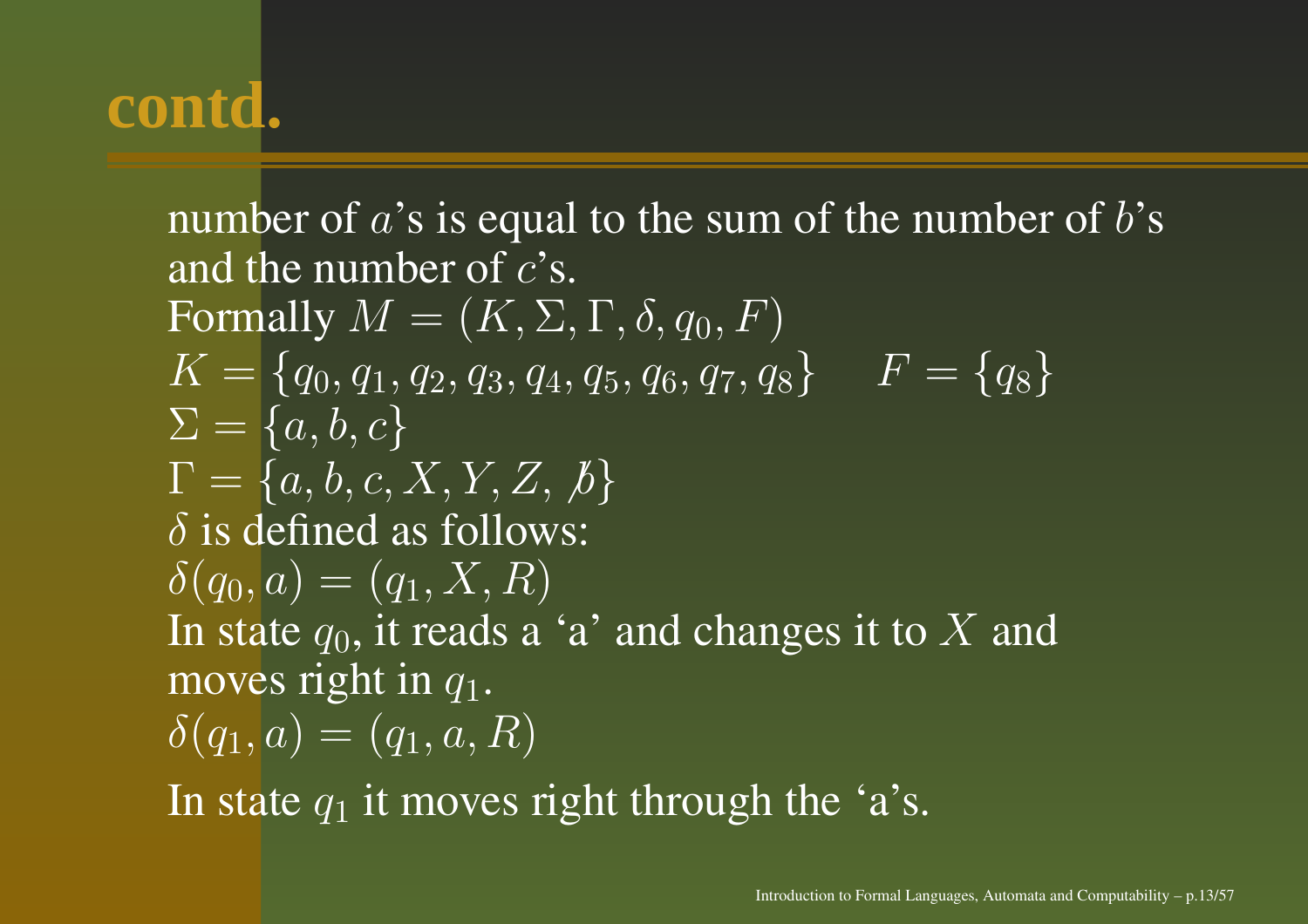$\delta(q_1, b) = (q_2, Y, L)$ When it sees a 'b' it changes it into a  $Y$ .  $\delta(q_2, a) = (q_2, a, L)$  $\delta(q_2, Y) = (q_2, Y, L)$ In state  $q_2$  it moves left through the 'a's and  $Y\mathrm{s}.$  $\delta(q_2, X) = (q_0, X, R)$ When it sees a X it moves right in  $q_0$  and the process repeats.  $\delta(q_1, Y) = (q_3, Y, R)$ 

 $\delta(q_3, Y) = (q_3, Y, R)$  $\delta(q_3, b) = (q_2, Y, L)$ 

After scanning the 'a's it moves through the  $Y$ s still it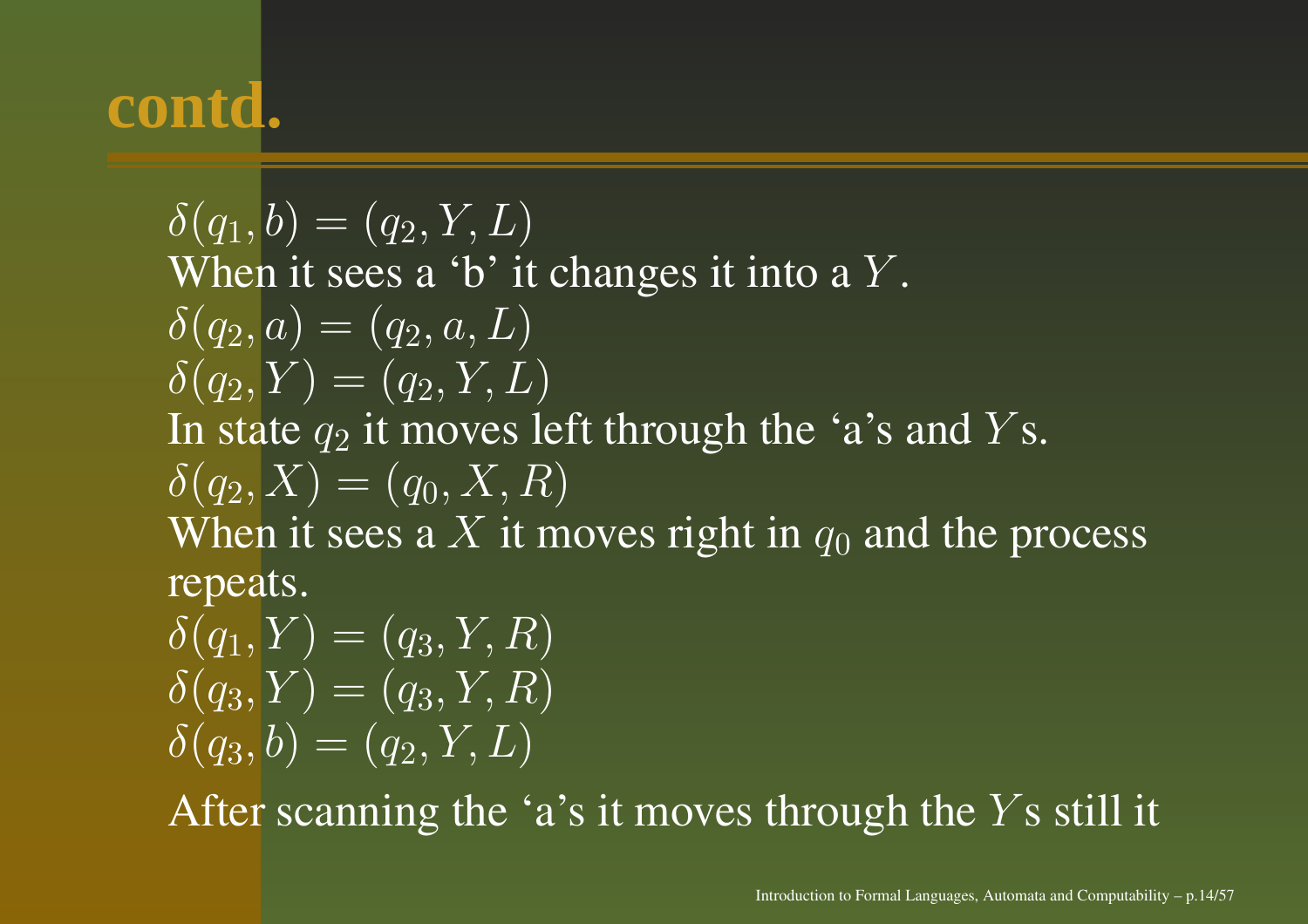sees a 'b', then it converts it into a  $Y$  and moves left.  $\delta(q_3, c) = (q_4, Z, L)$ When no more 'b's remain it sees a 'c' in state  $q_3$ , changes that it into  $Z$  and starts moving left in state  $q_4$ . The process repeats. After matching 'a's and 'b's, the TM tries to match 'a's and 'c's.  $\delta(q_4, Y) = (q_4, Y, L)$  $\delta(q_4, a) = (q_4, a, L)$  $\delta(q_4, X) = (q_0, X, R)$  $\delta(q_3,Z)=(q_5,Z,R)$  $\delta(q_5, c) = (q_4, Z, L)$  $\delta(q_5,\bar{Z})=(q_5,Z,R)$  $\delta(q_4,Z) = (q_4,Z,L)$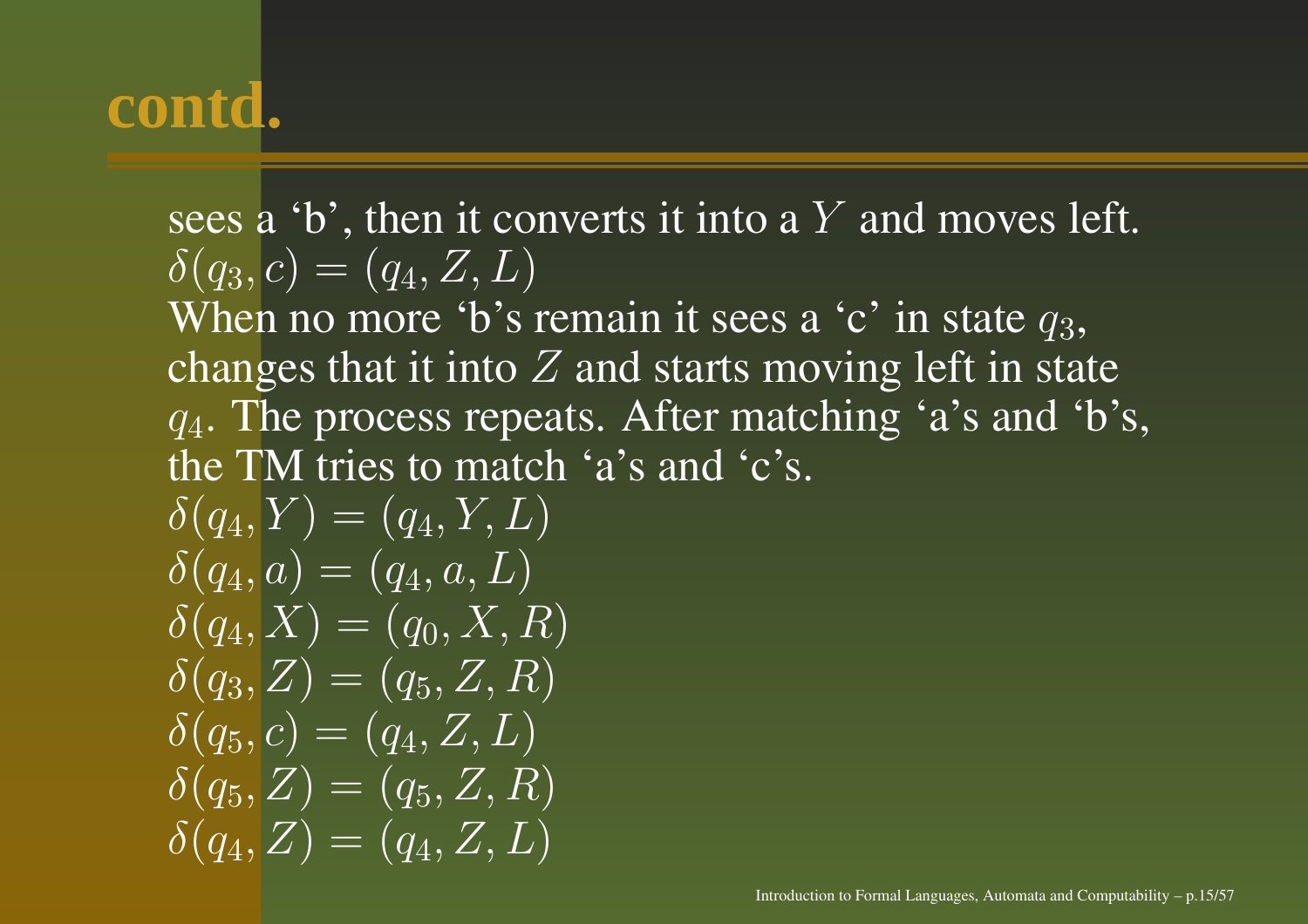When no more 'a's remain it sees a  $Y$  in state  $q_0$ checks that all 'b's and 'c's have been matched and reaches the final state  $q_8.$  $\delta(q_0, Y) = (q_6, Y, R)$  $\delta(q_6, Y) = (q_6, Y, R)$  $\delta(q_6,Z) = (q_7,Z,R)$  $\delta(q_7,Z) = (q_7,Z,R)$  $\delta(q_7, \cancel{b}) = (q_8, \cancel{b}, \text{halt})$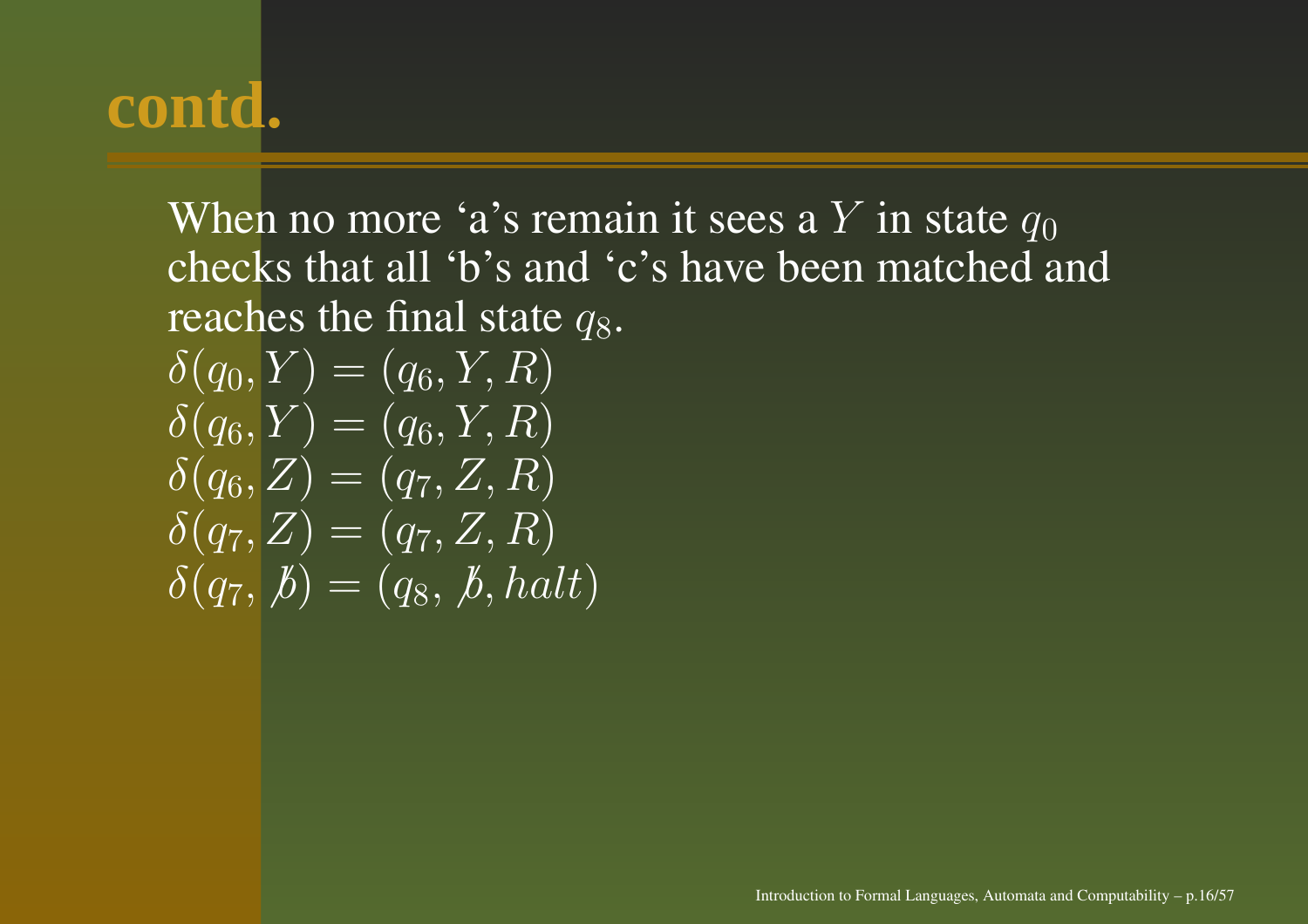#### Let us see how a string  $aaabbcc$  will be rejected. Let us trace the sequence of IDs on  $aaabbcc$

 $q_0aaabbcc \vdash Xq_1aabbcc \vdash Xaq_1abbcc \vdash Xaaq_1bbc \vdash Xaq_2aYbcc$ 

 $\vdash Xq_2aaYbcc \vdash q_2XaaYbcc \vdash Xq_0aaYbcc \vdash XXq_1aYbcc$ 

 $\vdash XXaq_1Ybcc \vdash XXaYq_3bcc \vdash XXaYYcc \vdash XXq_2aYYcc$ 

 $\vdash Xq_2XaYYcc \vdash XXq_0aYYcc \vdash XXXq_1YYcc \vdash XXXYq_3Ycc$ 

 $\vdash XXXYY q_3cc \vdash XXXY q_4YZc \vdash XXX q_4YYZc \vdash XX q_4XYYZc$ 

 $\vdash XXXq_0YYZc \vdash XXXYq_6YZc \vdash XXXYYq_6Zc \vdash XXXYYZq_7c$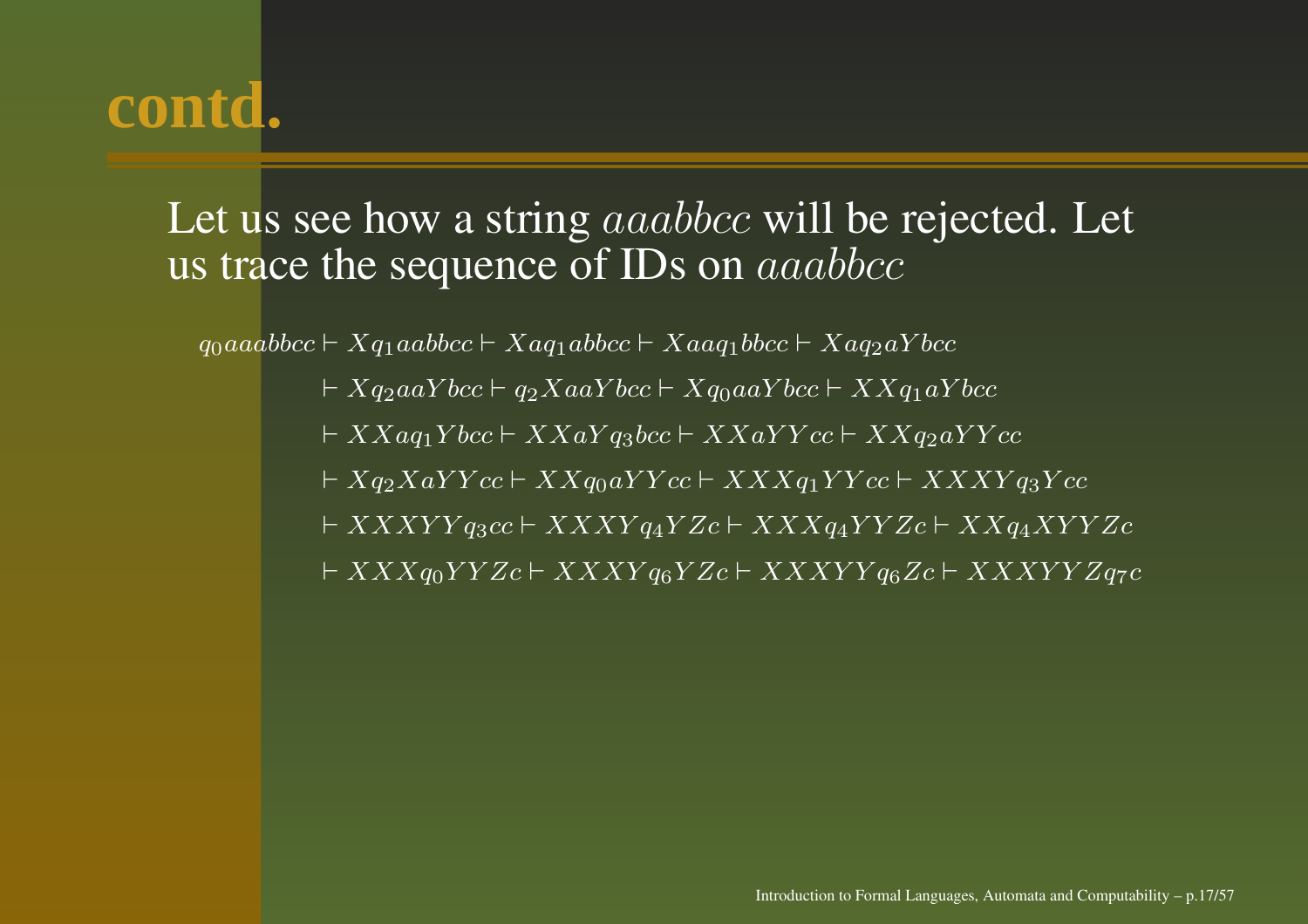#### The machine halts without accepting as there is no move for  $(q_7, c)$ . Let us see the sequence of moves for  $aaaabc$

 $q_0aaabc \vdash Xq_1aaabc \vdash Xaq_1aabc \vdash Xaaq_1abc \vdash Xaaaq_1bc$ 

- $\vdash Xaaq_2aYc \vdash Xaq_2aaYc \vdash Xq_2aaaYc \vdash q_2XaaaYc$
- $\vdash Xq_0aaaYc \vdash XXq_1aaYc \vdash XXaq_1aYc \vdash XXaaq_1Yc$
- $\vdash XXaaY q_3c \vdash XXaa q_4YZ \vdash XXa q_4aYZ \vdash XXq_4aaYZ$
- $\vdash Xq_4XaaYZ \vdash XXq_0aaYZ \vdash XXXq_1aYZ \vdash XXXaq_1YZ$

 $\vdash XXXaY q_3Z \vdash XXXaYZ q_5$ 

The machine halts without accepting as there is no further move possible and  $q_5$  is not an accepting state. It can be seen that only strings of the form  $a^{i+j}b^ic^j$ will be accepted.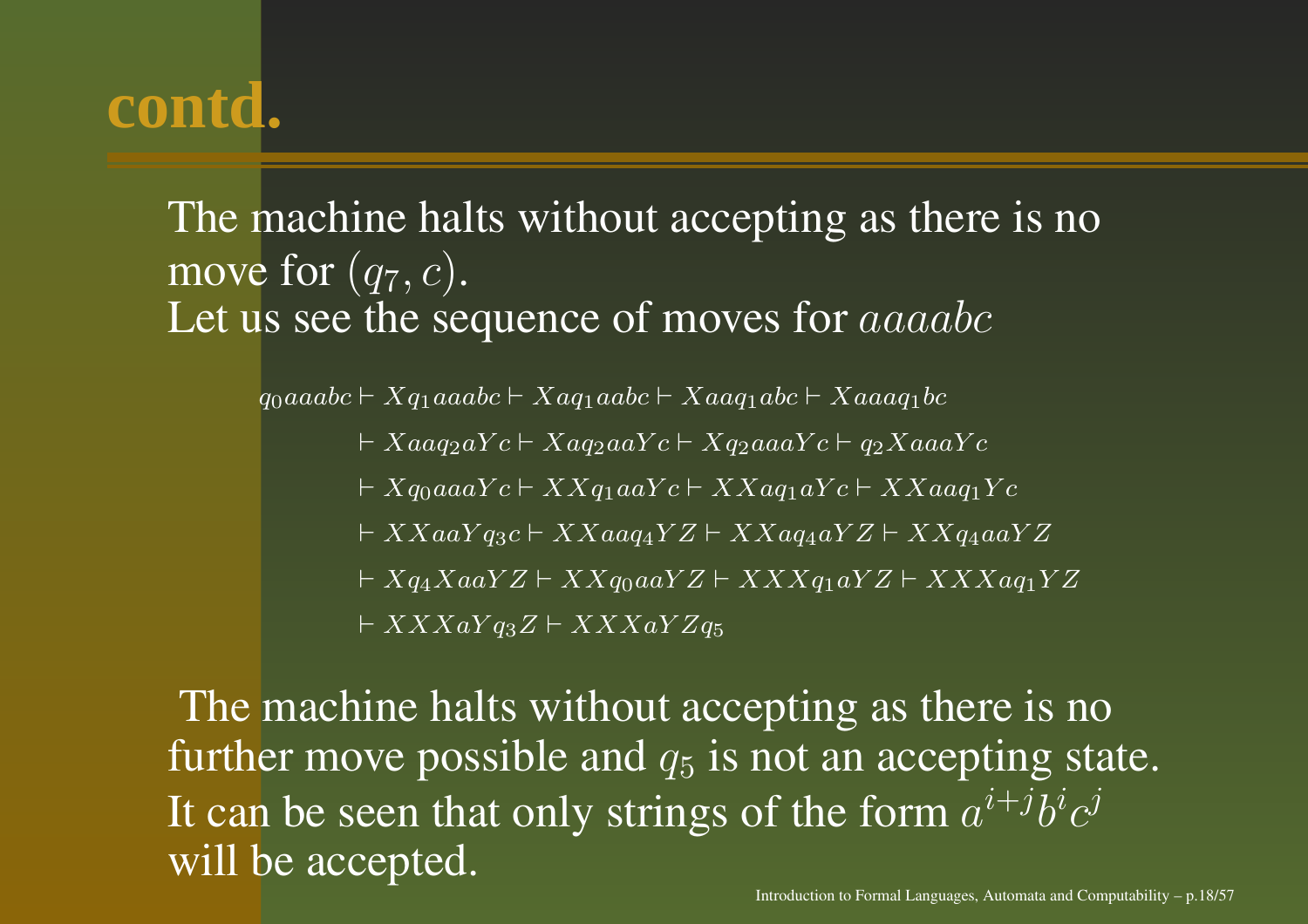## **Example**

Construct <sup>a</sup> Turing machine which will accep<sup>t</sup> the set of strings over  $\Sigma = \{a, b\}$  beginning with a 'a' and ending with a 'b'. Though this set can be accepted by <sup>a</sup> FSA, we shall give <sup>a</sup> TM accepting it.  $M = (K, \Sigma, \Gamma, \delta, q_0, F)$  where  $K = \{q_0, q_1, q_2, q_3\}$   $F = \{q_3\}$  $\Sigma = \{a, b\}$   $\Gamma = \{a, b, X, b\}$  $\delta$  is defined as follows:  $\delta(q_0, a) = (q_1, X, R)$  $\delta(q_1, a) = (q_1, X, R)$  $\delta(q_1, b) = (q_2, X, R)$  $\delta(q_2, a) = (q_1, X, R)$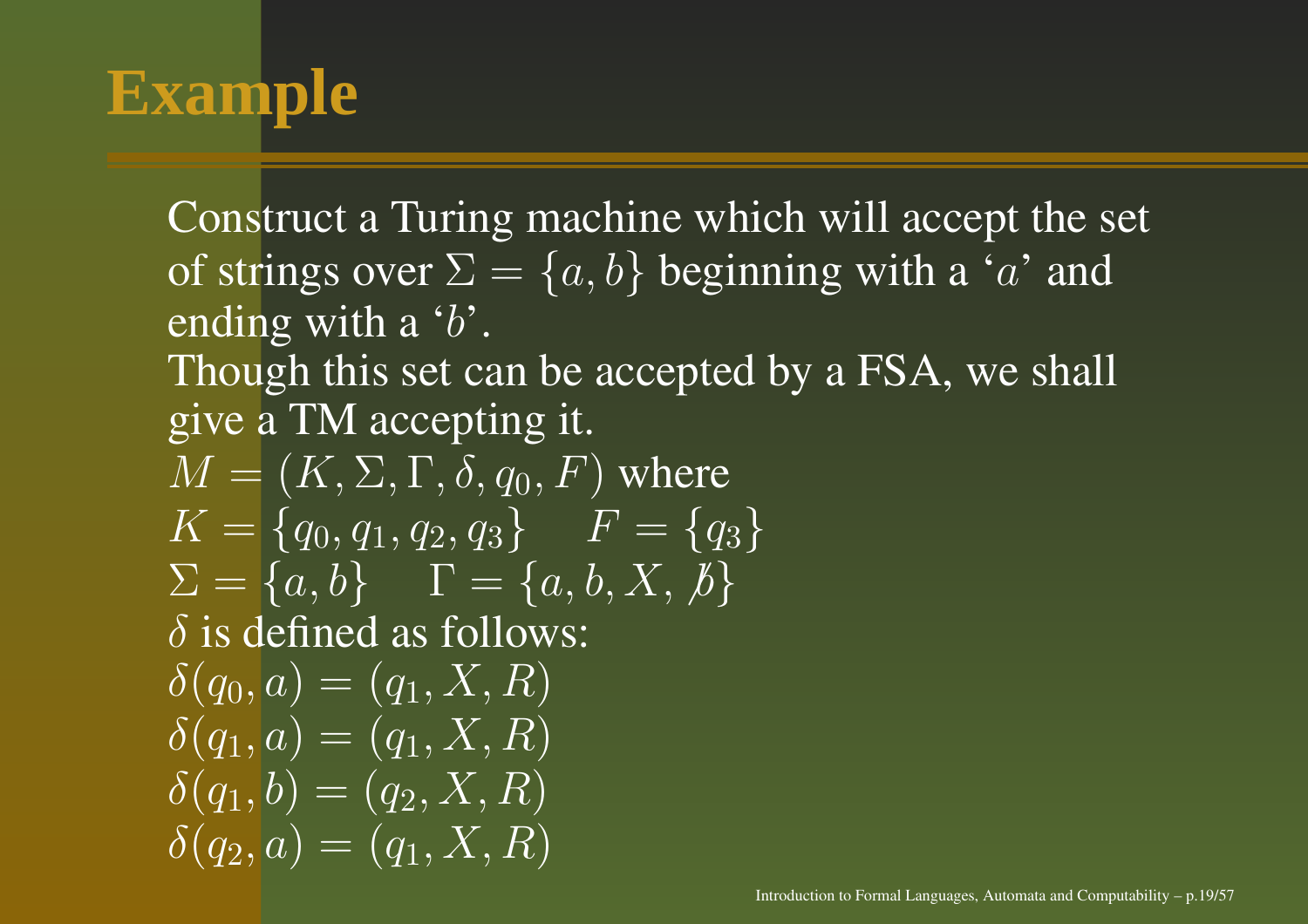$\delta \overline{(q_2, b)} = (\overline{q_2, X}, R)$  $\delta(q_2, \cancel{b}) = (q_3, \text{halt})$ Let us see how the machine accepts  $abab$ .  $\overline{a}$  $b \mid a \mid b \mid b$ ↑  $q_0$  $\,X\,$  $X \mid b \mid a \mid b \mid \not b$   $\cdots$ ↑  $q_1$  $\,X\,$  $\begin{array}{|c|c|c|c|c|}\n a & b & b & \cdots \end{array}$ ↑  $q_2$  Introduction to Formal Languages, Automata and Computability – p.20/57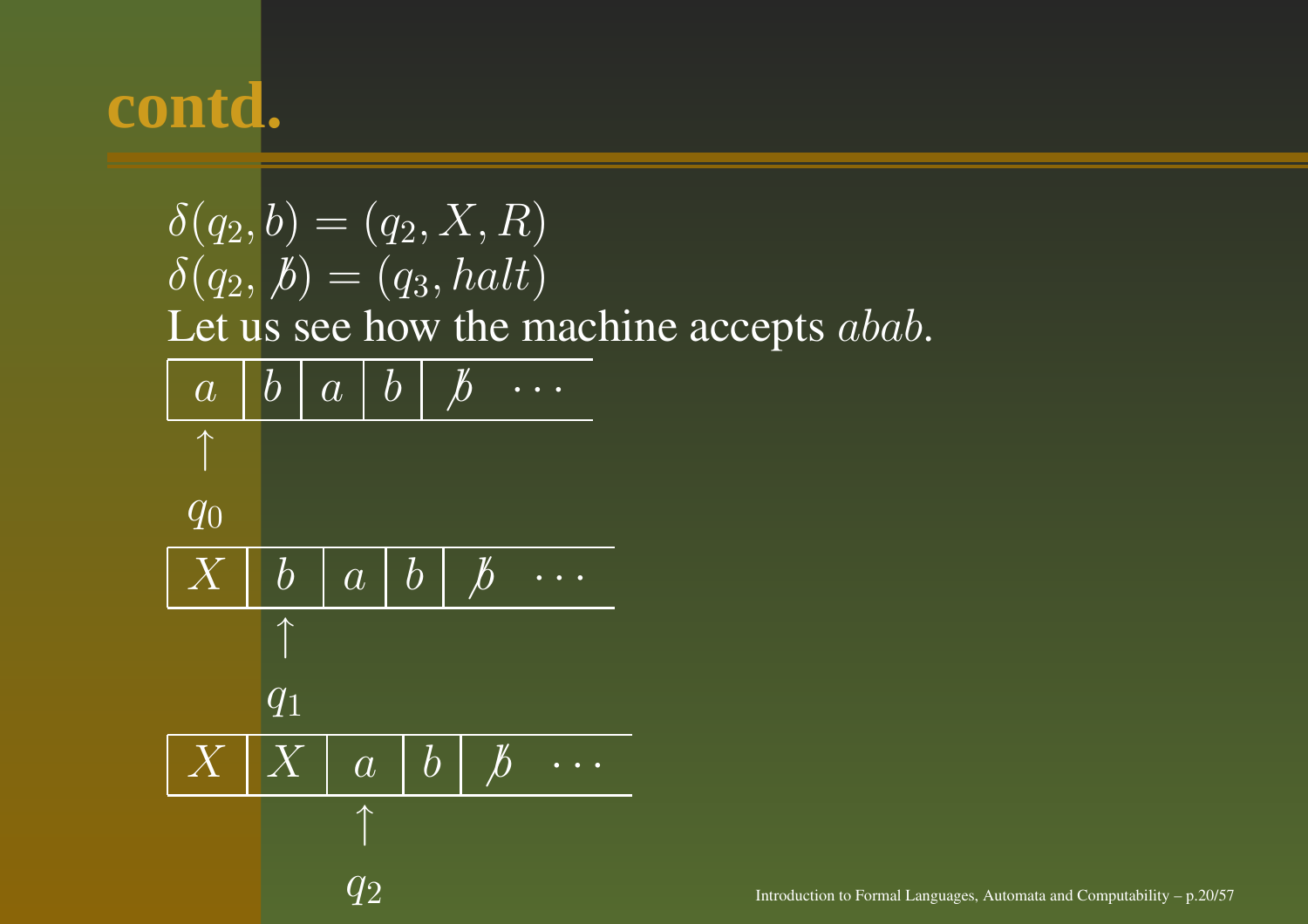

It can be seen that after initially reading  $'a'$ , the machine goes to state  $q_1.$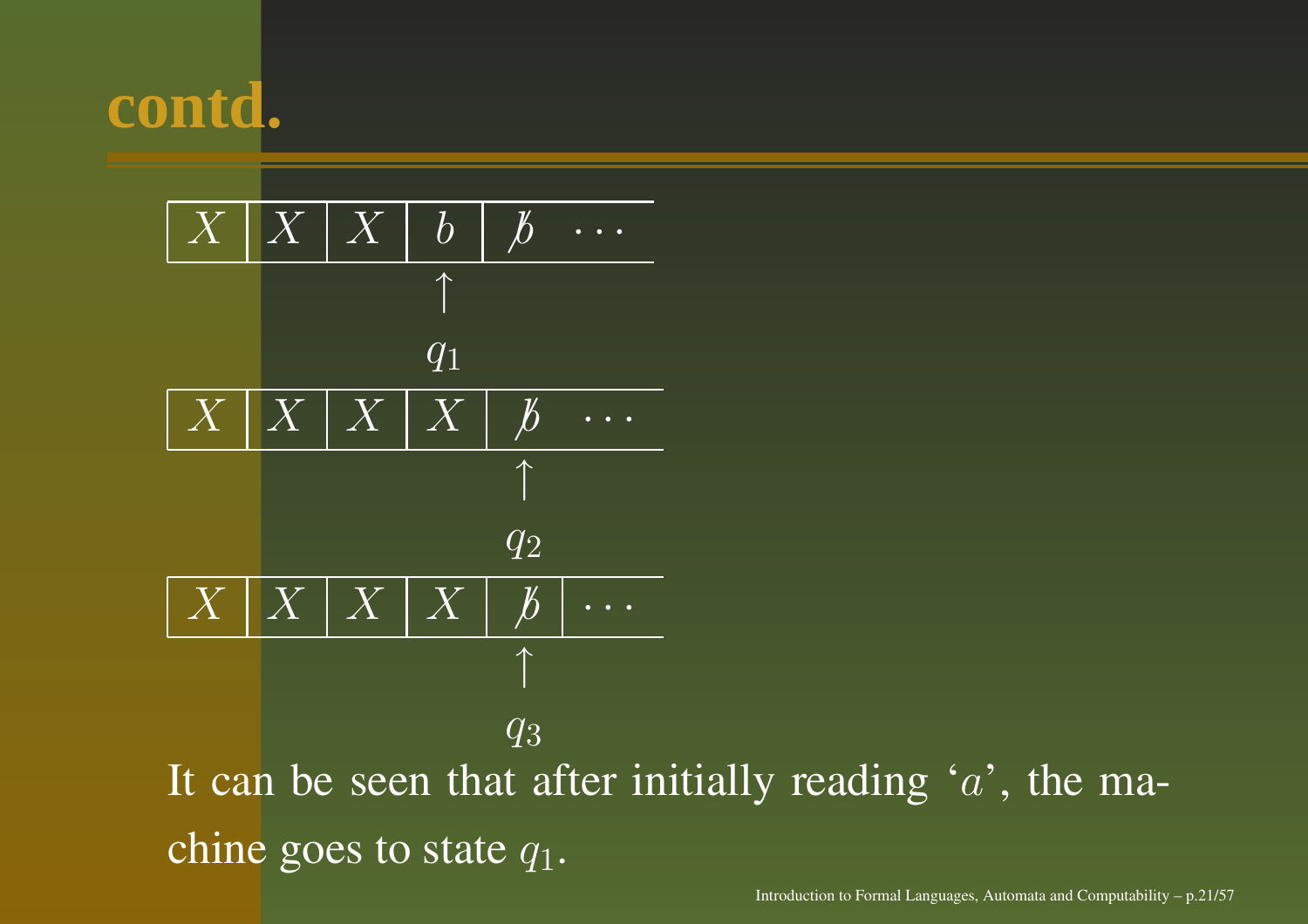Afterwards if it sees a 'a' it goes to state  $q_1$ ; if it sees a  $'b'$  it goes to  $q_2$ . Hence when it sees the leftmost blank symbol, if it is in state  $q_2$  it accepts as this means that the last symbol read is a ' $b$ '.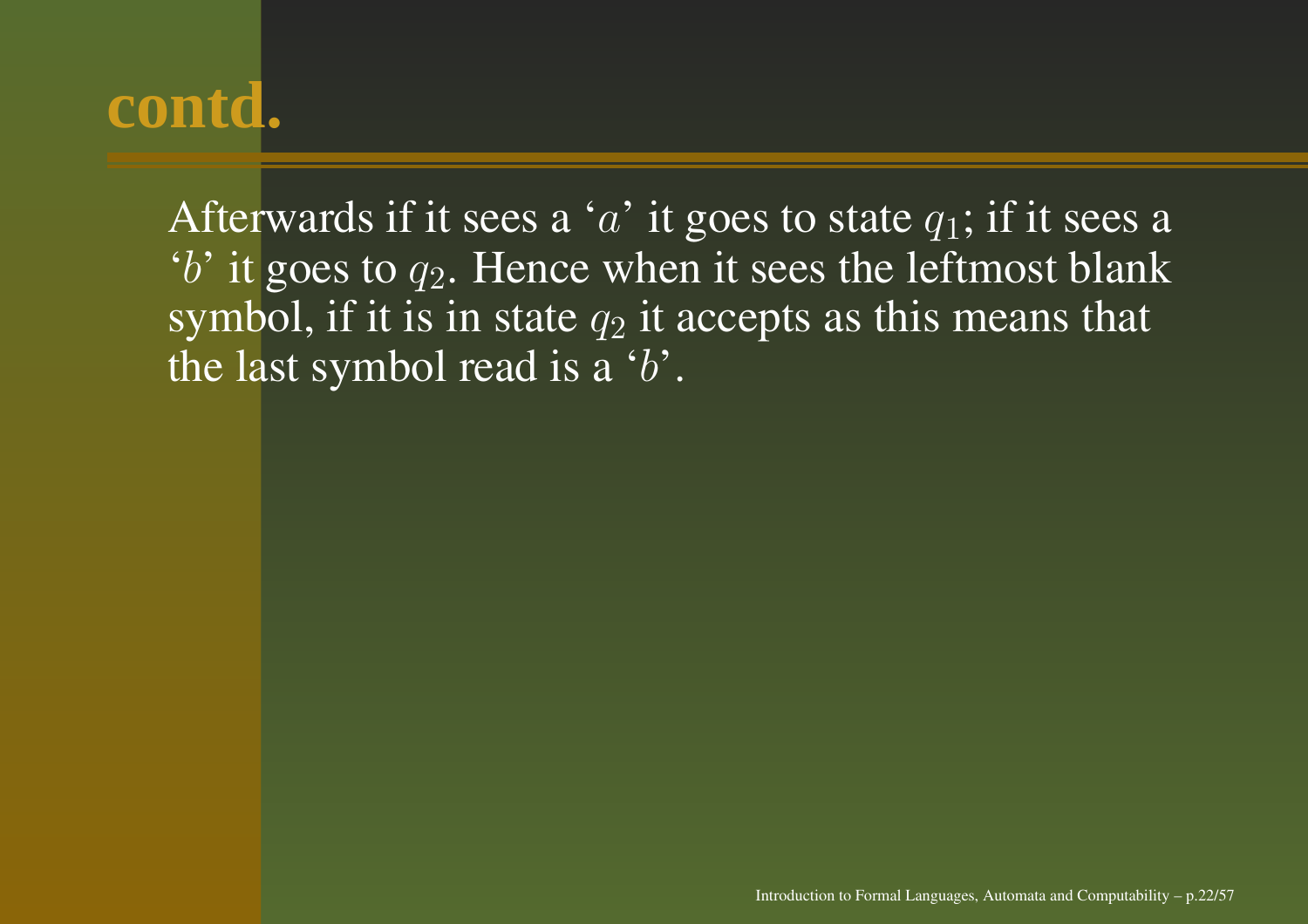#### **Turing Machine as <sup>a</sup> Computing Device**

We looked at the Turing machine as an acceptor. In this section, we consider the Turing machine as a computing device. It computes functions which are known as partial recursive functions. Example<sup>[Unary to binary converter]</sup> The input is a string of  $a$ 's which is taken as the unary representation of an integer;  $a^i$  represents integer *i*. The output is of the form  $b_iX^i$  where  $b_i$  is a binary string which is the binary representation of integer  $i$ . The mapping for the Turing machine which does this is given below. The tape symbols are  $\{ \not b, a, X, 0, 1 \}.$  The machine has two states  $q_0$  and  $q_1$ .  $q_0$  is the initial state and a right moving state.  $q_1$  is a left moving state.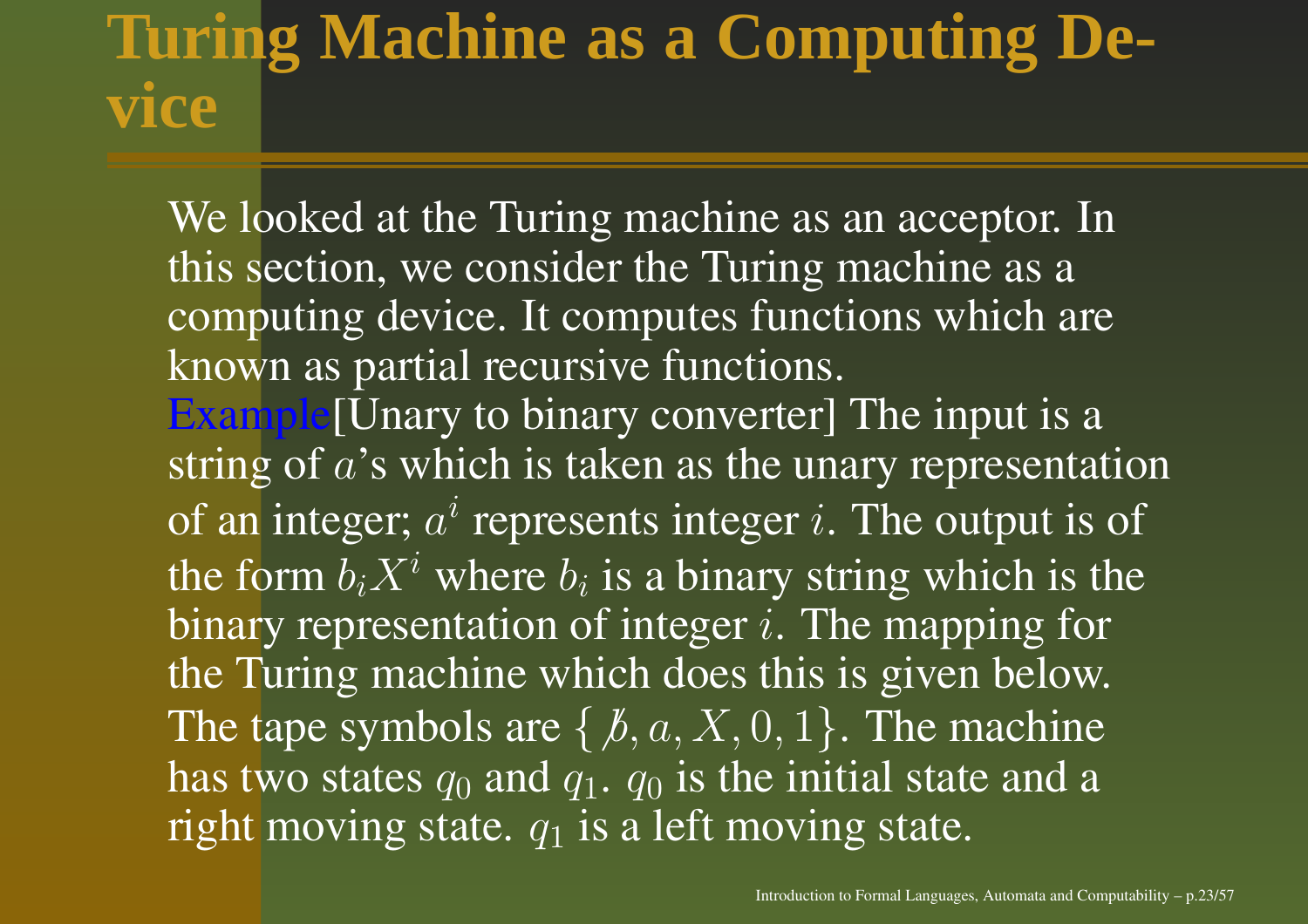$$
\begin{aligned}\n\delta(q_0, a) &= (q_1, X, L) \\
\delta(q_1, X) &= (q_1, X, L) \\
\delta(q_1, b) &= (q_0, 1, R) \\
\delta(q_1, 0) &= (q_0, 1, R) \\
\delta(q_1, 1) &= (q_1, 0, L) \\
\delta(q_0, X) &= (q_0, X, R) \\
\delta(q_0, b) &= (q_2, b, halt) \\
\text{The morphisms work like}\n\end{aligned}
$$

The machine works like <sup>a</sup> binary counter. When it has converted  $j$  'a's into  $X$ 's, it prints binary number  $j$  to the left of the position where it started. On input  $aaaaa$  the TM should output  $101XXXX$  .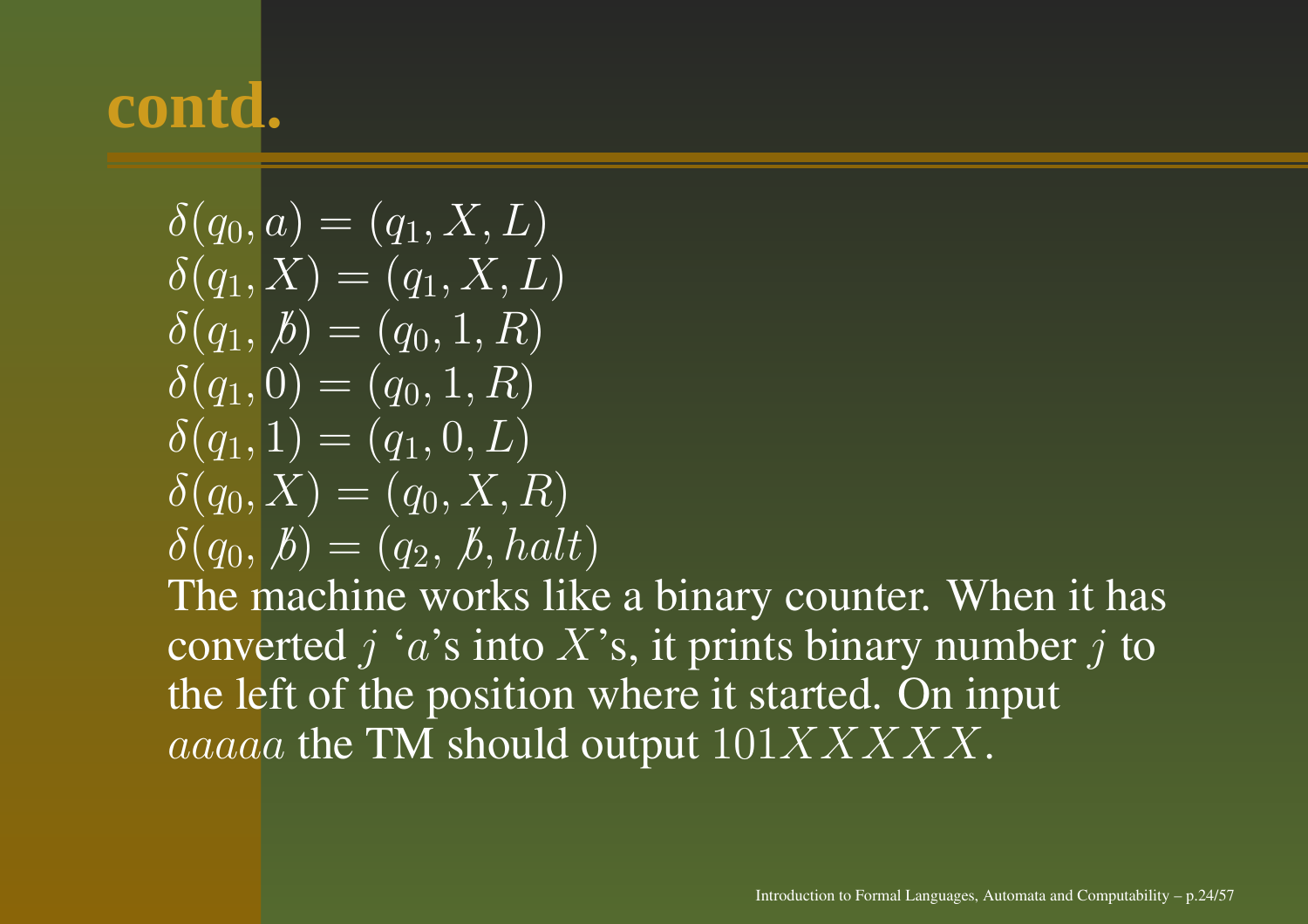# **Copy machine**

Given an input  $\#w\#$ , where  $w$  is a string of  $a$ 's and  $b$ 's, the machine makes a copy of  $w$  and halts with  $\#w\#w\#.$  The machine starts in state  $q_0,$  the initial state on the leftmost symbol of  $w.$ It reads a ' $a$ ' changes that into a  $X$  and moves right in state  $q_a$ . When it sees the first blank symbol, it prints a 'a' and moves left in state  $q_1$ . If it sees a 'b' in  $q_0$ , it changes that into a  $Y$  and moves right in state  $q_b.$ When it sees the first blank symbol, it prints a 'b' and moves left in state  $q_1$ . In state  $q_1$  it moves left till it sees a 'X' or a 'Y' and the process repeats. When no more 'a' or 'b' remains to be copied, the machine goes to  $q_2$ , prints a # after the copy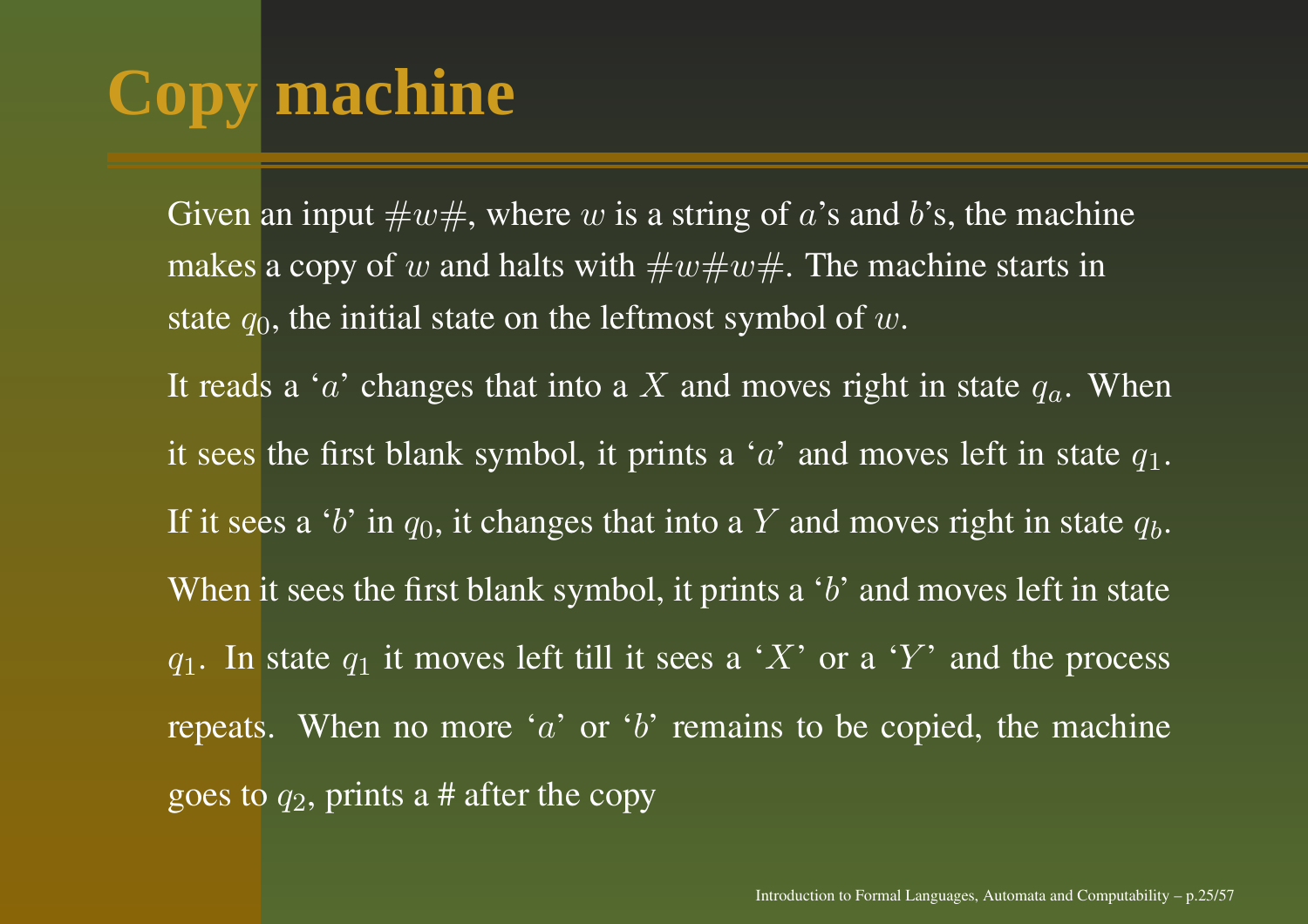it has made and moves left in  $q_3.$  In  $q_3$  it moves left till the # symbol. Then moving left it converts the 'X's and 'Y's into 'a's and 'b's respectively and halts when it sees the leftmost # symbol.  $q_a$  and  $q_b$  are used to remember the symbol the machine has read. The state set is  $\{q_0, q_a, q_b, q_1, q_2, q_3, q_4, q_5\}.$ Tape symbols are  $\{\#, a, b, X, Y, \emptyset\}$  $\delta$  mappings are given by :  $\delta(q_0, a) = (q_a, X, R)$  $\delta(q_a, a) = (q_a, a, R)$  $\delta(q_0, b) = (q_b, Y, R)$  $\delta(q_b, a) = \overline{(q_b, a, R)}$  $\delta(q_a, b) = (q_a, b, R)$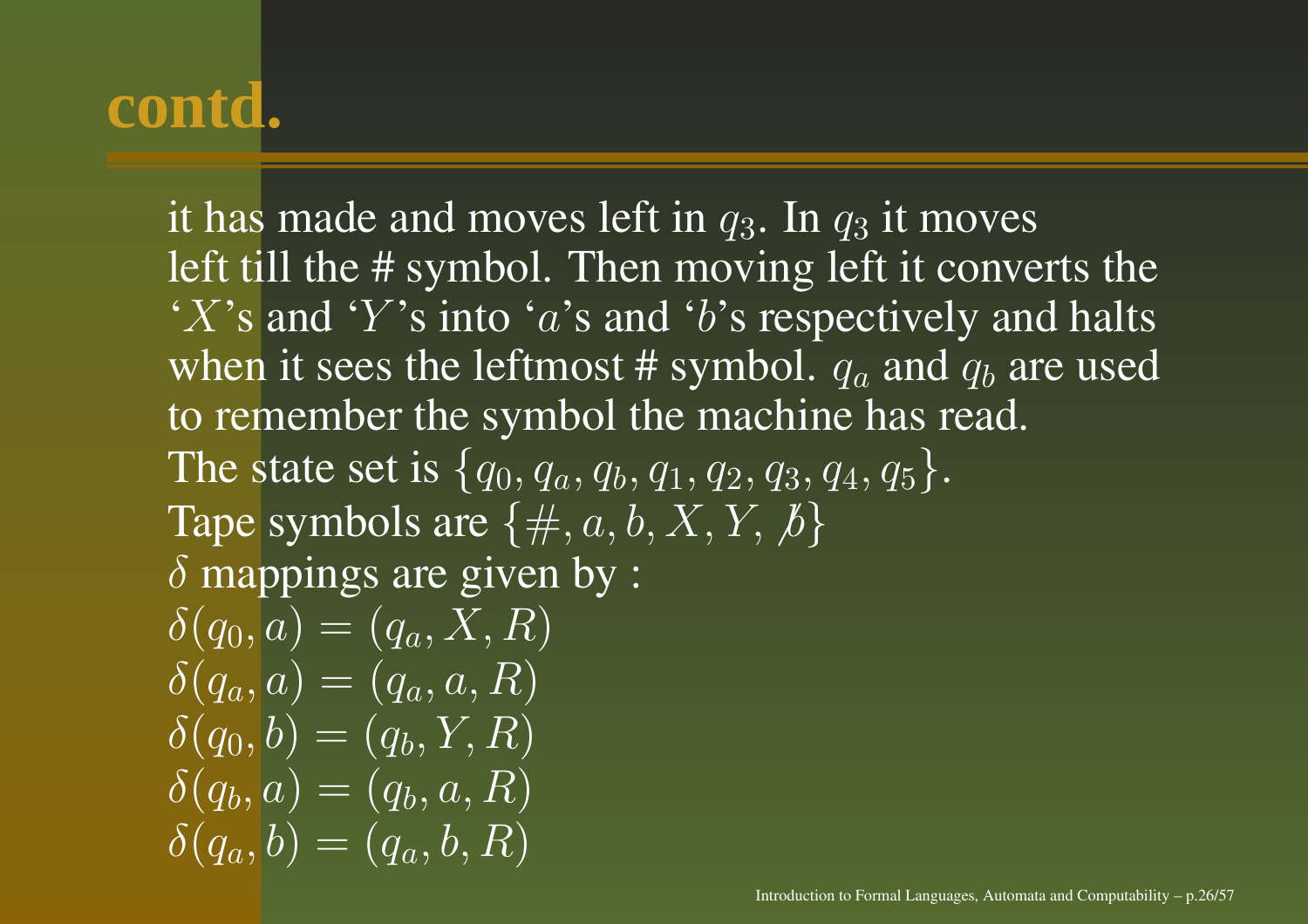$$
\delta(q_a, \#) = (q_a, \#, R) \n\delta(q_a, \#) = (q_1, a, L) \n\delta(q_b, b) = (q_b, b, R) \n\delta(q_b, \#) = (q_b, \#, R) \n\delta(q_b, \#) = (q_1, b, L) \n\delta(q_1, a) = (q_1, a, L) \n\delta(q_1, b) = (q_1, b, L) \n\delta(q_1, \#) = (q_1, \#, L) \n\delta(q_1, X) = (q_0, X, R) \n\delta(q_1, Y) = (q_0, Y, R) \n\delta(q_0, \#) = (q_2, \#, R) \n\delta(q_2, a) = (q_2, a, R) \n\delta(q_2, b) = (q_2, b, R)
$$
\n\nInroduction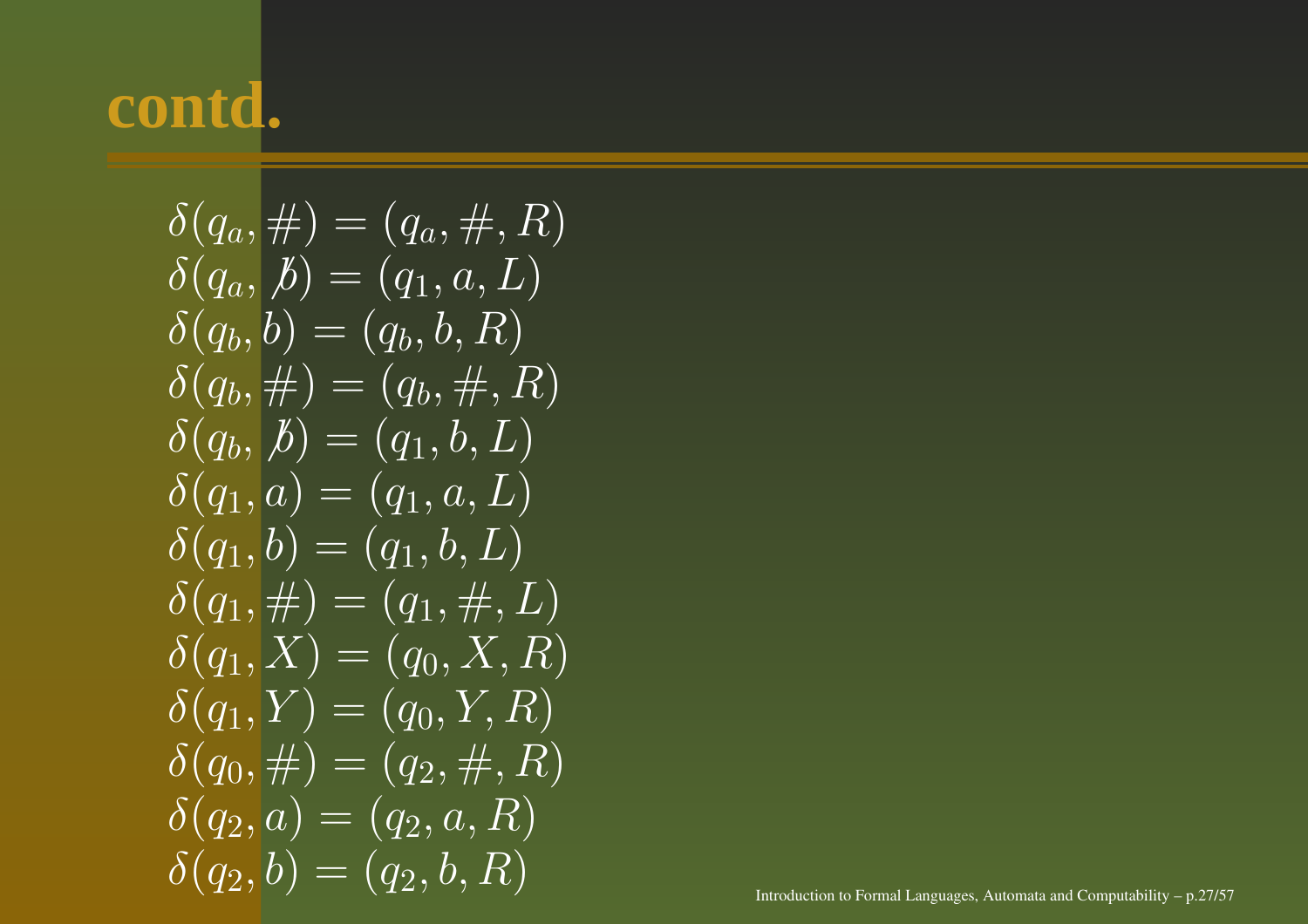$$
\begin{aligned}\n\delta(q_2, \cancel{b}) &= (q_3, \cancel{a}, L) \\
\delta(q_3, a) &= (q_3, a, L) \\
\delta(q_3, b) &= (q_3, b, L) \\
\delta(q_3, \cancel{b}) &= (q_4, \cancel{b}, L) \\
\delta(q_4, X) &= (q_4, a, L) \\
\delta(q_4, Y) &= (q_4, b, L) \\
\delta(q_4, \cancel{b}) &= (q_5, \cancel{b}, halt)\n\end{aligned}
$$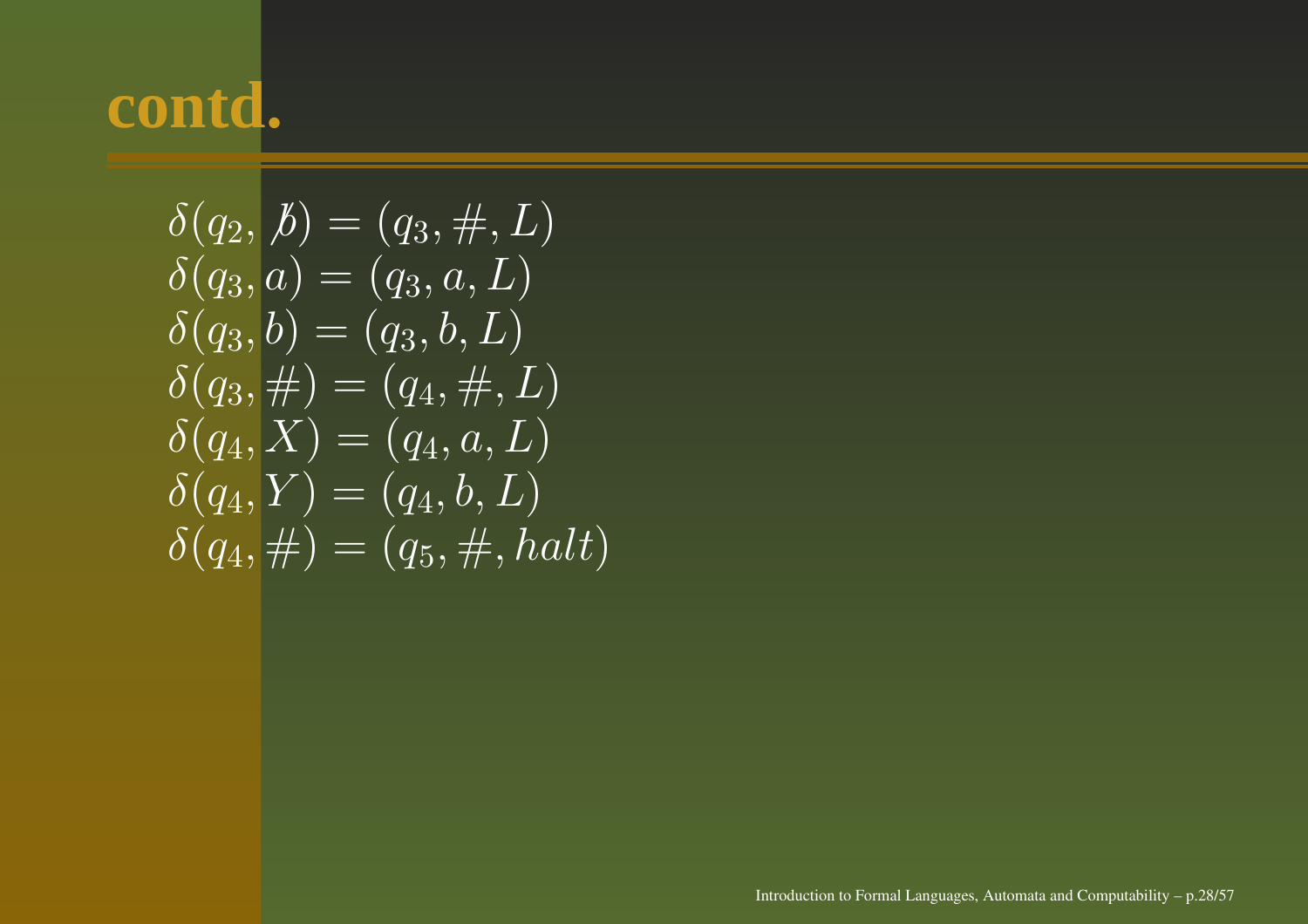#### The sequence of moves in input  $\#abb\#$  can be described as follows :

 $\#q_0abb\# \vdash \#Xq_abb\#$  $\stackrel{*}{\vdash} \# Xbb\# q_a \vdash \# Xbbq_1 \# a$  $\stackrel{*}{\vdash} \# q_1Xbb\# a$ 

> $\vdash \#Xq_0bb\#a \vdash \#XYq_bb\#a$  $\stackrel{*}{\vdash} \#XYb\#aq_b \vdash \#XYb\#q_1ab$  $\stackrel{*}{\vdash} \#XYq_0b\#ab \vdash \#XYYq_b\#ab$  $\stackrel{*}{\vdash} \# X Y Y \# abq_b$  $\stackrel{*}{\vdash} \# XYY \# aq_1 bb$  $\stackrel{*}{\vdash} \# XYY q_0 \# abb \vdash \# XYY \# q_2abb$  $\stackrel{*}{\vdash} \# XYY \#abbq_2 \vdash \# XYY \# abq_3b\#$  $\stackrel{*}{\vdash} \# XYY q_3\# abb\# \vdash \# XY q_4Y\# abb\#$  $\stackrel{*}{\vdash} q_4\#abb\#abb\# \vdash q_5\#abb\#abb\#$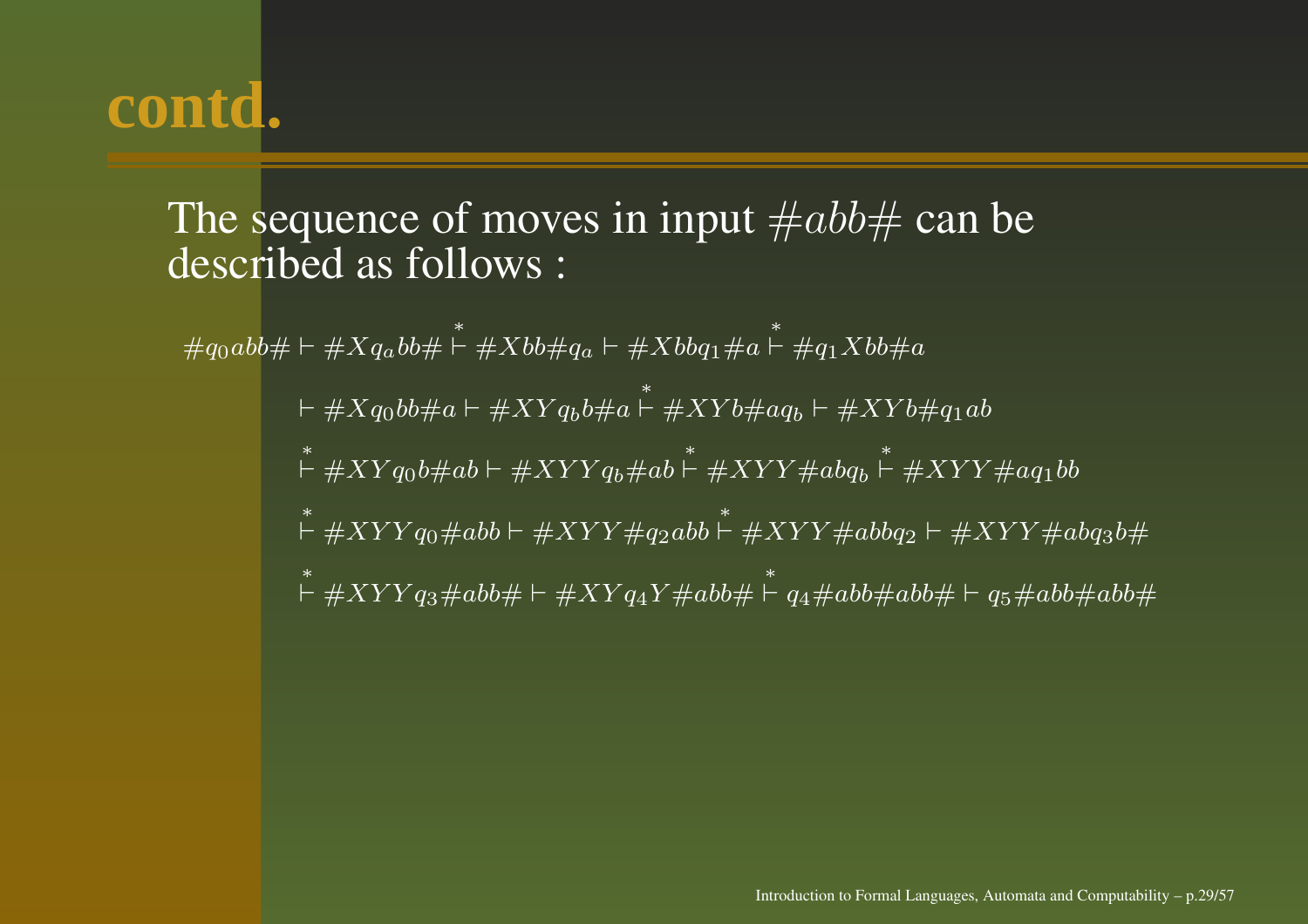### **Example**

Given two integers i and  $j, i > j$ , to compute the quotient and reminder when  $i$  is divided by  $j$ .

The input is

$$
\cdots \mid \#\;\mid a^{i} \mid \#\;\mid b^{j} \mid \#\;\mid \cdots
$$

with the tape head positioned on the leftmost  $b'$  in the initial state  $q_0.$ 

The output is

· $\begin{array}{|c|c|c|c|c|}\hline \hline \# & {X}^i & \# & b^j & \# & c^k & \# & d^{\ell} & \# \ \hline \end{array}$ where k is the quotient when i is divided by j and l is the remainder. The TM which does this is described as follows : The TM converts the b's into Y's and  $a$ 's into X's one by one.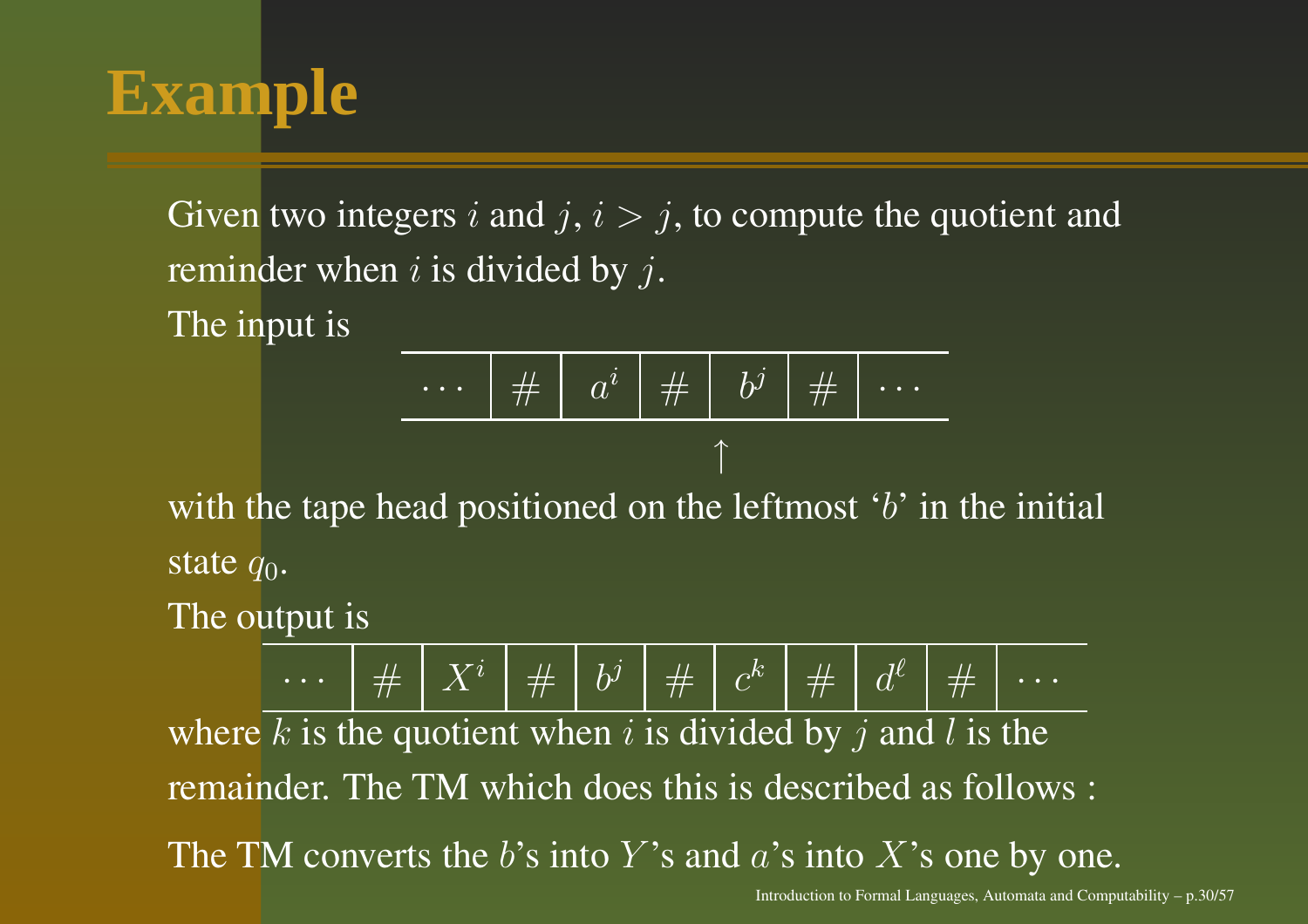When it sees no more b's it prints a 'c' after the # meaning j has been subtracted from  $i$  once

$$
\cdots \mid \# \left[ \right. X^j \left. a^{i-j} \right. \left| \right. \# \left. \left| \right. b^j \right. \left| \right. \# \left. \left| \right. c \right. \left| \right. \cdots
$$

This repeats as many times as possible. Each time a ' $c$ ' is printed. Finally when the number of  $a$ 's which have to be converted to  $X$ 's is less than j, the TM while trying to convert a 'a' into a 'X', will not find a ' $a$ '. At this stage it would have converted  $(i \bmod j+1)$ b's into Y's. The TM prints a # after c's and prints i mod  $j + 1$ d's. It does this by changing a Y into a 'b' and printing a 'd' after rightmost # and  $d$ 's. When all the Y's have been converted into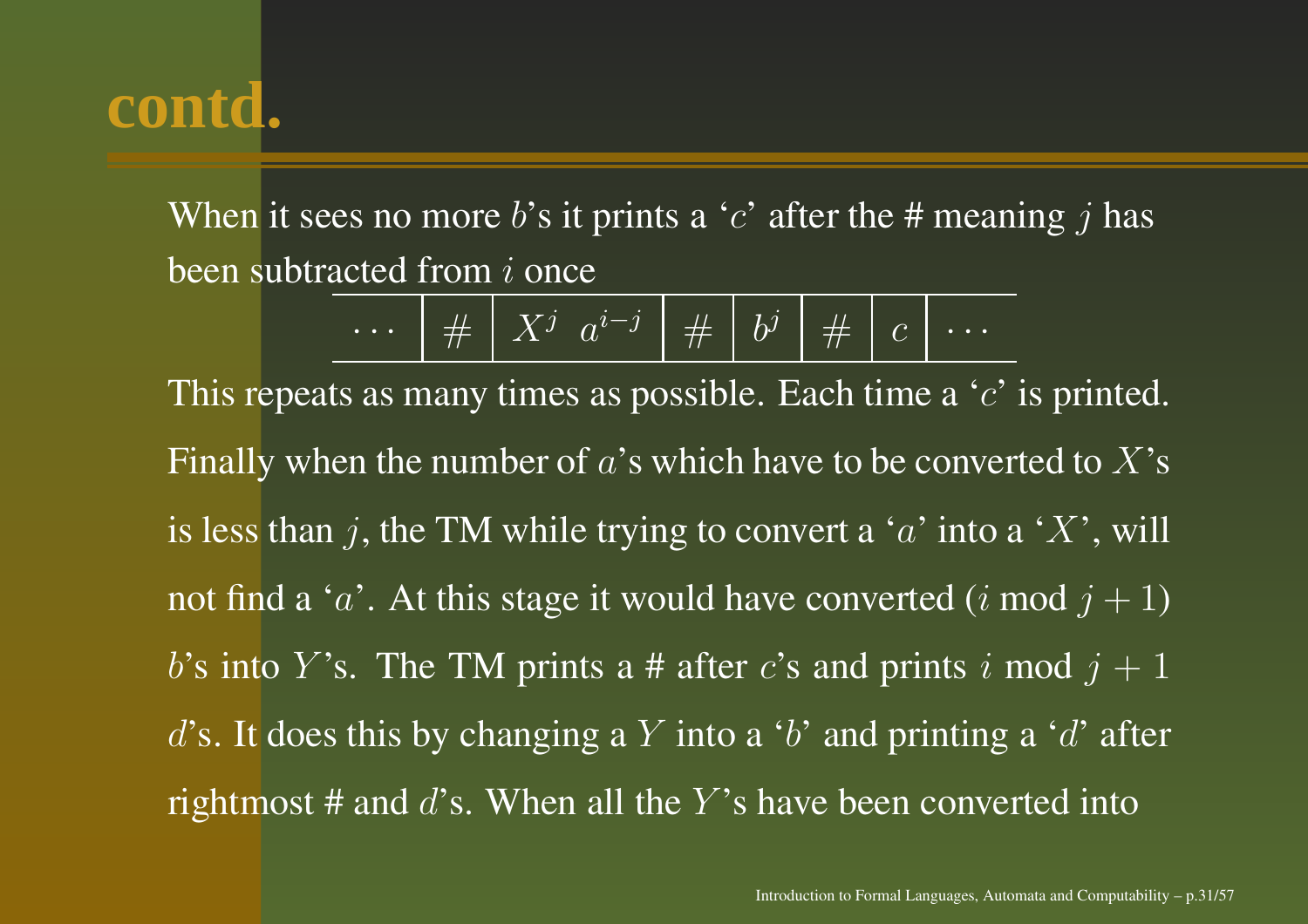b's, we have i mod  $j + 1$  d's after the rightmost #. The TM erases the last  $d$  and prints a # and halts. The set of states are  $\{q_0, \ldots, q_{21}\}.$  The tape symbols are  $\{b, \#, a, b, c, d, X, Y\}$ The mappings are given by  $\delta(q_0, b) = (q_1, Y, L)$ changes 'b' to Y and moves left.  $\delta(q_1, Y) = (q_1, Y, L)$  $\delta(q_1,\neq) = (q_2, \neq, L)$  $\delta(q_2, a) = (q_2, a, L)$ moves left.  $\delta(q_2, \#) = (q_3, \#, R)$  $\delta(q_2,\overline{X})=(q_3,\overline{X},R)$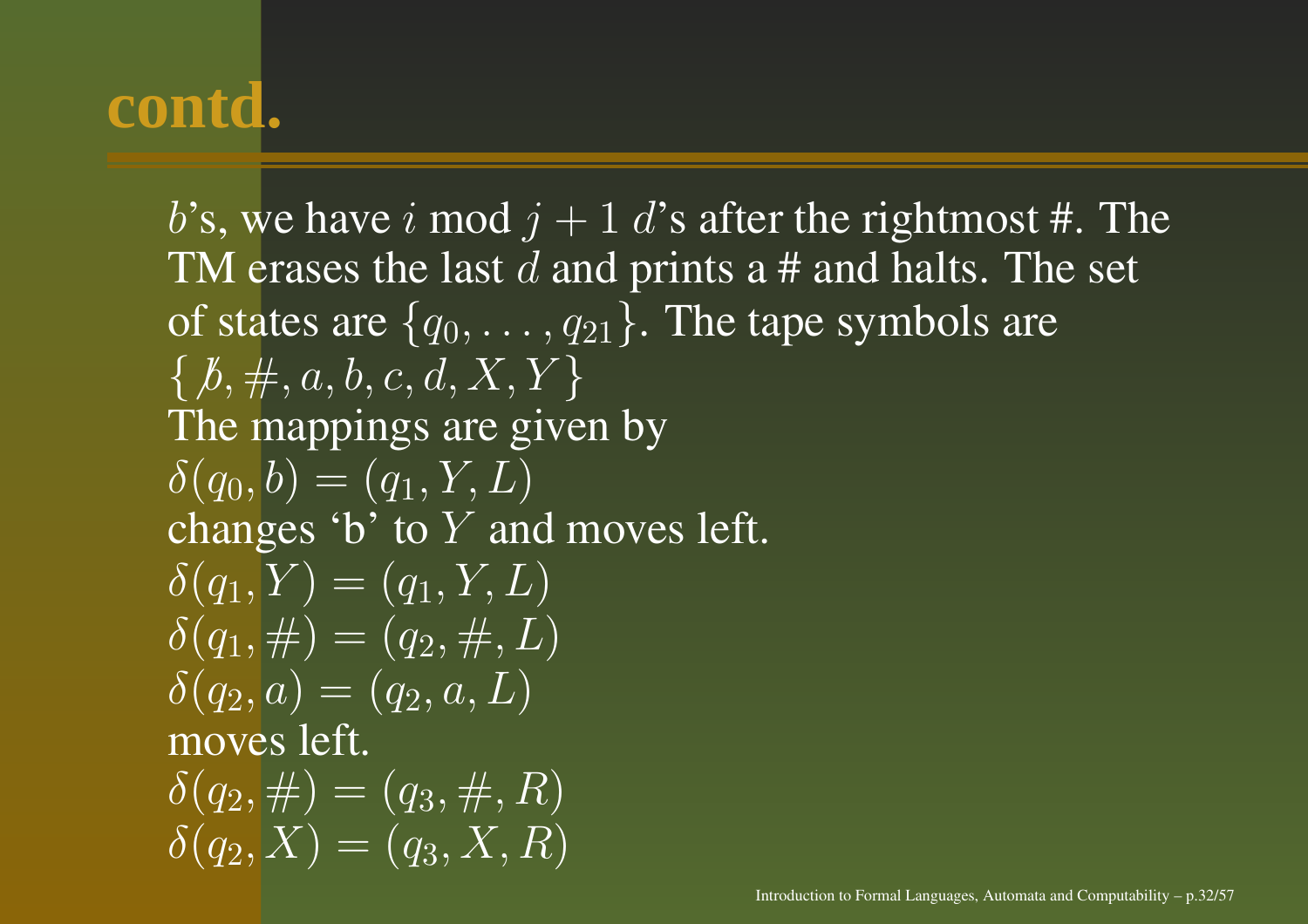when the leftmost  $\#$  or an  $X$  is seen the head starts moving right  $\delta(q_3, a) = (q_4, X, R)$ one 'a' is changed into  $X$  $\delta(q_4, a) = (q_4, a, R)$  $\delta(q_4, \#) = (q_5, \#, R)$  $\delta(q_5, Y) = (q_5, Y, R)$ moves right  $\delta(q_5, b) = (q_1, Y, L)$ process starts repeating  $\delta(q_5, \neq) = (q_6, \neq, R)$ all 'b's have been converted to  $Y\mathrm{s}$  $\delta(q_6, c) = (q_6, c, R)$  $\delta(q_6,\,b) = (q_7, c, L)$  Introduction to Formal Languages, Automata and Computability – p.33/57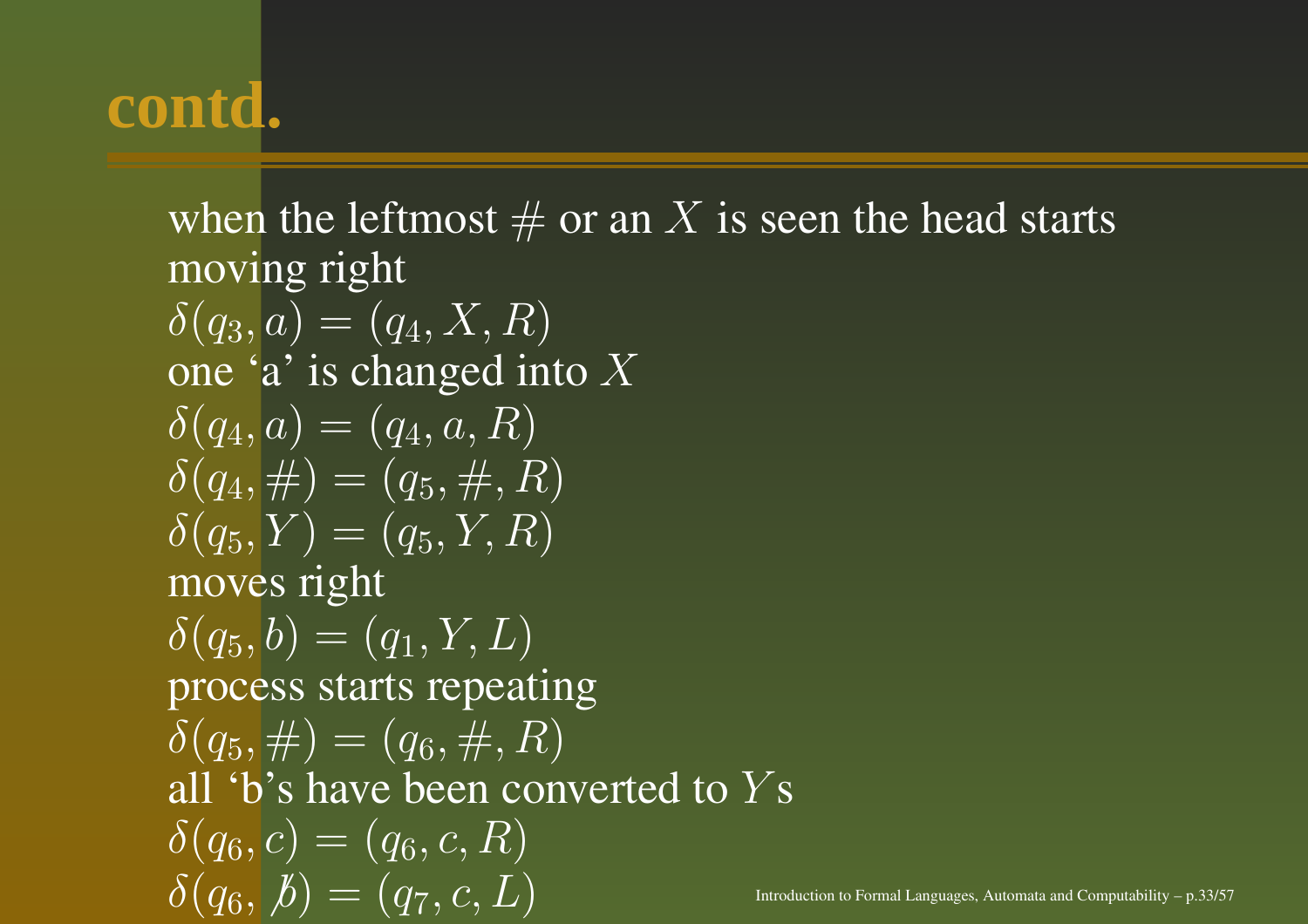one 'c' is printed  $\delta(q_7, c) = (q_7, c, L)$  $\delta(q_7, \#) = (q_8, \#, L)$ moves left  $\delta(q_8, Y) = (q_8, b, L)$  $Y\mathrm{s}$  are changed back to 'b's  $\delta(q_8, \#) = (q_0, \#, R)$ process starts repeating  $\delta(q_3, \#) = (q_9, \#, R)$ all 'a's have been changed. Now the number of 'c's represents the quotient. *Y*'s represented the remainder  $\delta(q_9, Y) = (q_9, Y, R)$  $\delta(q_9, b) = (q_9, b, R)$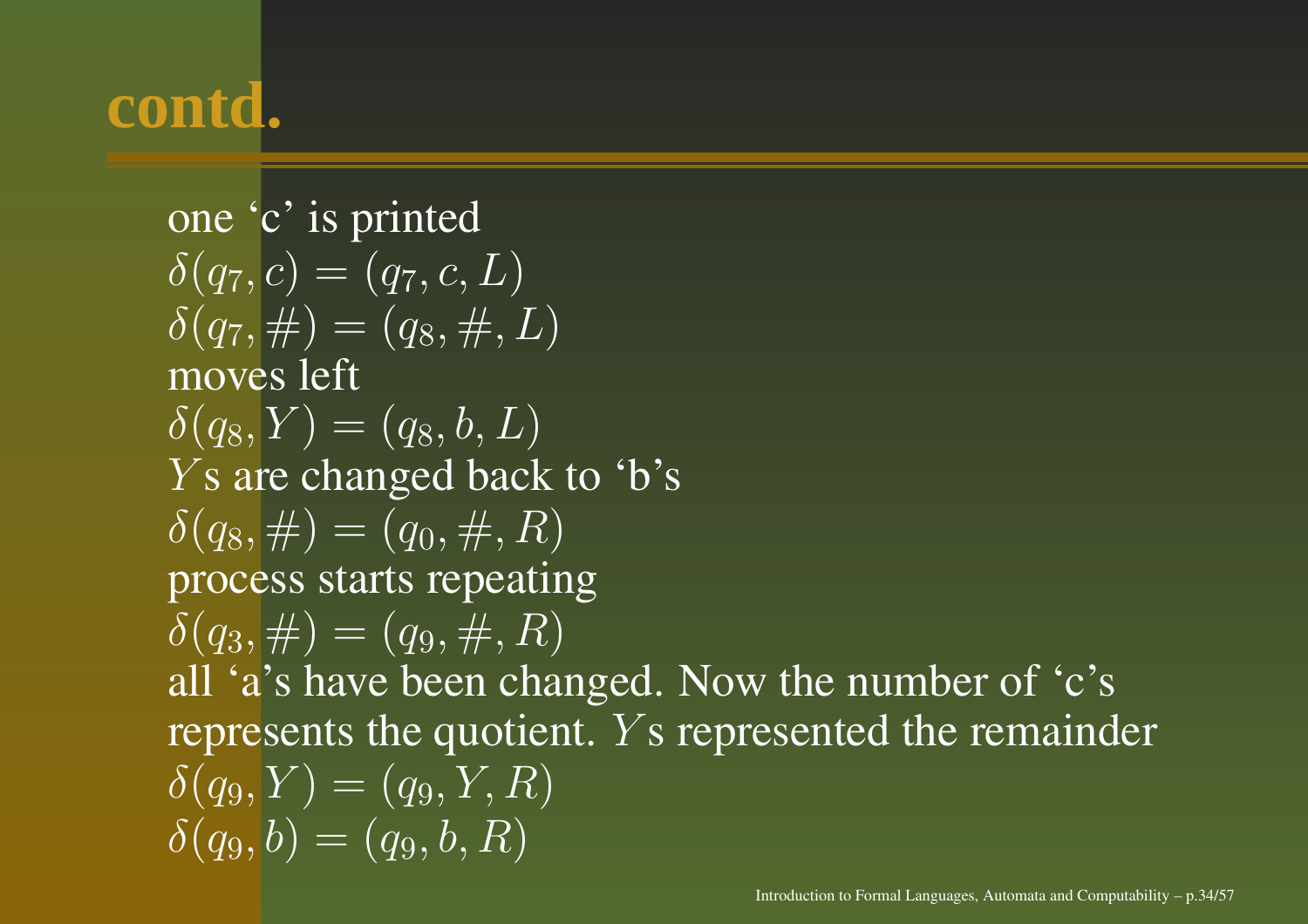$\delta(q_9, \#) = (q_{10}, \#, R)$  $\delta(q_{10}, c) = (q_{10}, c, R)$ moves right  $\delta(q_{10}, b) = (q_{11}, \#, L)$ # is printed after the 'c's  $\delta(q_{11}, c) = (q_{11}, c, L)$  $\delta(q_{11}, \#) = (q_{12}, \#, L)$  $\delta(q_{12}, b) = (q_{12}, b, L)$  $\delta(q_{12}, Y) = (q_{13}, b, R)$  $\delta(q_{13}, b) = (q_{13}, b, R)$  $\delta(q_{13}, \#) = (q_{14}, \#, R)$  $\delta(q_{14}, c) = (q_{14}, c, R)$  $\delta(q_{14}, \#) = (q_{15}, \#, R)$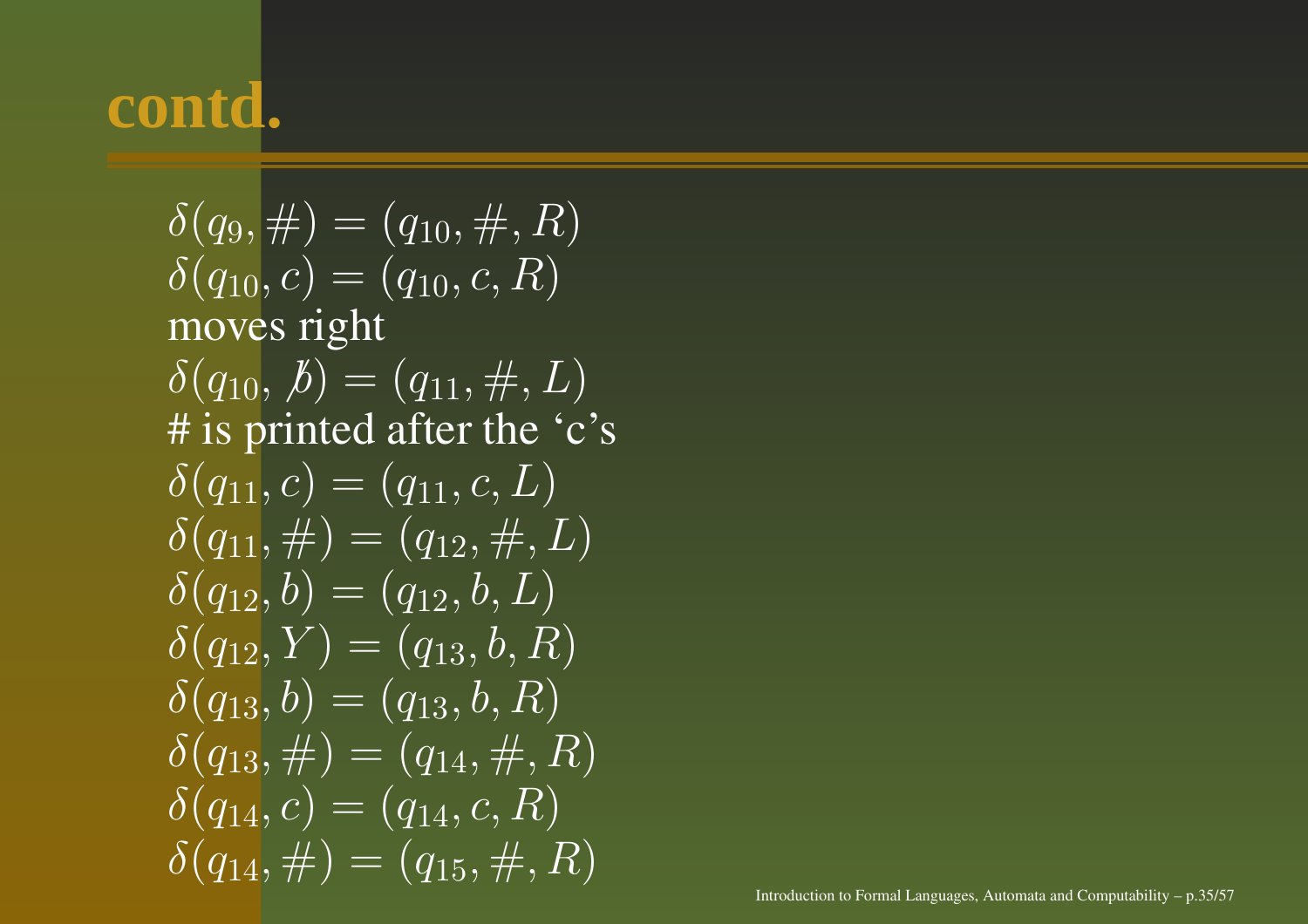$\delta(q_{15}, d) = (q_{15}, d, R)$  $\delta(q_{15}, b) = (q_{16}, d, L)$  $\delta(q_{16}, d) = (q_{16}, d, L)$  $\delta(q_{16}, \#) = (q_{11}, \#, L)$ Y <sup>s</sup> are copied as 'd's  $\delta(q_{12}, \#) = (q_{17}, \#, R)$ after all  $Y\mathrm{s}$  have been copied as 'd's the process starts finishing  $\delta(q_{17}, b) = (q_{17}, b, R)$  $\delta(q_{17}, \#) = (q_{18}, \#, R)$  $\delta(q_{18}, c) = (q_{18}, c, R)$  $\delta(q_{18}, \#) = (q_{19}, \#, R)$  $\delta(q_{19}, d) = (q_{19}, d, R)$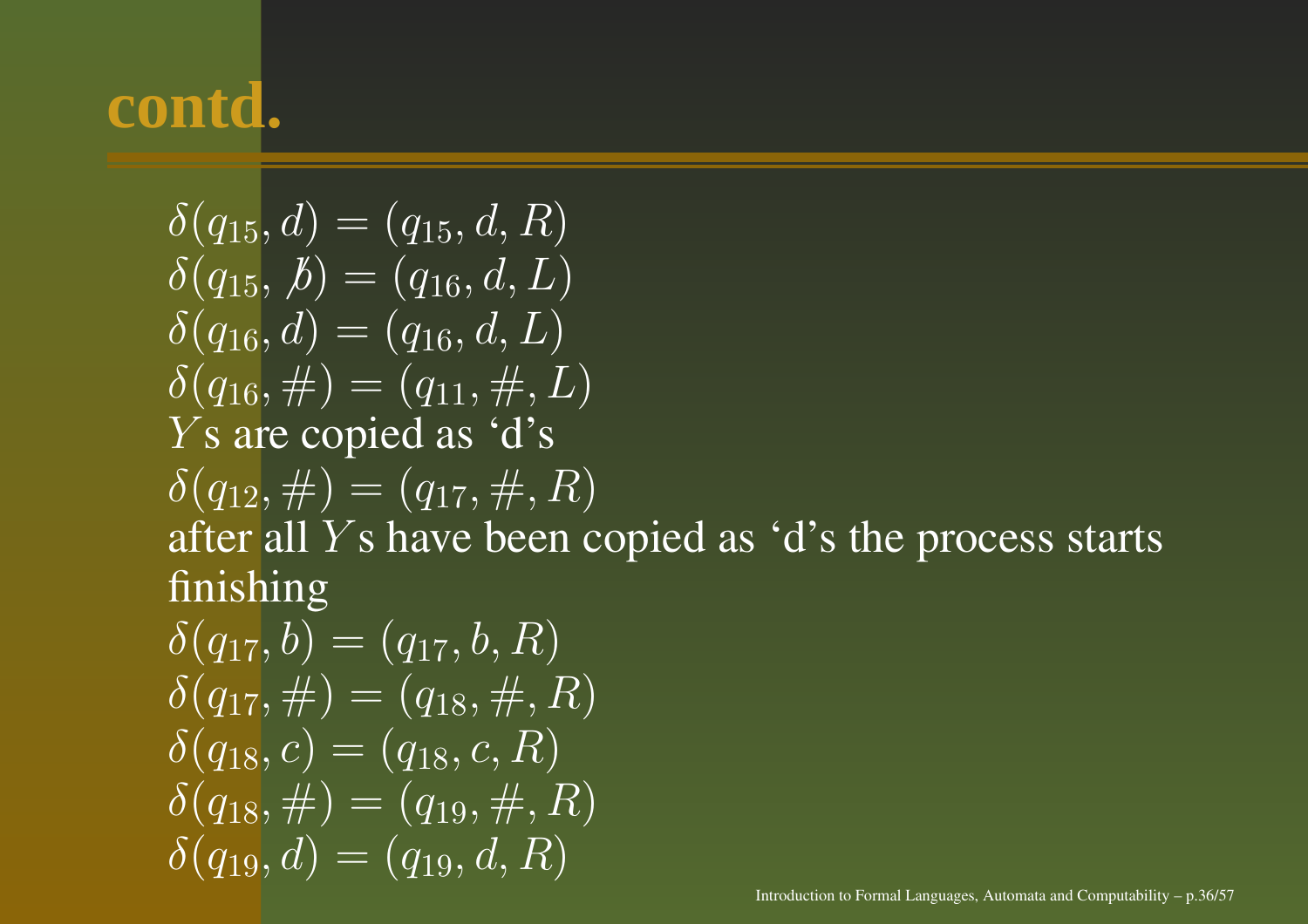$\delta(q_{19}, b) = (q_{20}, b, L)$  $\delta(q_{20}, d) = (q_{21}, \#, \text{halt})$ The move of <sup>a</sup> TM can be represented as <sup>a</sup> state diagram

means the TM when in state  $p$  and reading  $X$ , prints a  $Y$  over  $X$ , goes to state  $q$  and moves right. The state diagram for previous example can be represented as

 $X/Y$ , R

 $p \hspace{.1cm} q$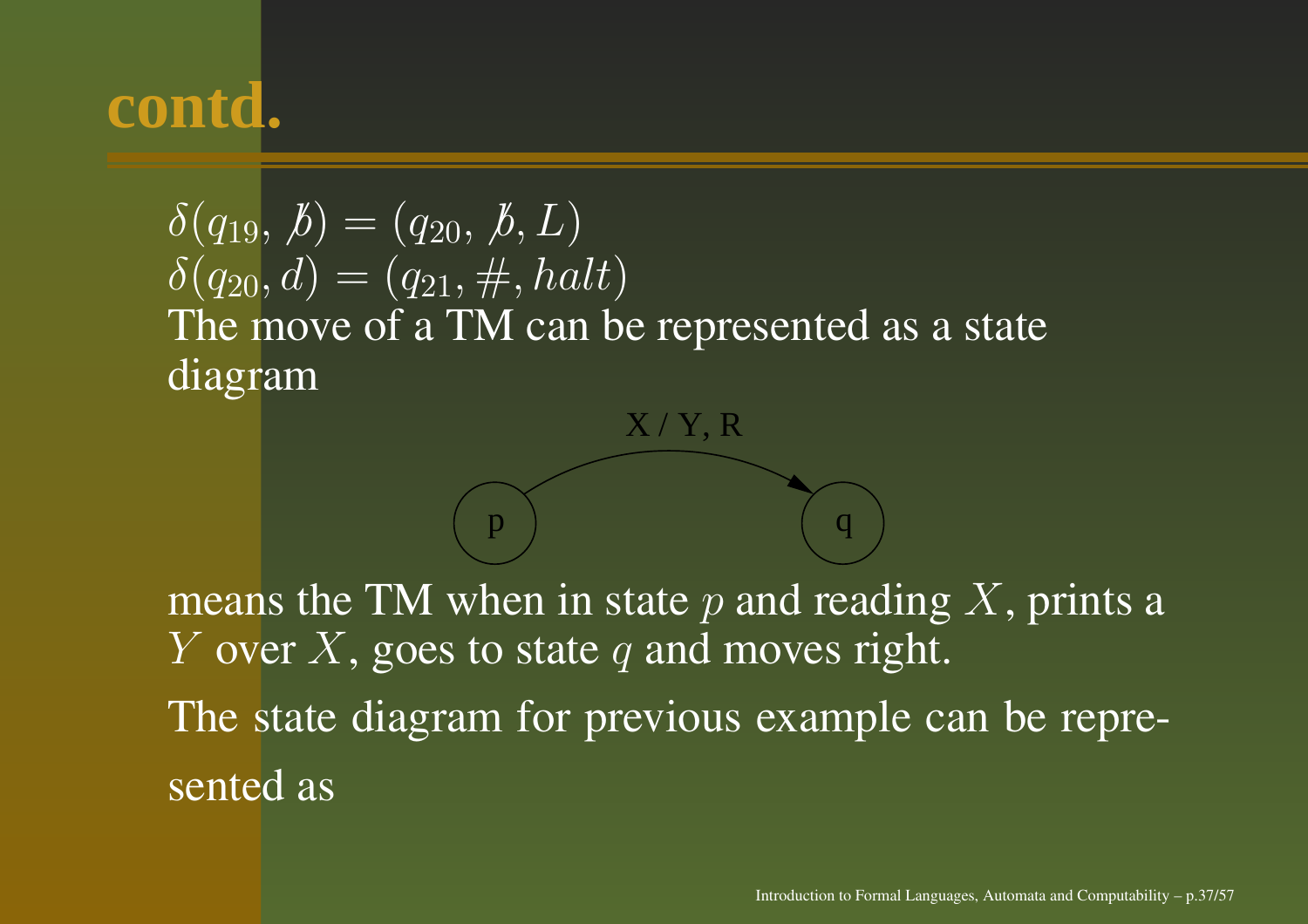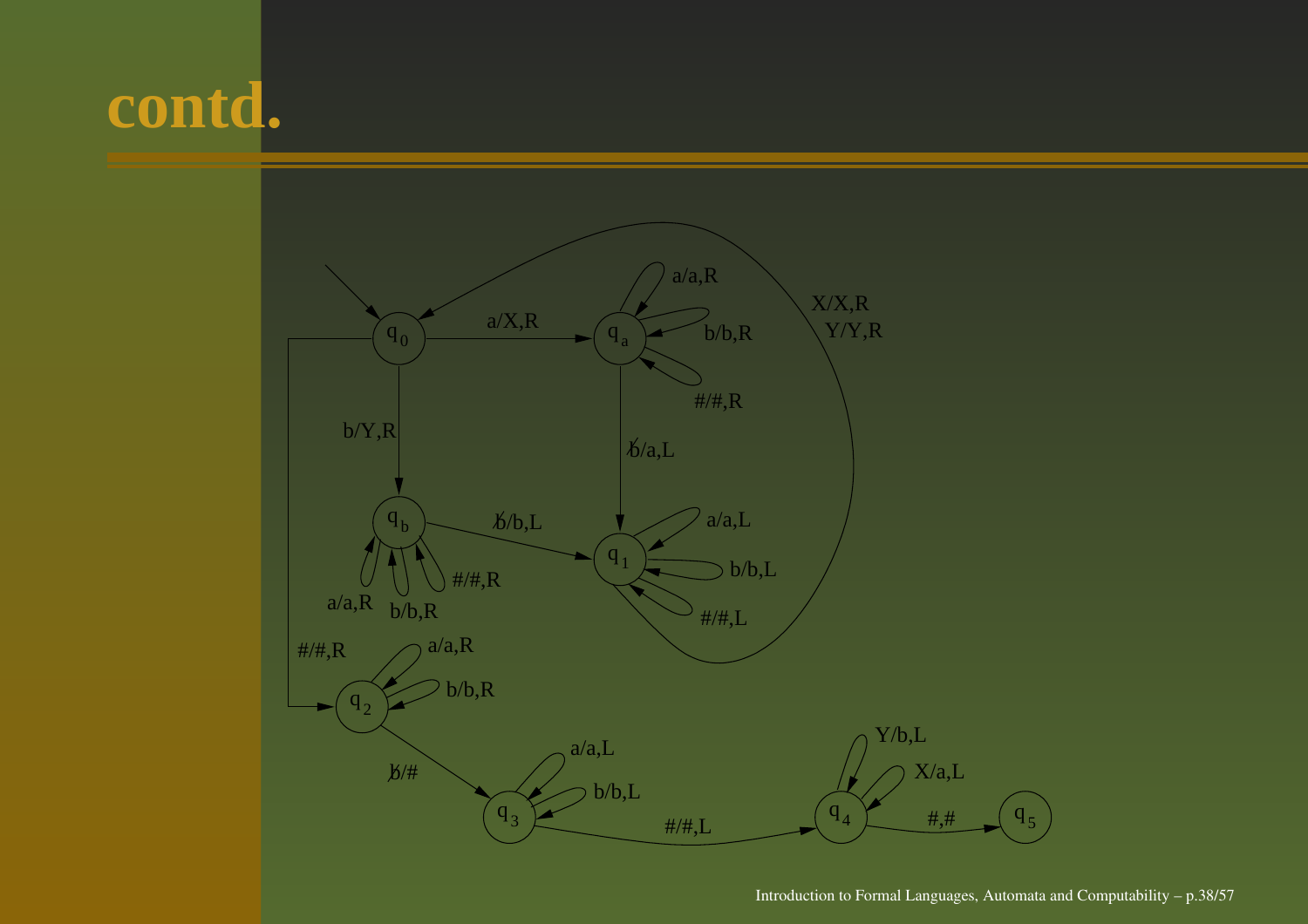#### **Techniques for Turing Machine Construction**

Designing <sup>a</sup> Turing machine to solve <sup>a</sup> problem is an interesting task. It is somewhat similar to programming. Given <sup>a</sup> problem, different Turing machines can be constructed to solve it. But we would like to have <sup>a</sup> Turing machine which does it in <sup>a</sup> simple and efficient manner. Like we learn some techniques of programming to deal with alternatives, loops etc, it is helpful to understand some techniques in Turing machine construction, which will help in designing simple and efficient Turing machines. It should be noted that we are using the word 'efficient' in an intuitive manner here.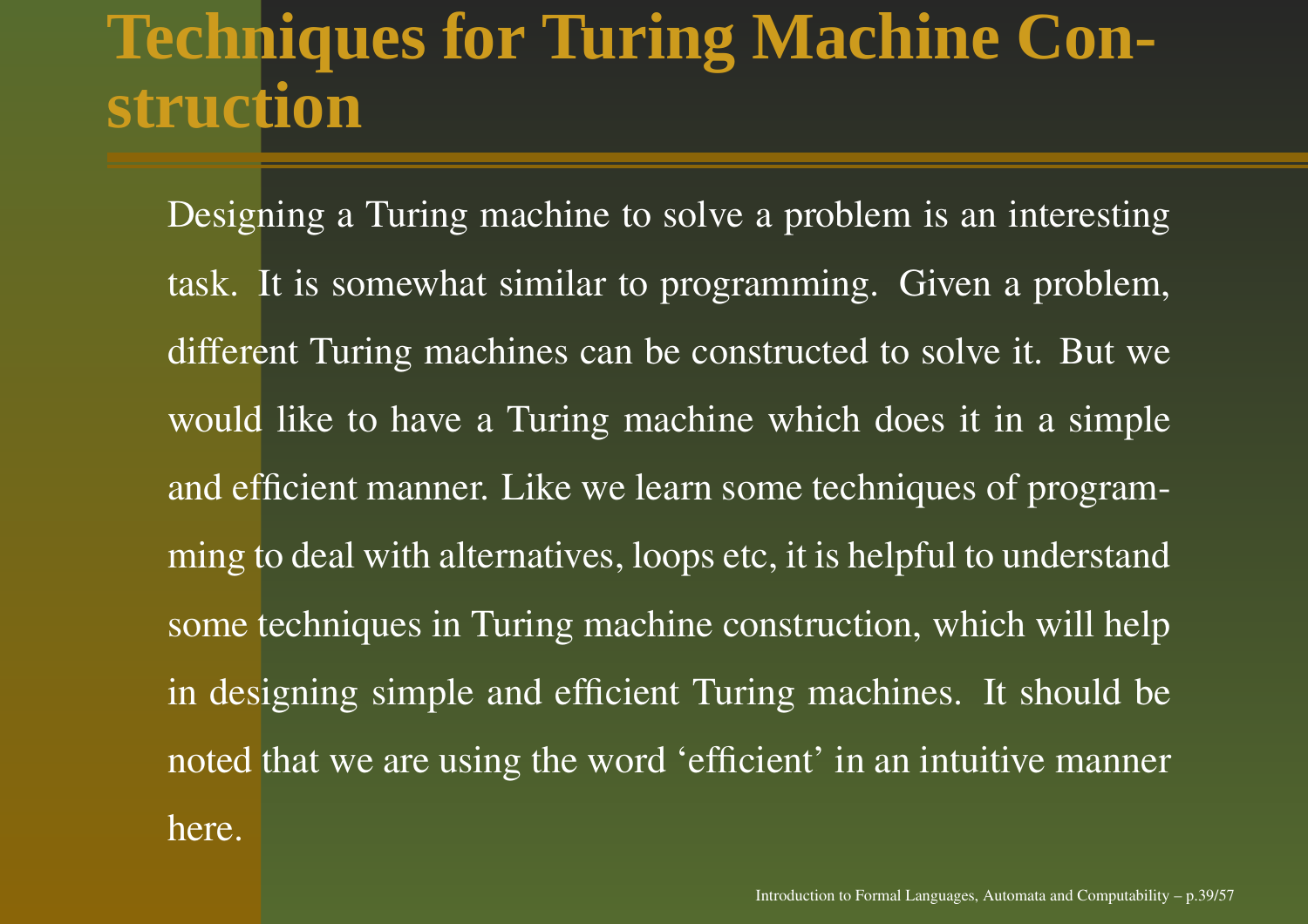#### **1. Considering the state as <sup>a</sup> tuple.**

In an earlier example we considered <sup>a</sup> Turing machine which makes a copy of a given string over  $\Sigma = \{a, b\}.$  After reading a  $a'$ , the machine remembers it by going to  $q_a$  and after reading a  $b'$ , it goes to  $q_b$ . In general we can represent the state as  $[q, x]$ where  $x \in \Sigma$  denoting that it has read a 'x'.

**2. Considering the tape symbol as <sup>a</sup> tuple.**

Sometimes we may want to mark some symbols without destroying them or do some computation without destroying the input. In such cases it is advisable to have multiple tracks on the tape. This is equivalent to considering the tape symbol as <sup>a</sup> tuple.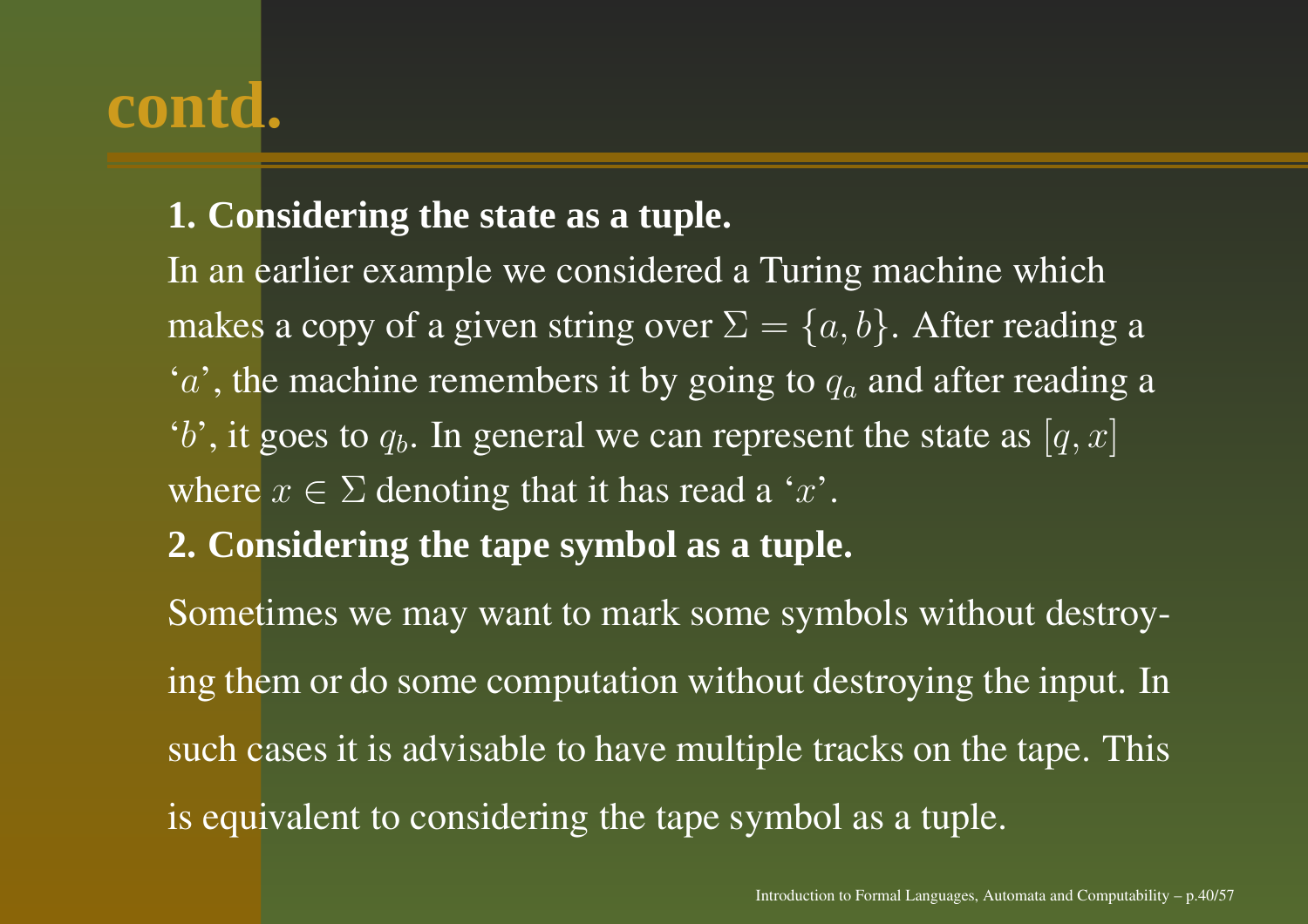



There is only one tape head. In the above figure there are three tracks. The head is pointing to <sup>a</sup> cell which contains A on the first track,  $B$  on the second track and  $C$  on the third track. The tape symbol is taken a 3-tuple  $[A, B, C]$ . Some computation can be done in one track by manipulating the respective componen<sup>t</sup> of the tape symbol. This is very useful in checking off symbols.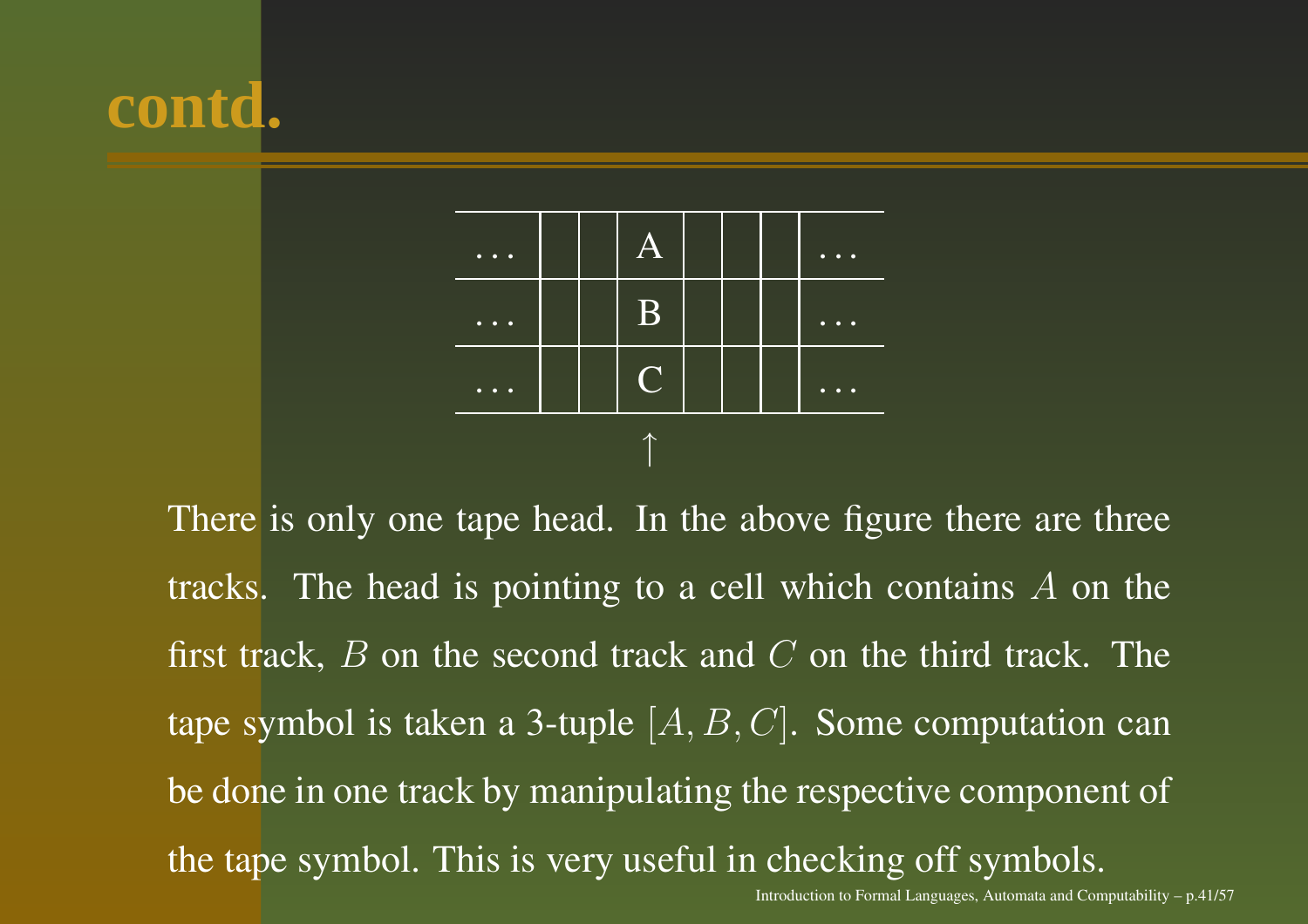#### **3. Checking off symbols.**

We use one track of the tape to mark that some symbols have been read without changing them.

#### Example

Consider a Turing machine for accepting

 $w \# w \# w, w \in \{a, b\}^*$ 

A tape having two tracks is considered.

| $a \overline{b}$   $b$   $\#$   $a \underline{b}$   $b$   $\#$   $a \underline{b}$   $b$   $b$ |  |  |  |  |  |                                        |
|------------------------------------------------------------------------------------------------|--|--|--|--|--|----------------------------------------|
| $\begin{array}{cccccccccccccc} \bullet & \bullet & \bullet & \bullet & \bullet \end{array}$    |  |  |  |  |  | $\bullet\quad\bullet\quad\bullet\quad$ |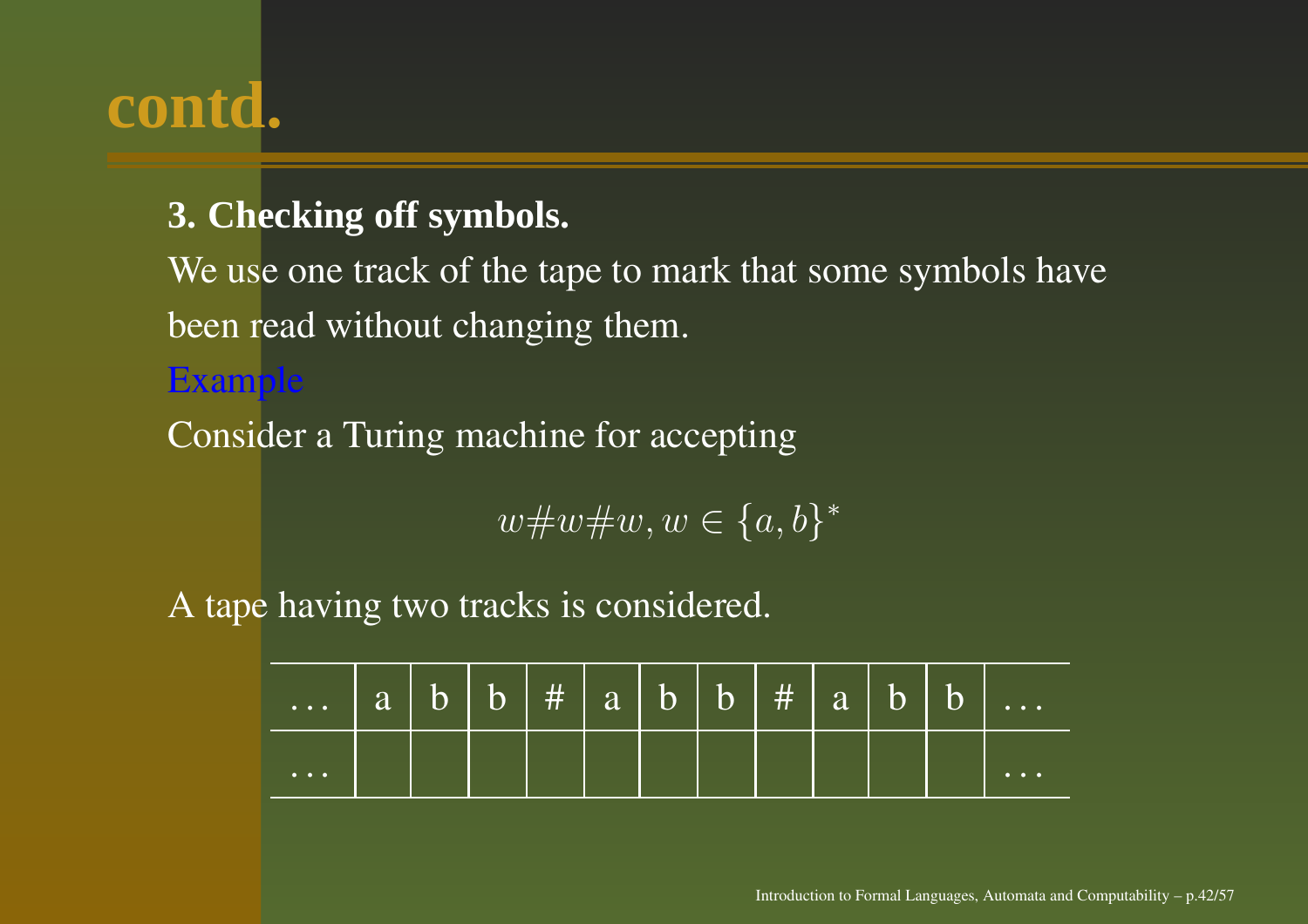The first track contains the input. When the TM reads the first  $a$ in state  $q_0,$  it stores it in its memory (by taking the state as a pair), checks off 'a' by printing a  $\sqrt{}$  in the second track below  $a,$  moves right and after the # symbol checks whether the symbol is a ' $a$ '. If so marks it by putting a  $\sqrt{}$  in the second track, moves right and again checks the first symbol after # is  $\overline{a} \cdot a'$  and if so it marks also. It then moves left and repeats the process with each unmarked leftmost symbols in each block. When all the symbols in the first block match with the second and third blocks, the machine halts accepting the string.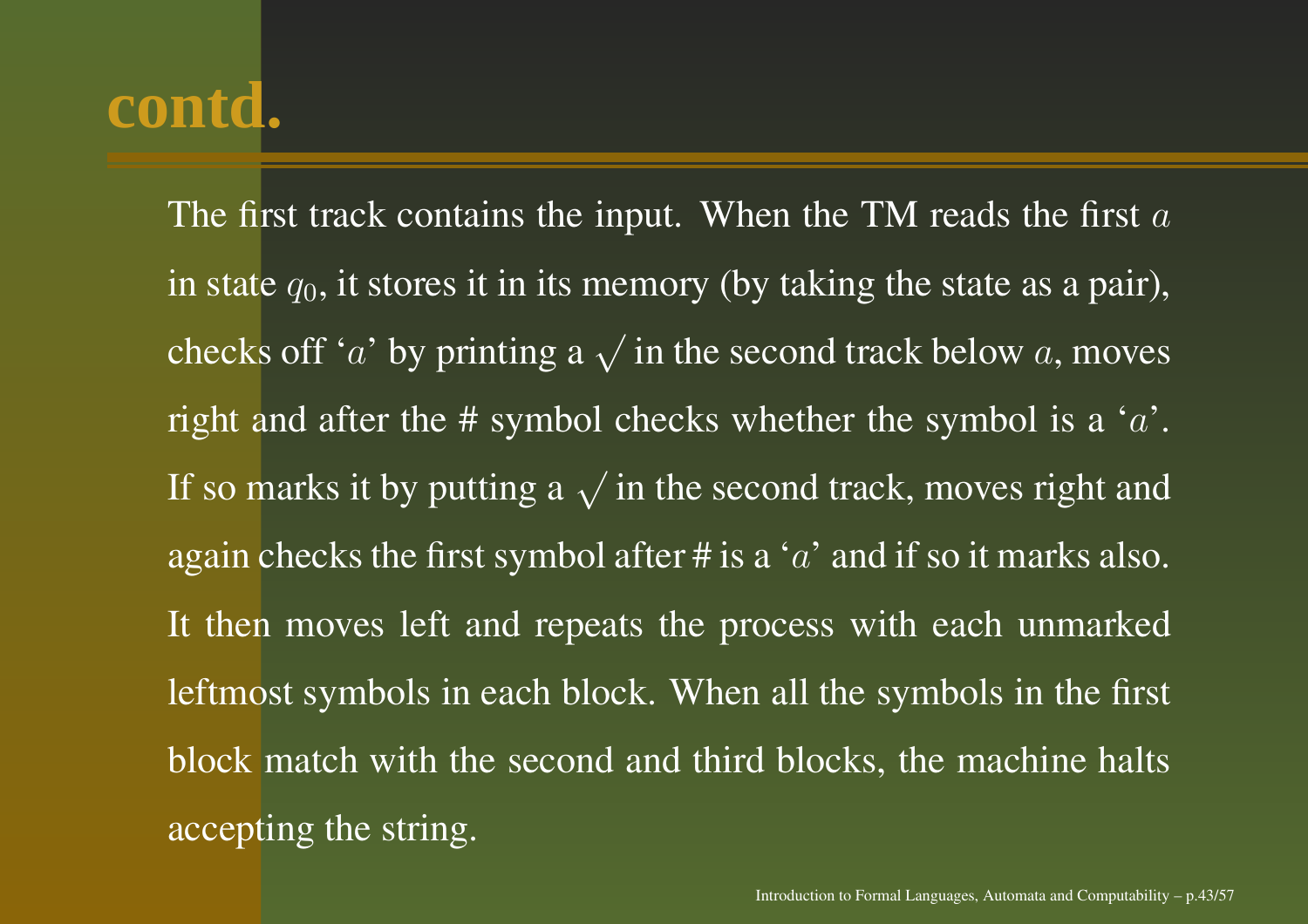#### The mappings can be defined as follows:  $\delta(a_0, \lceil a, b \rceil) = (\lceil a, a \rceil, \lceil a, \sqrt{3}, \sqrt{3} \rceil)$

$$
\delta(q_0, [b, b]) = ([q, b], [b, \sqrt{]}, R)
$$

The machine reads the leftmost symbol marks it and remembers whether it is <sup>a</sup> 'a' or 'b' by storing it in the state  $\delta([q,a],[a,\not\! b])=([q,a],[a,\not\! b],R)$  $\delta([q, a], [b, b]) = ([q, a], [b, b], R)$  $\delta([q, b], [a, b]) = ([q, b], [a, b], R)$  $\delta([q, b], [b, b]) = ([q, b], [b, b], R)$ The head passes through symbols in the first block to the right  $\delta([q, a], [\#, b]) = ([p, a], [\#, b], R)$  $[\delta([q,b],[\#,b]) = ([p,b],[\#,b],R)]$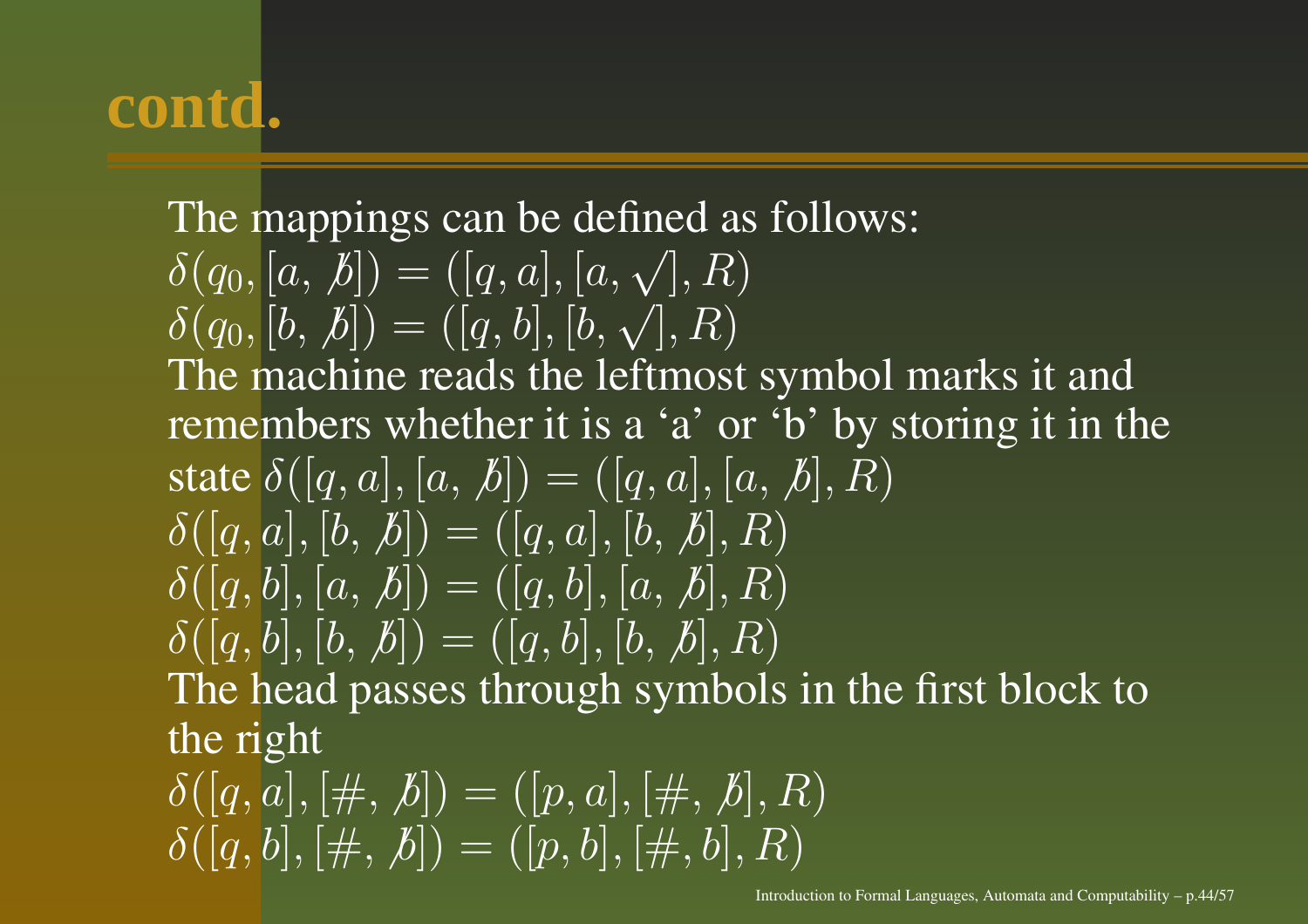When the head encounters <sup>a</sup> # in the first track, the first component of the state is changed to  $p.$ 

 $\delta([p, a], [a, \sqrt{q})] = ([p, a], [a, \sqrt{q}], R)$  $\delta([p, a], [b, \sqrt{]) = ([p, a], [b, \sqrt{]}, R)$  $\delta([p, b], [a, \sqrt{q}) = ([p, b], [a, \sqrt{q}, R)]$  $\delta([p, b], [b, \sqrt{2}]) = ([p, b], [b, \sqrt{2}], R)$  $\delta([p, a], [a, b]) = ([r, a], [a, \sqrt{2}], R)$  $\delta([p, b], [b, b]) = ([r, b], [b, \sqrt{b}], R)$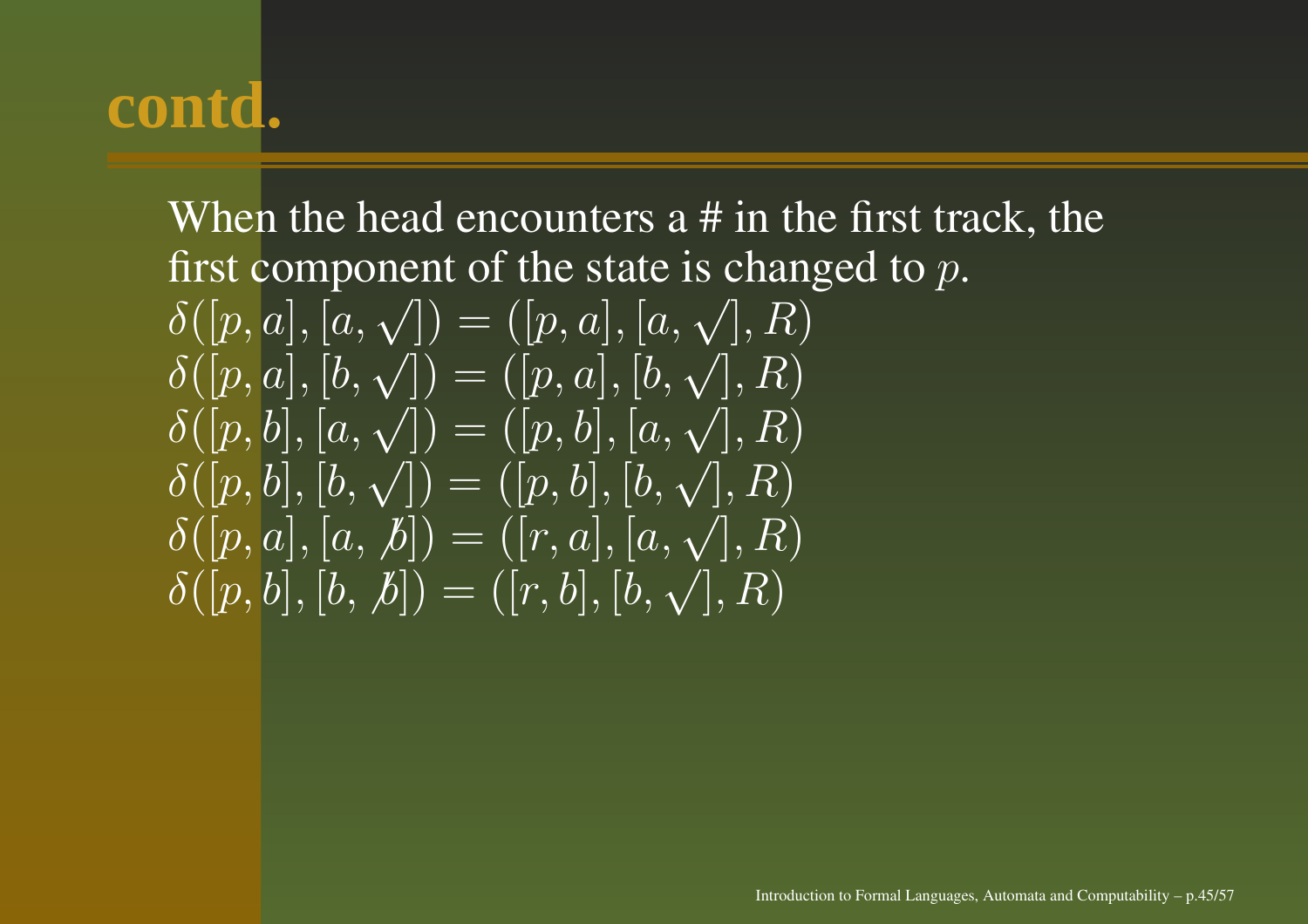When it encounters <sup>a</sup> first unchecked symbol it marks it by putting a  $\sqrt{}$  in the second track and changes the first component of the state to  $r.$  $\delta([r, a], [a, b]) = ([r, a], [a, b], R)$  $\delta([r, b], [a, b]) = ([r, b], [a, b], R)$  $\delta([r, a], [b, b]) = ([r, a], [b, b], R)$  $\delta([r, b], [b, b]) = ([r, b], [b, b], R)$ The head moves through the second block without changing symbols, when the first componen<sup>t</sup> of the state is  $r$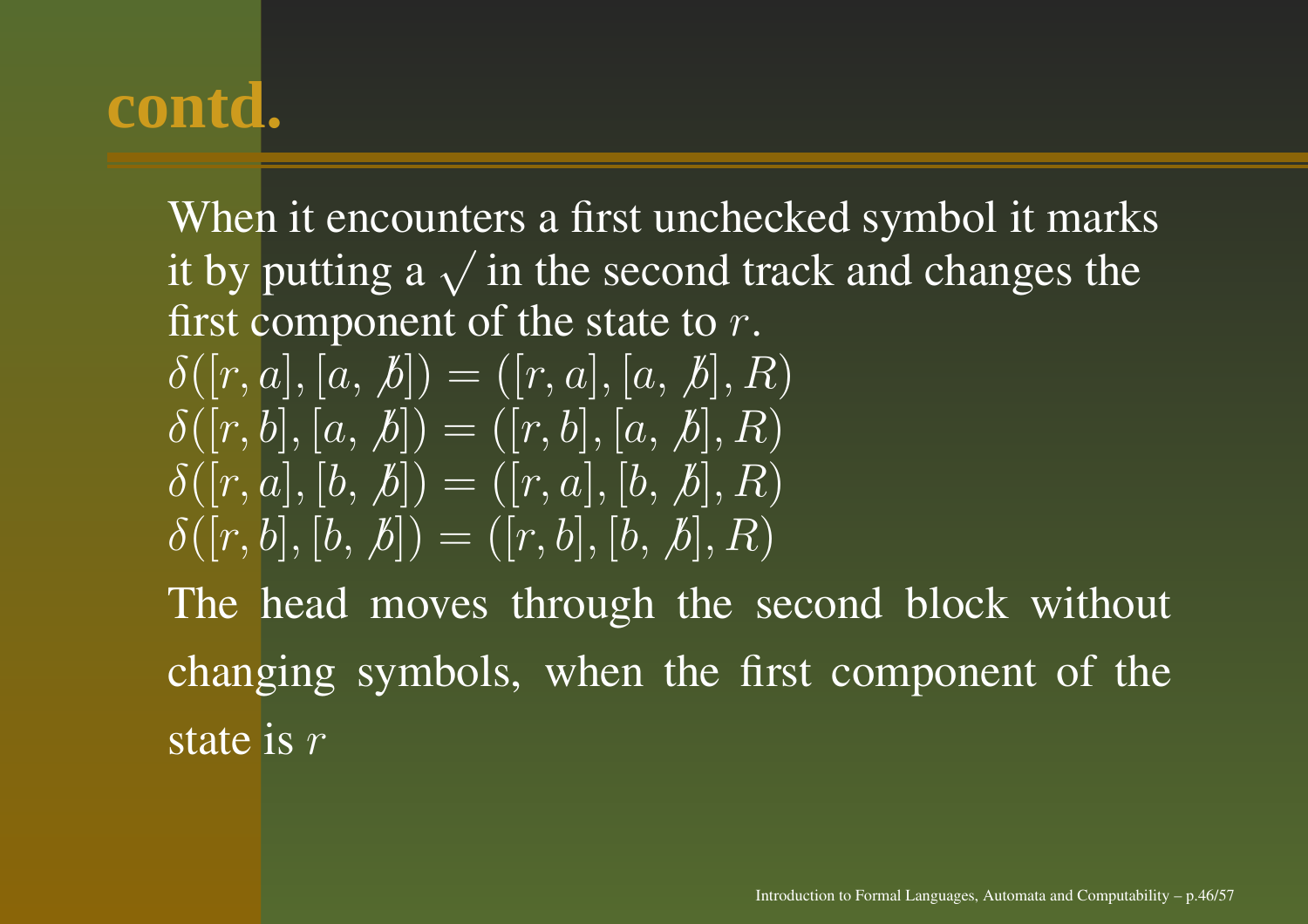$$
\delta([r, a], [\#, b]) = ([s, a], [\#, b], R)
$$
  
\n
$$
\delta([r, b], [\#, b]) = ([s, b], [\#, b], R)
$$
  
\nWhen it encounters a # in the first track it moves right  
\ninto the third block changing the first component of  
\nthe state to s

 $\delta(|s, a|, |a, \sqrt{|}) = (|s, a|, |a, \sqrt{|}, R)$  $\delta([s, a], [b, \sqrt{]) = ([s, a], [b, \sqrt{]}, R)$  $\delta([s, b], [a, \sqrt{}) = ([s, b], [a, \sqrt{}], R)$  $\delta([s, b], [b, \sqrt{]) = ([s, b], [b, \sqrt{]}, R)$ It moves right looking for the unchecked symbol  $\delta([s, b], [b, b]) = (t, [b, \sqrt{b}], L)$  $\delta([s, a], [a, b]) = (t, [a, \sqrt{1}, L])$ When it encounters an unchecked symbol in the third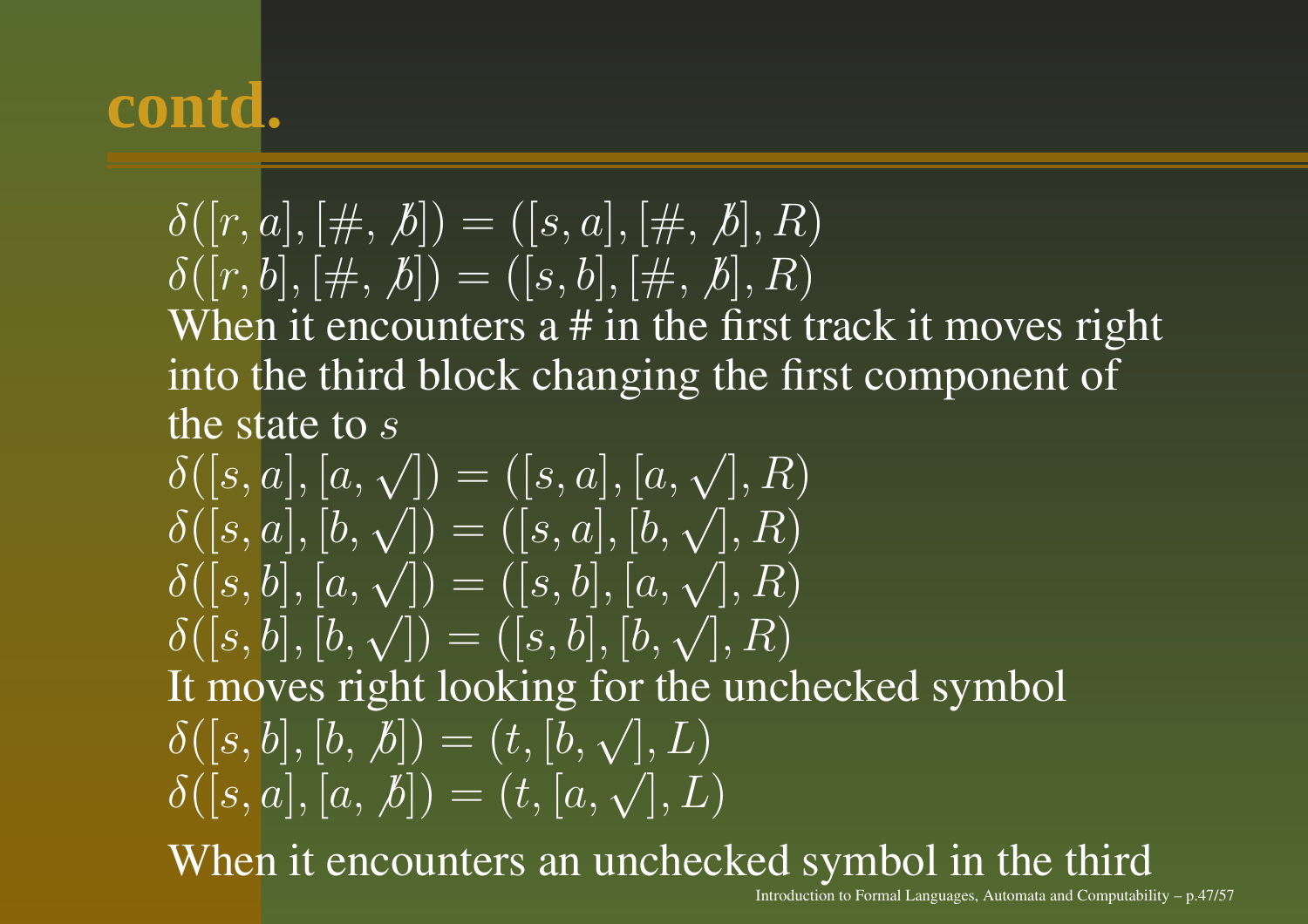it marks it by putting a  $\sqrt{}$  in the second track and starts moving left.  $\delta(t,[a,\sqrt{])=(t,[a,\sqrt{],L})$  $\delta(t,[b,\sqrt{])=(t,[b,\sqrt{],L})$  $\delta(t, [\#,\sqrt{}) = (t', [\#,\sqrt{},L])$ It moves into the second block in state  $t'$  $\delta(t', [a, b]) = (t', [a, b], L)$  $\delta(t', [b, b]) = (t', [b, b], L)$  $\delta(t', [a, \sqrt{r}]) = (t', [a, \sqrt{r}, L])$  $\delta(t', [b, \sqrt{}) = (t', [b, \sqrt{}), L)$ It moves left in the second block.  $\delta(t', [\#, \, \mathcal{b}]) = (t'', [\#, \, b], L)$ It moves left into the first block in state  $t''$ .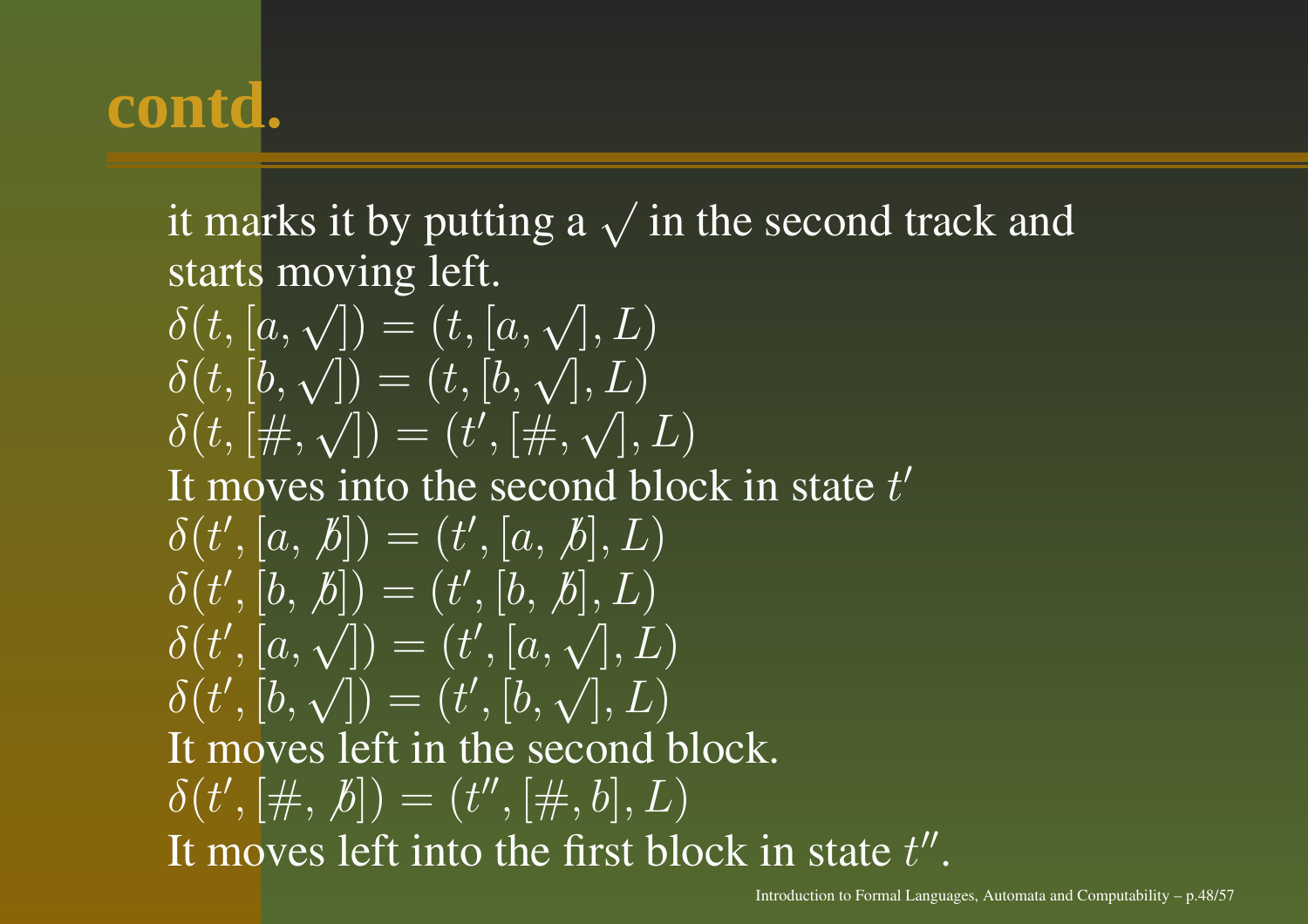$\delta(t'', [a, b]) = (t'', [a, b], L)$  $\delta(t'', [b, b]) = (t'', [b, b], L)$ 

It moves left in the first block through unchecked symbols.

When it encounters <sup>a</sup> checked symbol it moves right in state  $q_0$  and the whole process repeats

$$
\delta(t'', [a, \sqrt]) = (q_0, [a, \sqrt], R) \delta(t'', [b, \sqrt]) = (q_0, [b, \sqrt], R)
$$

This way the machine checks for same symbols in the first, second and third blocks.

#### **Finishing**

When the machine encounters <sup>a</sup> # in the first track in state  $q_0$ , it means it has checked all symbols in the first  $\bf{block}$  . Now it has to check that there are  $\operatorname*{area}_{\operatorname*{A}}$  more matrix and  $\operatorname*{compact}_{\operatorname*{A}}$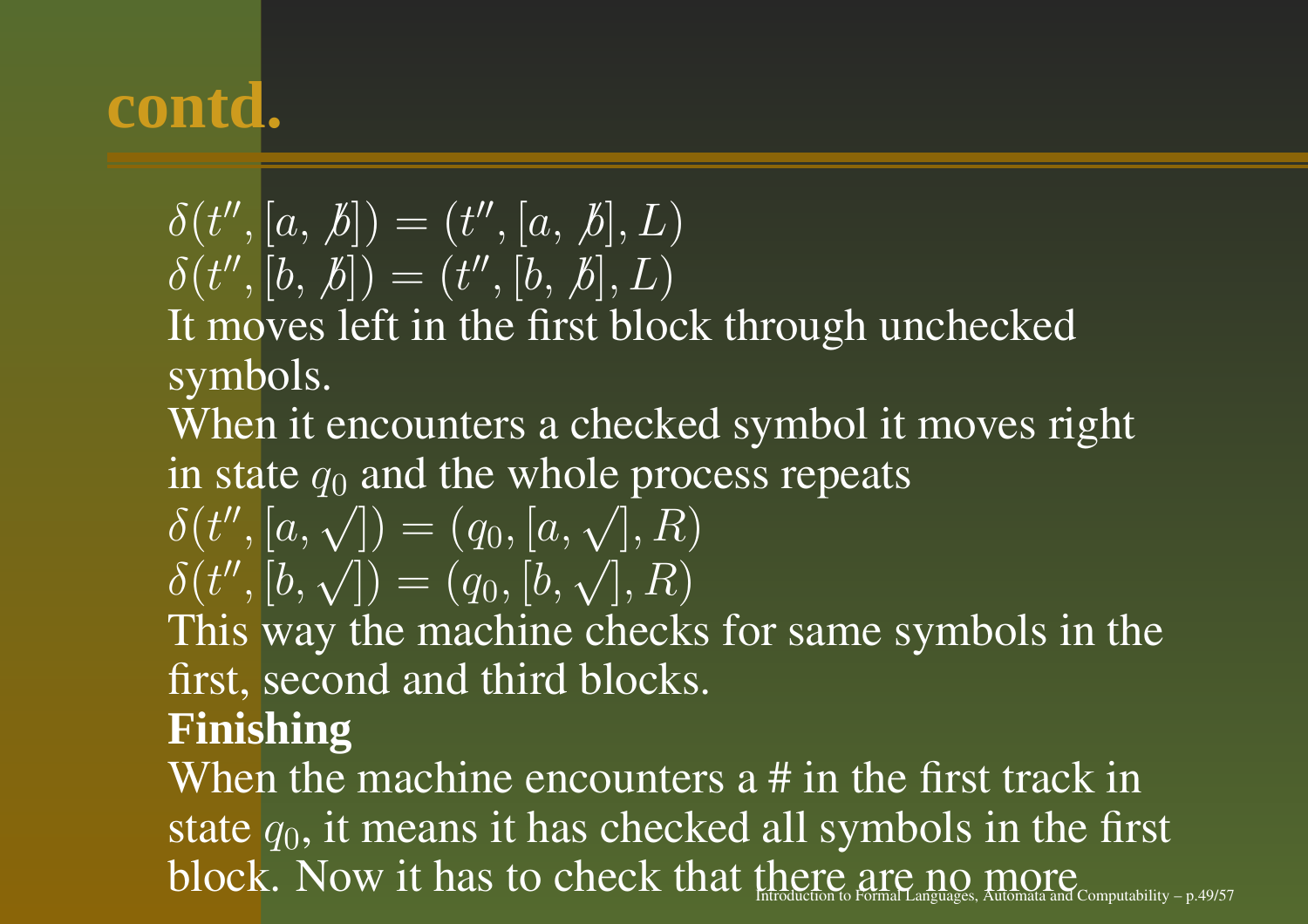symbols in the second and third block.

$$
\delta(q_0, [\#, \, \mathcal{b}]) = (q_1, [\#, \, \mathcal{b}], R) \n\delta(q_1, [a, \sqrt{]) = (q_1, [a, \sqrt{], R}) \n\delta(q_1, [b, \sqrt{]) = (q_1, [b, \sqrt{], R})
$$

If it encounters an unchecked symbol, it halts without accepting

$$
\delta(q_1, [a, b]) = (q_n, [a, b], R)
$$
  

$$
\delta(q_1, [b, b]) = (q_n, [b, b], R)
$$

If it finds all symbols are checked in the second block, it moves to the third block in state  $q_2$ 

$$
\delta(q_1, [\#, \, \cancel{b}]) = (q_2, [\#, \, \cancel{b}], R)
$$

In the third block it checks whether all symbols have already been checked. If so, it halts in accepting state  $q_y.$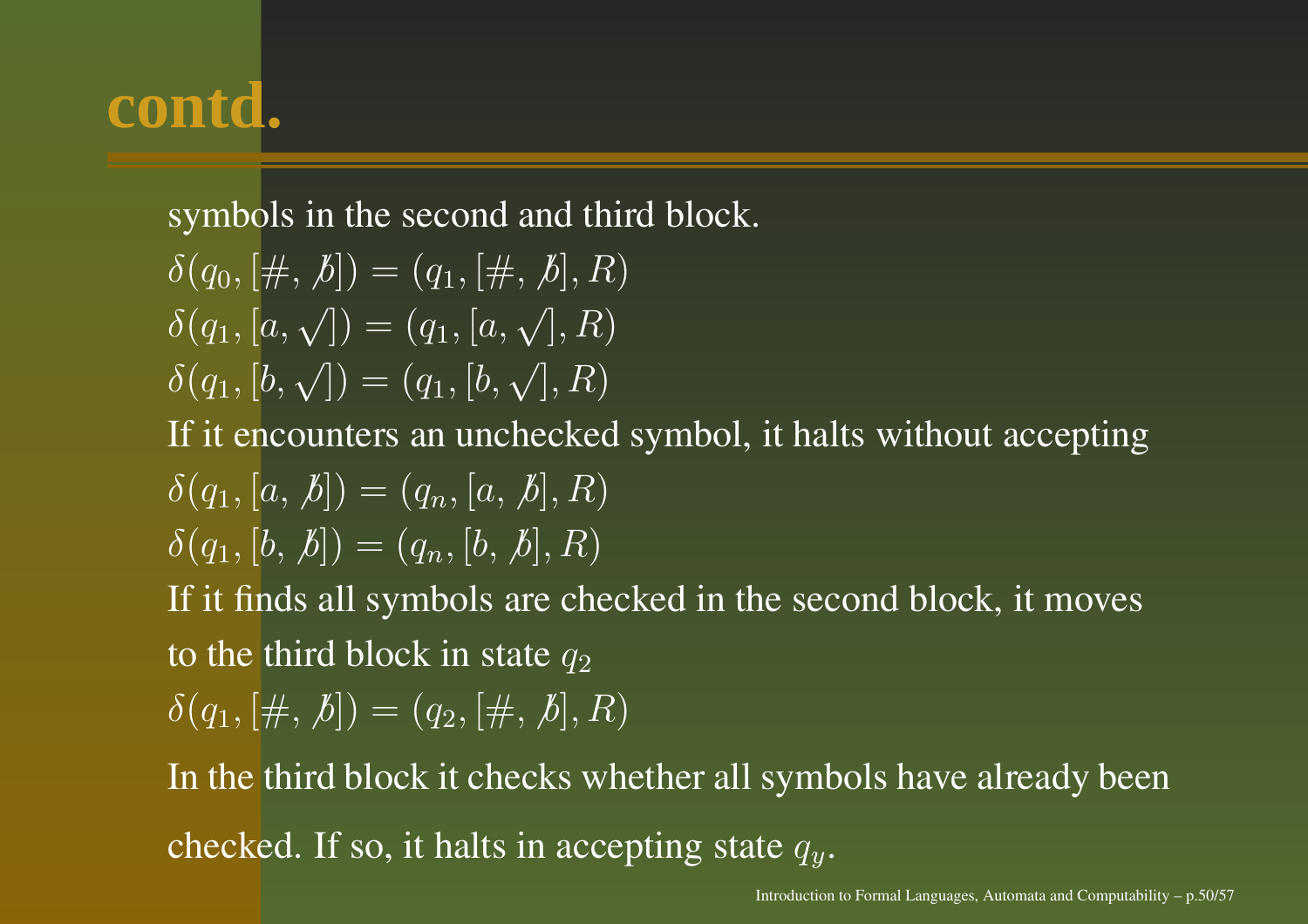#### Otherwise halts in nonaccepting state  $q_n$

$$
\begin{aligned}\n\delta(q_2, [a, \sqrt]) &= (q_2, [a, \sqrt], R) \\
\delta(q_2, [b, \sqrt]) &= (q_2, [b, \sqrt], R) \\
\delta(q_2, [a, \cancel{b}]) &= (q_n, [a, \cancel{b}], R) \\
\delta(q_2, [b, \cancel{b}]) &= (q_n, [b, \cancel{b}], R) \\
\delta(q_2, [b, \cancel{b}]) &= (q_y, [b, \cancel{b}], R)\n\end{aligned}
$$

If the input has more symbols in the first block (than second block) it moves in the second block in state  $[p, a]$  or  $[p, b]$  and encounters  $[\#, b]$ . Then it halts rejecting the input

$$
\overline{\delta([p,a],[\#,b])} = (q_n, [\#,b], R) \n\delta([p,b],[\#,b]) = (q_n, [\#,b], R)
$$

If the input has equal symbols in the first and second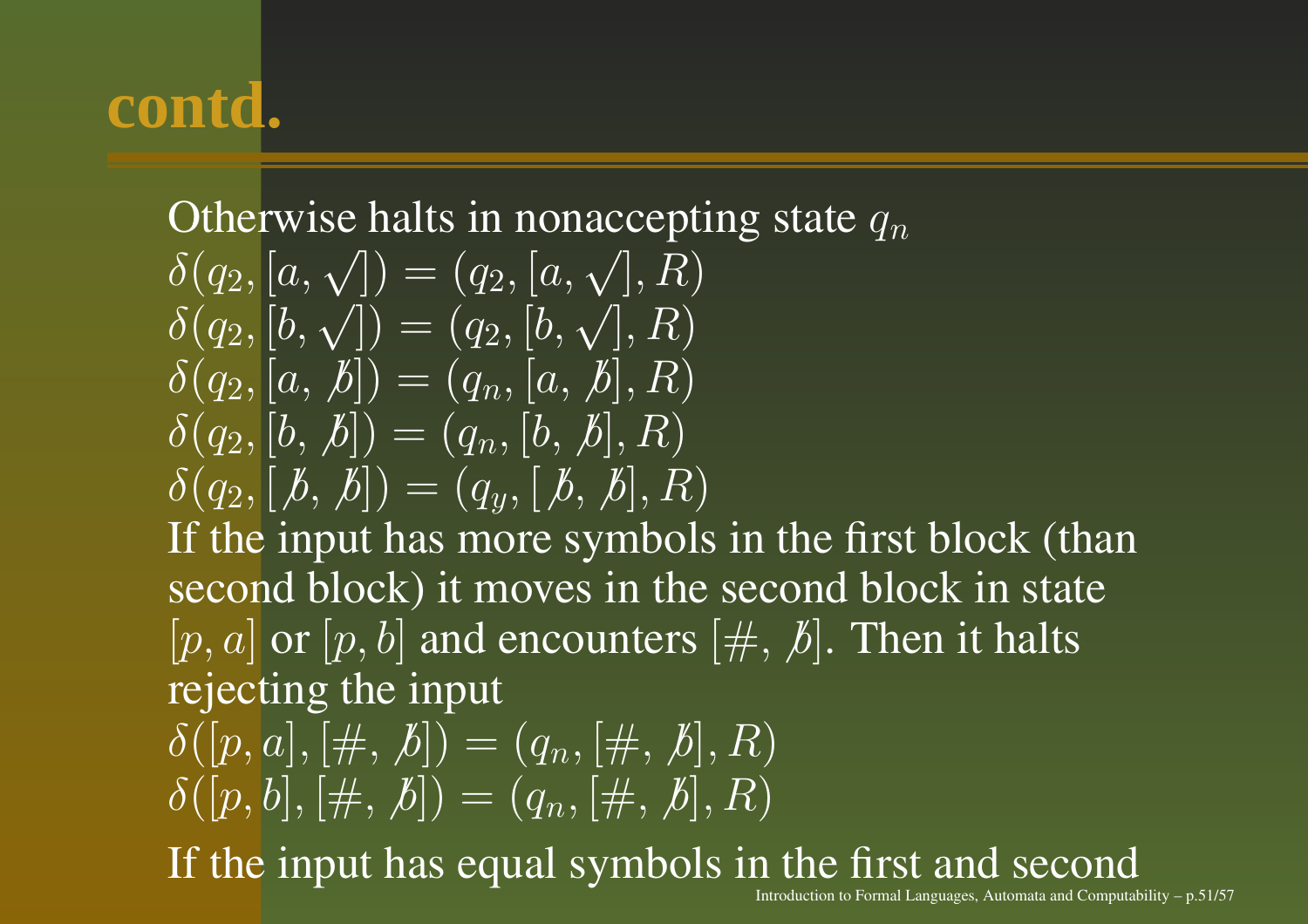block but less symbols in the third block, the machine encounters  $[\,b, b]$  an state  $[s, b]$  or  $[s, a]$  and halts without accepting  $\delta([s, a], [b, b]) = (q_n, [b, b], R)$  $\delta([s, b], [b, b]) = (q_n, [b, b], R)$ 

Thus we find that having two tracks and using the second track to check off symbols is <sup>a</sup> useful technique.

When we consider <sup>a</sup> single tape multitrack TM, we really take the tape symbol as <sup>a</sup> tuple. This need not be considered as <sup>a</sup> variation of Turing machine.

#### **4. Shifting over.**

Sometimes we may have to shift symbols on the tape to the right or left to allow for some symbols to be written.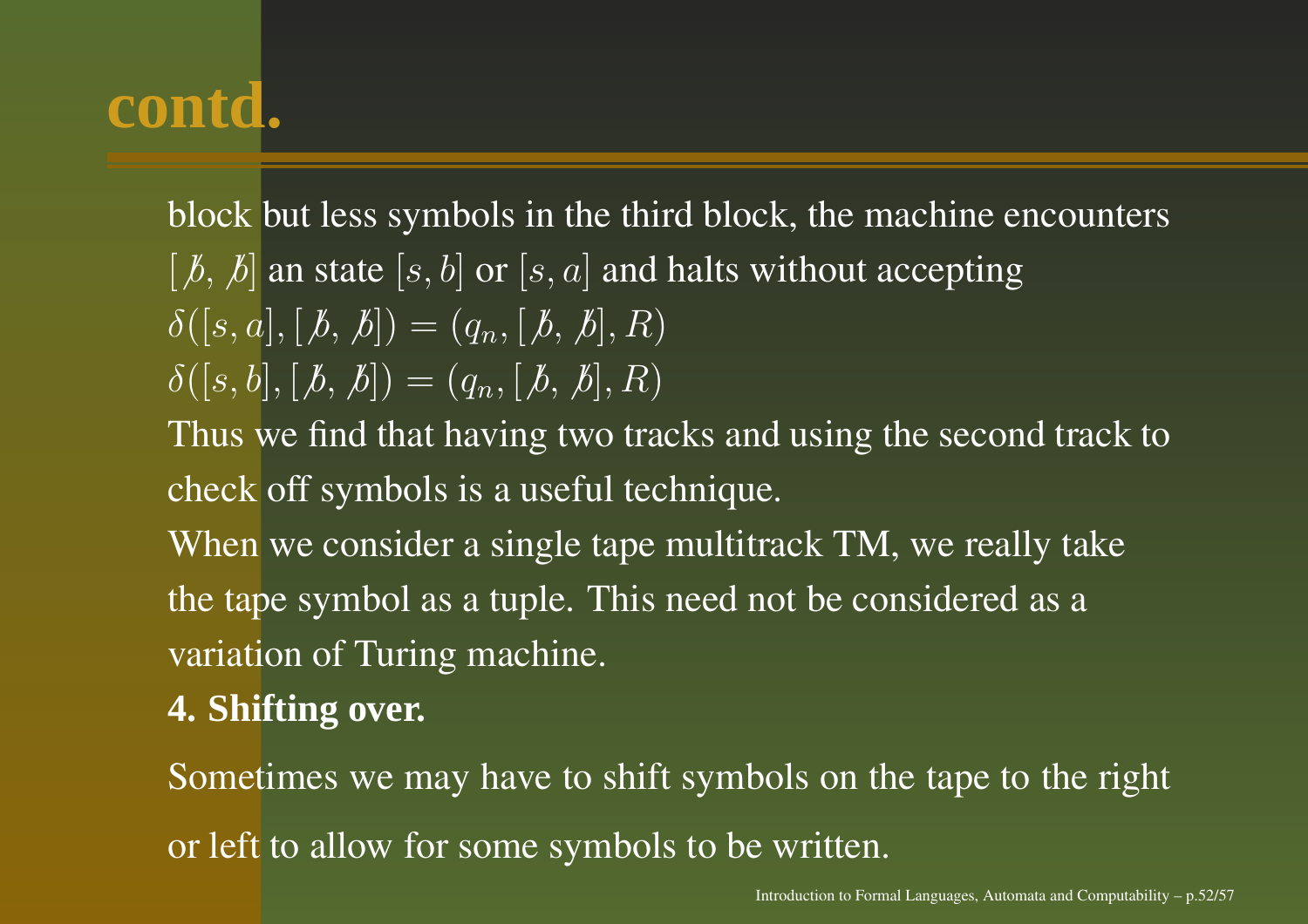Suppose the contents of the tape are  $a_1 \ldots a_{i-1} A a_{i+1} \ldots a_n$  at some instant.  $A$  has to be replaced by  $abcd$  say. Then  $a_{i+1}\dots a_n$ have to be shifted three cells to the right and then in the space created  $abcd$  can be printed. We can use the state as a tuple to store some information and shift symbols. Suppose the head is reading  $a_{i+1}$  in state q and the shifting process has to start. Then the TM reads  $a_{i+1}$  and goes to a state  $[q, -, -, a_{i+1}]$  and prints X over  $a_i$ .

The ID

| $a_1$ | ... | $a_{i_1}$ | A | $a_{i+1}$ | ... | $a_n$ | $\cancel{b}$ | ... |
|-------|-----|-----------|---|-----------|-----|-------|--------------|-----|
| 1     | 0   | 0         |   |           |     |       |              |     |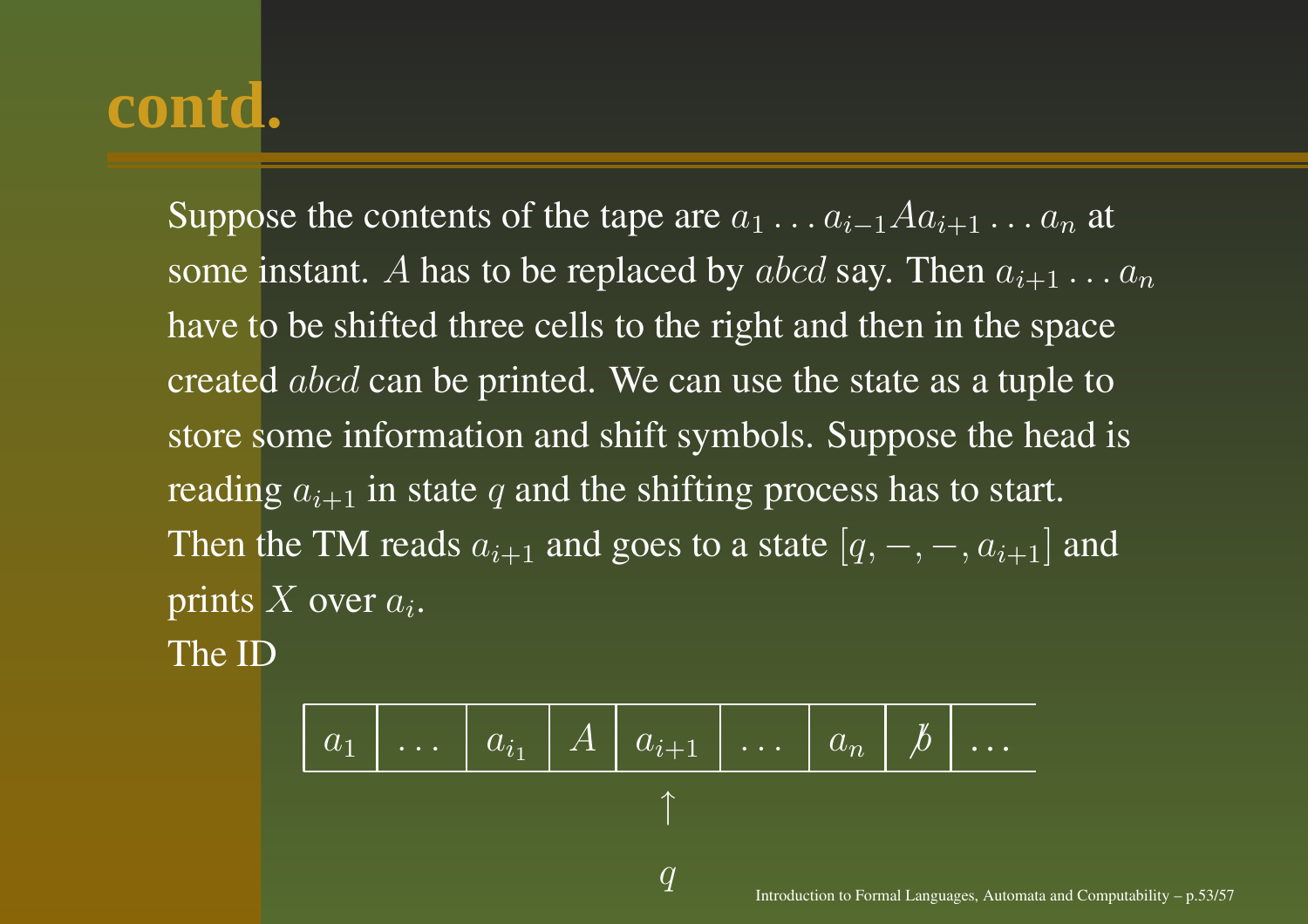#### changes to

$$
\begin{array}{c|c|c|c|c|c|c|c} a_1 & \ldots & a_{i_1} & A & X & a_{i+2} & \ldots \\ \hline & & & & & \uparrow & & \\ & & & & & \uparrow & & \\ & & & & & [q, -, -, a_{i+1}] & \end{array}
$$

Next, the TM reads  $a_{i+2}$ , storing it in the fourth component, and shifting  $a_{i+1}$  from fourth component to the third component

 $\delta([q,-,-,a_{i+1}],a_{i+2}) = ([q,-,a_{i+1},a_{i+2}],X,R)$ Similarly  $\delta([q,-,a_{i+1},a_{i+2}],a_{i+3}) = ([q,a_{i+1},a_{i+2},a_{i+3}],X,R)$ When it reads  $a_{i+4}$ , it deposits  $a_{i+1}$  in that cell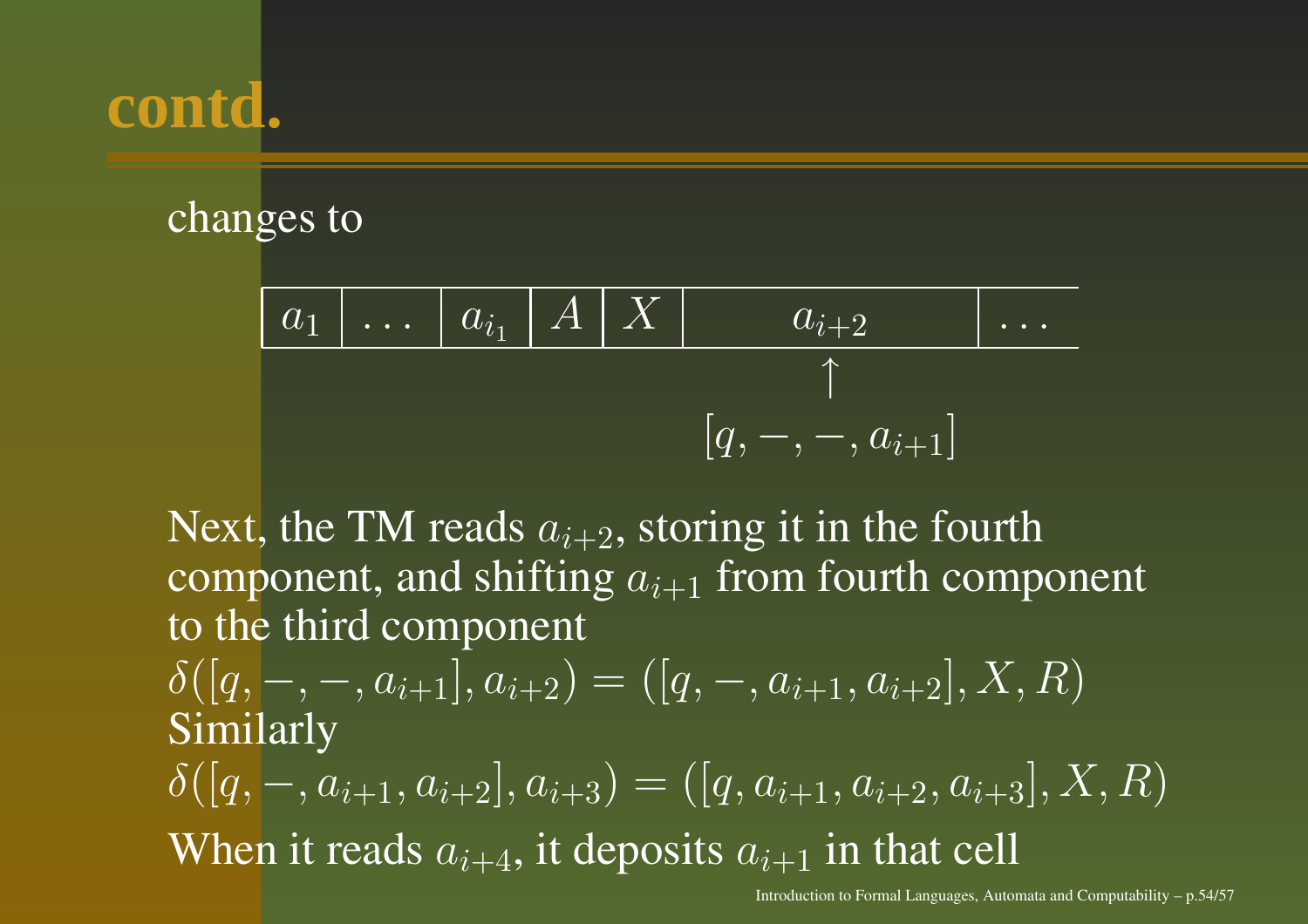$\delta([q, a_{i+1}, a_{i+2}, a_{i+3}], a_{i+4}) =$  $([q, a_{i+2}, a_{i+3}, a_{i+4}], a_{i+4}, R)$ In general  $\delta(|q, a_i, a_{i+1}, a_{i+2}|, a_{i+3}) =$  $([q, a_{i+1}, a_{i+2}, a_{i+3}], a_i, R)$   $i + 1 \leq j \leq n$ where  $a_{n+1}, a_{n+2}, a_{n+3}$  are blank symbol  $\beta$ . Finally it starts moving left  $\delta([q, a_n, b, b], b) = (q', a_n, L)$ In  $q'$  it moves left till it finds  $AXXX$  and replaces it by abcd. A similar method can be used for shifting symbols to the left. Thus storing some information in some components of the state and cyclically moving Introduction to Formal Languages, Automata and Computability – p.55/57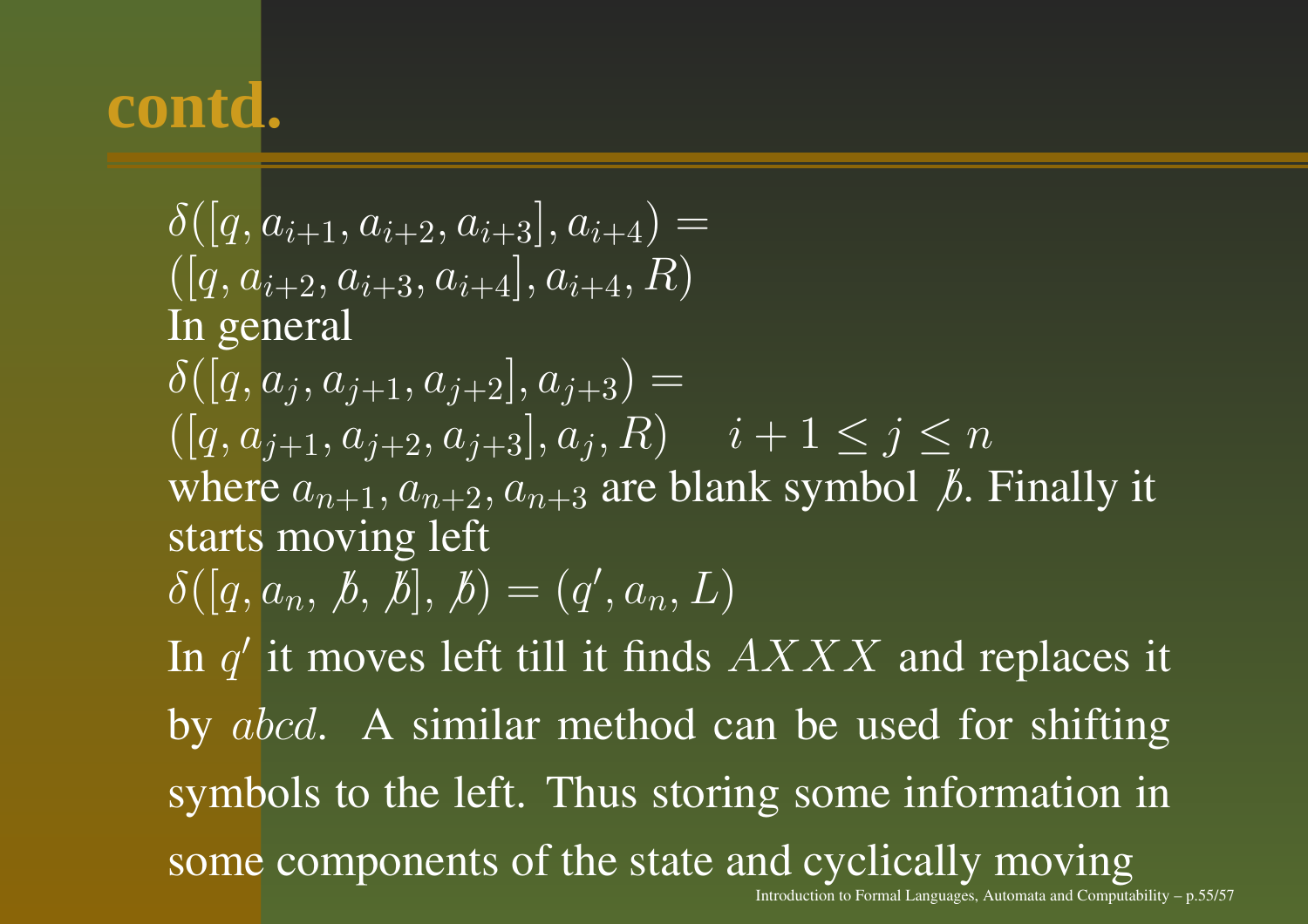#### the components helps in the technique of shifting off symbols.

#### **5. Subroutines.**

Just as a computer program has <sup>a</sup> main procedure and subroutines, the TM can also be programmed to have a main TM and TMs which serve as subroutines. Suppose we have to make *n* copies of a word  $w$ . Input is  $\#w\#$  and the output is  $\#w\#$  www  $\dots w$ .

 $n \; times$ In this case we can write the mappings for a TM  $M_{sub}$ which when started on  $\#w\#x$  ends up with  $\#w\#xw.$ The main TM will call this  $M_{sub}$   $x$  times. Similarly for multiplying two unary numbers m and  $n$ , n has to be Introduction to Formal Languages, Automata and Computability  $- p.56/57$